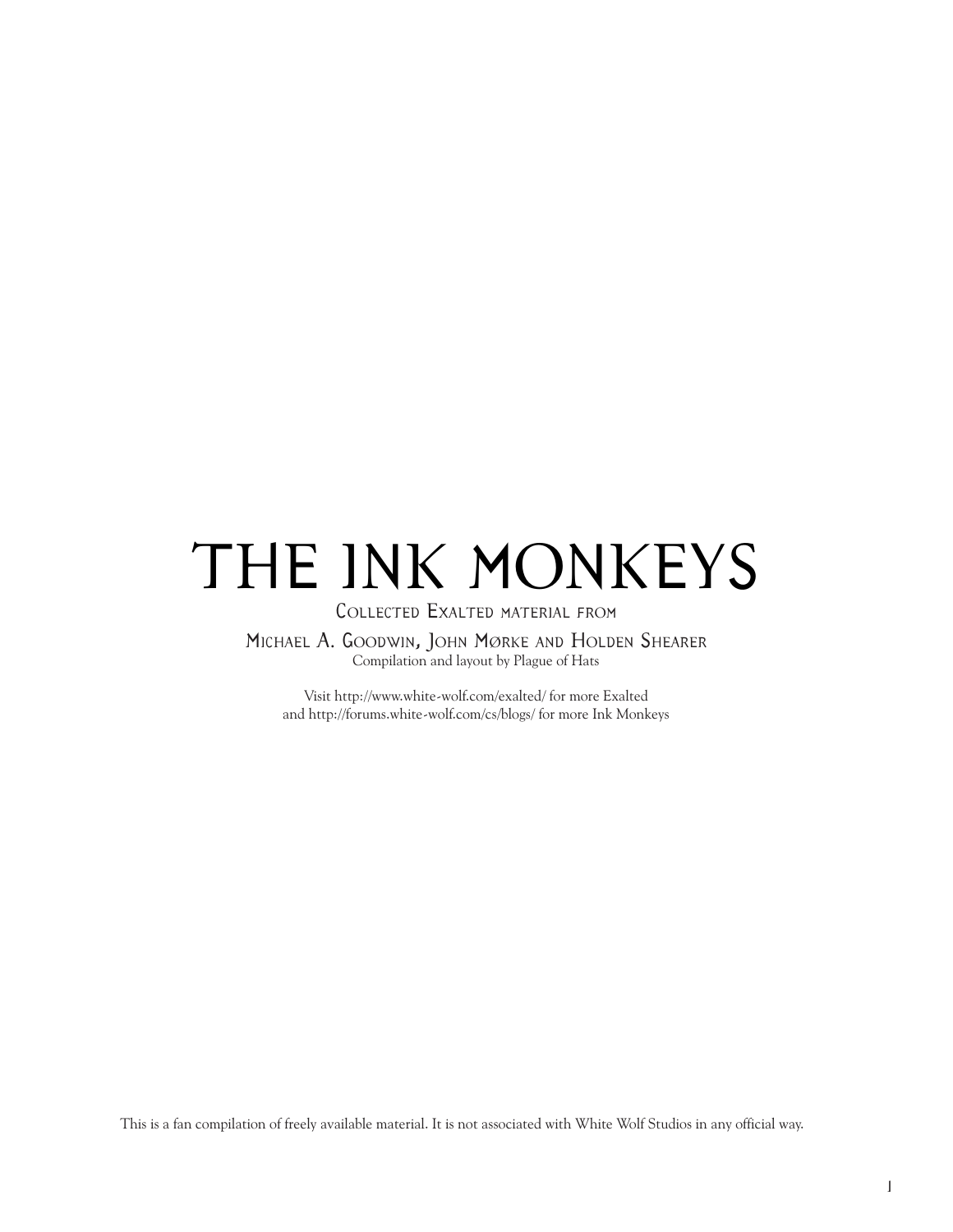# **CONTENTS**

| Enlightening Madness Charms 13         |  |
|----------------------------------------|--|
|                                        |  |
|                                        |  |
|                                        |  |
|                                        |  |
| Autochthonia and the Cycle of Souls 20 |  |
| New Autochthonian Thaumaturgy 21       |  |
|                                        |  |
|                                        |  |
|                                        |  |
|                                        |  |
|                                        |  |
|                                        |  |
|                                        |  |
|                                        |  |
|                                        |  |
|                                        |  |
|                                        |  |
|                                        |  |
|                                        |  |
|                                        |  |
|                                        |  |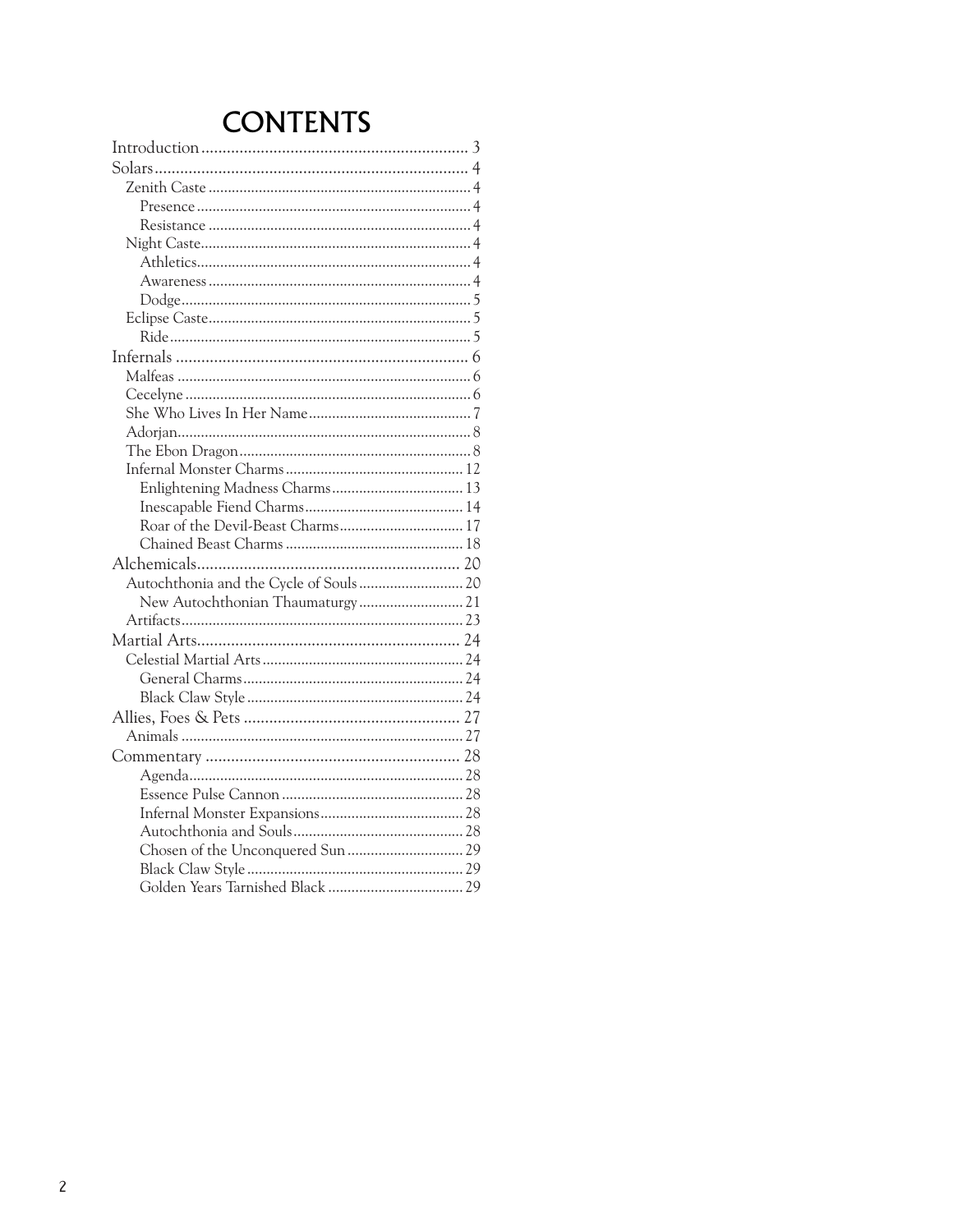# INTRODUCTION

#### <span id="page-2-0"></span>Welcome to a Fan Compilation

This is a fan compilation of official material for Exalted. This material is freely available on the weberbutts and you should not have paid any money for it. It's just out there thanks to the generosity of White Wolf and the authors.

I didn't do anything particularly cool when I made this PDF. Copy-and-paste and search-and-replace formatting, mostly. I made the templates for this stuff long before the Ink Monkeys ever existed. If you want to tell them how cool they are, be sure to visit [http://forums.white-wolf.com/cs/blogs/.](http://forums.white-wolf.com/cs/blogs/tags/ink+monkeys/default.aspx)

—Plague of Hats

#### New Keywords

**Form-Enhancing:** These Permanent Charms add additional powers to a Form-type Charm they build upon. Unless stated otherwise, each Form-Enhancing Charm adds one mote to the cost of activating the appropriate Form. The surcharge only applies once per Charm, regardless of how many times the Infernal purchased that Charm. Exceptions to these rules note their surcharge in parentheses beside the keyword. Once-learned, a Form-Enhancing Charm always improves all activations of its Form by forcing the surcharge. This is not optional.

**Monstrous:** This keyword serves as a referent tag on some Infernal Monster Style Charms and Primordial Charms that inflict fear through unnatural mental influence. Whenever a victim pays one or more Willpower points to resist a Monstrous effect, she deducts this total from the number of Willpower points required to resist any Monstrous effect within the next day. Discounts from separate resistance expenditures stack, resetting the clock to 25 hours whenever Willpower is spent. Only after the character has gone a full day without spending Willpower to resist a Monstrous effect does the discount drop back to zero. Even if resistance costs no Willpower, the victim can only resist when the Charm permits Willpower to be spent resisting it. The total number of "windows of opportunity" in which resistance is possible does not increase. All Monstrous Charms also have the Emotion keyword.

**Native:** Powers like the Eclipse, Moonshadow and Fiend anima do not allow acquisition of Native Charms. Only natural wielders can learn Native charms. Exalted Charms and herostyle expansions are natural to the appropriate type of Chosen. Spirit Charms are natural to gods, elementals, demons and akuma. Arcanoi are natural to ghosts. Raksha Charms are natural to Fair Folk. Primordial Charms are natural to Primordials, Green Sun Princes and Exalted akuma. The God-Blooded children of natural wielders cannot learn their parents' Native Charms. Martial Arts Charms that are not Hero Style expansions cannot have the Native keyword.

**Rage:** Charms with this keyword impose a state of enchanted fury duplicating all effects of the Charm Retribution Will Follow (i.e. berserk rampage, immunity to pain, mental defense and Limit reduction). Inducing Rage is a form of unnatural mental influence with the Compulsion and Emotion keywords. Characters attacked with a Rage effect instantly succumb to the berserk fury unless they pay one Willpower to remain calm.

Victims in the grip of Rage cannot abort their rampage by spending Willpower to calm down, but their madness does make them invalid targets for all other Rage effects for as long as it lasts. Characters who pay Willpower to resist Rage also become immune to all Rage effects for one day. Since victims of Rage aren't valid targets for other Rage effects, they can't abort their madness by deliberately exposing themselves to other Rage magic for a new chance to resist. Retribution Will Follow retroactively gains the Rage keyword. In the spirit of this keyword, that Charm also adds the line "The martial artist can't voluntarily terminate or reactivate this Charm before its Duration."

**Reactor:** No combination of effects including any Charm carrying this Keyword may cause the character to gain more than 20 motes during the course of a single action. Stunt rewards explicitly do not count toward this limit.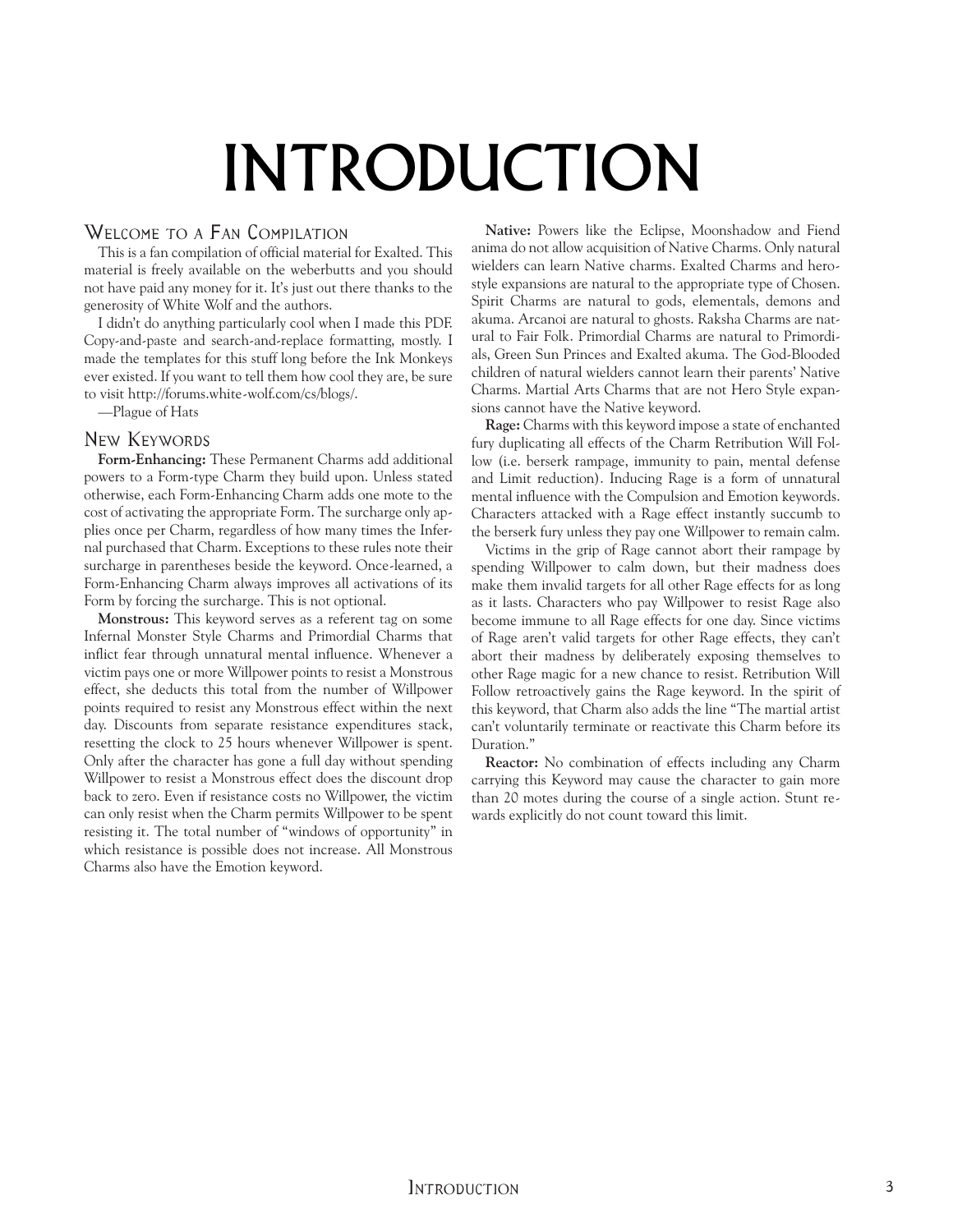# Night Caste CHAPTER ONE SOLARS

# <span id="page-3-0"></span>Zenith Caste

# **PRESENCE**

#### Listener-Swaying Argument

**Cost:** 5m; **Mins:** Presence 3, Essence 2; **Type:** Reflexive **Keywords:** Combo-OK, Illusion, Social **Duration:** One scene

**Prerequisite Charms:** Any Presence Excellency

Locked in debate, the Solar's words fall so sweetly upon the ears of listeners that those of her opponent become harsh and discordant in comparison; such tonal inflections render the content of the conversation irrelevant. While this Charm is active, third-party observers to any debate the Solar engages in believe the Lawgiver to have decisively won the argument, regardless of the merit of her words (or lack thereof). Where possible, this is achieved by subtle introduction of bias. The observer glosses over the Solar's flaws and strictly judges his opponent's words and delivery. Against more rational opponents or those using objective criteria, Listener-Swaying Argument induces outright hallucinations—whatever is necessary for the witness to believe in the Solar's victory.

The unnatural mental influence imposed by Listener-Swaying Argument affects all observers with a Dodge MDV lower than the Solar's ([higher of Charisma or Appearance] + Essence), and costs 2wp to resist at the time of activation. Characters can also correct memories clouded by this Charm, but only with external prompting to remember the debate or a personally compelling reason approved by the Storyteller. The victim must pay three Willpower to fix each scene of damaged memory.

# **RESISTANCE**

Invincible Essence Reinforcement

**Cost:** —; **Mins:** Resistance 3, Essence 2; **Type:** Permanent **Keywords:** Stackable

**Duration:** Permanent

**Prerequisite Charms:** None

Undertaking a grueling regimen of endurance training, the Solar folds Essence into his body until his skin becomes hard enough to turn aside blades. The Lawgiver's natural lethal and bashing soak calculations become (Stamina  $+$  3). This Charm may be purchased up to a total of (Resistance) times; each purchase after the first adds 3 to the character's natural lethal and bashing soak.

With Essence 4+, the Solar also gains natural lethal and bashing hardness equal to the number of times he has purchased this Charm.

# **ATHLETICS**

Glorious Temple Body

**Cost:** —; **Mins:** Athletics 5, Essence 3; **Type:** Permanent **Keywords:** Mirror (Superior Weapon Body) **Duration:** Permanent

**Prerequisite Charms:** Increasing Strength Exercise, Monkey Leap Technique, Lightning Speed

The power of her Essence speaks through the medium of her body as the Lawgiver's majesty is made manifest in her every motion. This Charm confers the following permanent benefits, none of which are considered to be dice added by a Charm:

• The character adds (Essence) to her Strength + Athletics total for the purpose of feats of strength.

• The character adds (Essence) in yards to her base movement and dash distances.

• The character adds (Essence) in yards to the distance she may jump vertically, and (Essence x 2) to the distance she may jump horizontally.

**New Abyssal Charm:** Superior Weapon Body (Prerequisites: Corpse-Might Surge, Shadow Races the Light, Spider Pounce Technique). The Abyssal Mirror to Glorious Temple Body is identical to its Solar counterpart.

## **AWARENESS**

#### PANOPTIC FUSION DISCIPLINE

**Cost:** 4m; **Mins:** Awareness 4, Essence 2; **Type:** Reflexive **Keywords:** Combo-OK

#### **Duration:** One scene

**Prerequisite Charms:** Any Awareness Excellency

The Solar's supernal senses expand and his mind speeds up to process a thousand myriad details in a split second. Opponents attempting to strike a Lawgiver using this Charm appear to be moving in slow motion. All of the character's attacks are enhanced as though he had just spent three ticks accumulating dice with an Aim action (as a result, the character may not normally benefit from a true Aim action while this Charm is active), and his DVs are raised by 1 against all physical attacks of which he is aware. None of these bonuses count as dice added by a Charm.

With Essence 3+, each tick the lawgiver spends Aiming while Panoptic Fusion Method is active converts one die provided by this Charm into an automatic success; his opponents seem to slow even more, until their anticipated actions are outlined in golden contrails before the eyes of the Lawgiver.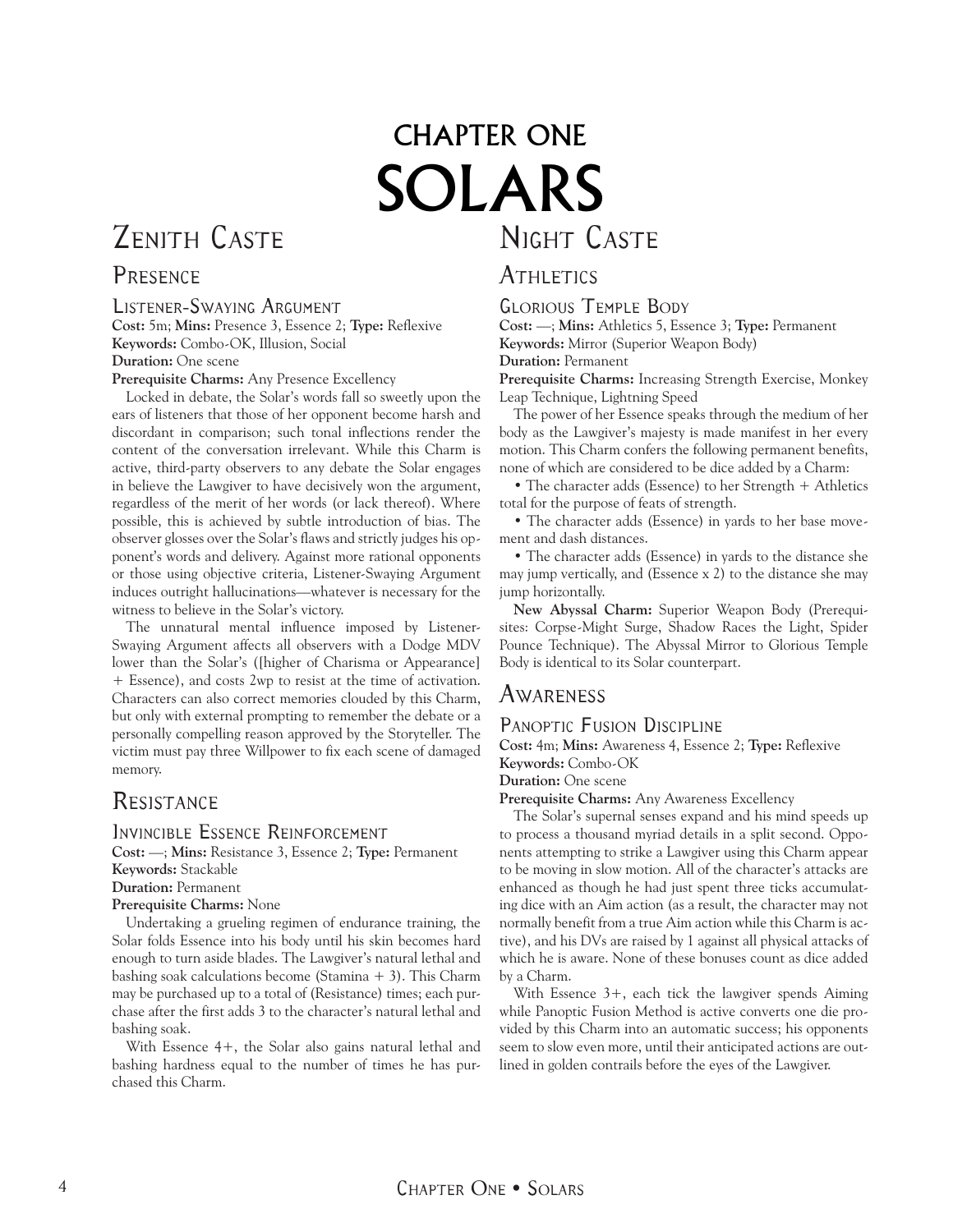# <span id="page-4-0"></span>DODGE

Reed in the Wind

**Cost:** —; **Mins:** Dodge 2, Essence 2; **Type:** Permanent

**Keywords:** None

**Duration:** Permanent

**Prerequisite Charms:** None

The Solar Exalted understand the humble wisdom of the reed and the willow. The greater the force directed against them, the more nimble they become to avoid harm. Whenever the Lawgiver uses his Dodge DV to avoid a physical attack, he adds a bonus equal to half the attacker's Essence, rounded up. This bonus counts as dice added by a Charm.

#### Lightspeed Body Dynamics

**Cost:** —; **Mins:** Dodge 4, Essence 2; **Type:** Permanent **Keywords:** Native, Reactor

**Duration:** Permanent

**Prerequisite Charms:** Shadow Over Water

The body and soul of the Solar Exalted are as one, transcending all limits in emulation of the light from which they were born. A Lawgiver who has purchased this Charm has perfected his body at the motonic level through a mastery of Dodge techniques, allowing him to accrue ambient motes as a matter of course. Whenever the Solar successfully avoids an attack by applying his Dodge DV, he gains (attacker's Essence  $\div$  2, round up) motes in step 10. This Charm is subject to the following limitations:

• The attack must be made with intent to injure the Lawgiver, and must also be capable of harming him. For example, this Charm would offer no benefit if the character were attacked with a firewand while carrying a hearthstone which rendered him immune to fire.

• The Charm offers no benefit if the Solar defends himself with a Charm carrying a Flaw of Invulnerability.

• Lightspeed Body Dynamics is incompatible with any other Charm which grants the character motes of Essence.

# Eclipse Caste

## **RIDE**

Hero Rides Away

**Cost:** —; **Mins:** Ride 3, Essence 3; **Type:** Permanent **Keywords:** Emotion **Duration:** Permanent

**Prerequisite Charms:** Master Horseman's Techniques

In ancient times, Solars chasing sundown represented something both tragic and awe-inspiring; their efforts redoubled at the fading of the day as a nod to their patron, his symbolic death leaving them to fill the void. This Charm captures a Lawgiver's breathtaking iconicity and his otherworldly there-andgone nature, turning it into a renewed intent to bring the story to its conclusion.

When this Charm takes effect, the Solar's player chooses a Virtue and rolls the Lawgiver's Conviction. The Exalt regains one spent channel for the chosen Virtue and Willpower points equal to (number of successes  $+1$ ). To gain this benefit, the

Solar must leave a Magnitude  $3+$  social unit that he has helped in the past day, and must do so by making a dramatic exit on his mount, blazing his unforgettable image into their minds as he departs. Examples of a dramatic exit include riding off into the sunset, pausing to cut an iconic figure on the horizon, rearing one's steed so it can churn the air before galloping away, or departing at the height of a raging thunderstorm.

This help must be intrinsically heroic and known to all members of the social unit, the sort of deeds that draw Solar Essences to Exalt mortals. Examples include driving off a ruthless band of brigands, killing a monster, curing a plague, feeding the hungry in a time of famine, improving the local infrastructure, healing the lame, etc. The Storyteller is the final arbiter of what constitutes acceptable help. Barring something unusually aweinspiring, such help must have taken at least one full scene to provide.

If the Solar ends a story with such a departure, he loses a point of Limit, and all members of the community gain a positive Intimacy toward the Solar with an emotional context defined by the Lawgiver (generally respect, love, gratitude or reverence). Resisting this unnatural Emotion effect costs (Solar's Essence, max 5) Willpower. Similarly, the unit's leader must spend (Solar's Essence, max 5) Loyalty or the Intimacy becomes part of the unit's Policy. For example, if the Solar saves a small town from hobgoblins and chooses an Intimacy of gratitude, all citizens feel thankful to him and incorporate that appreciation into their local culture. As a result, the people as a whole won't betray the Solar when the Wyld Hunt comes looking and only the most determinedly ungrateful individuals can bring themselves to such heinous treachery.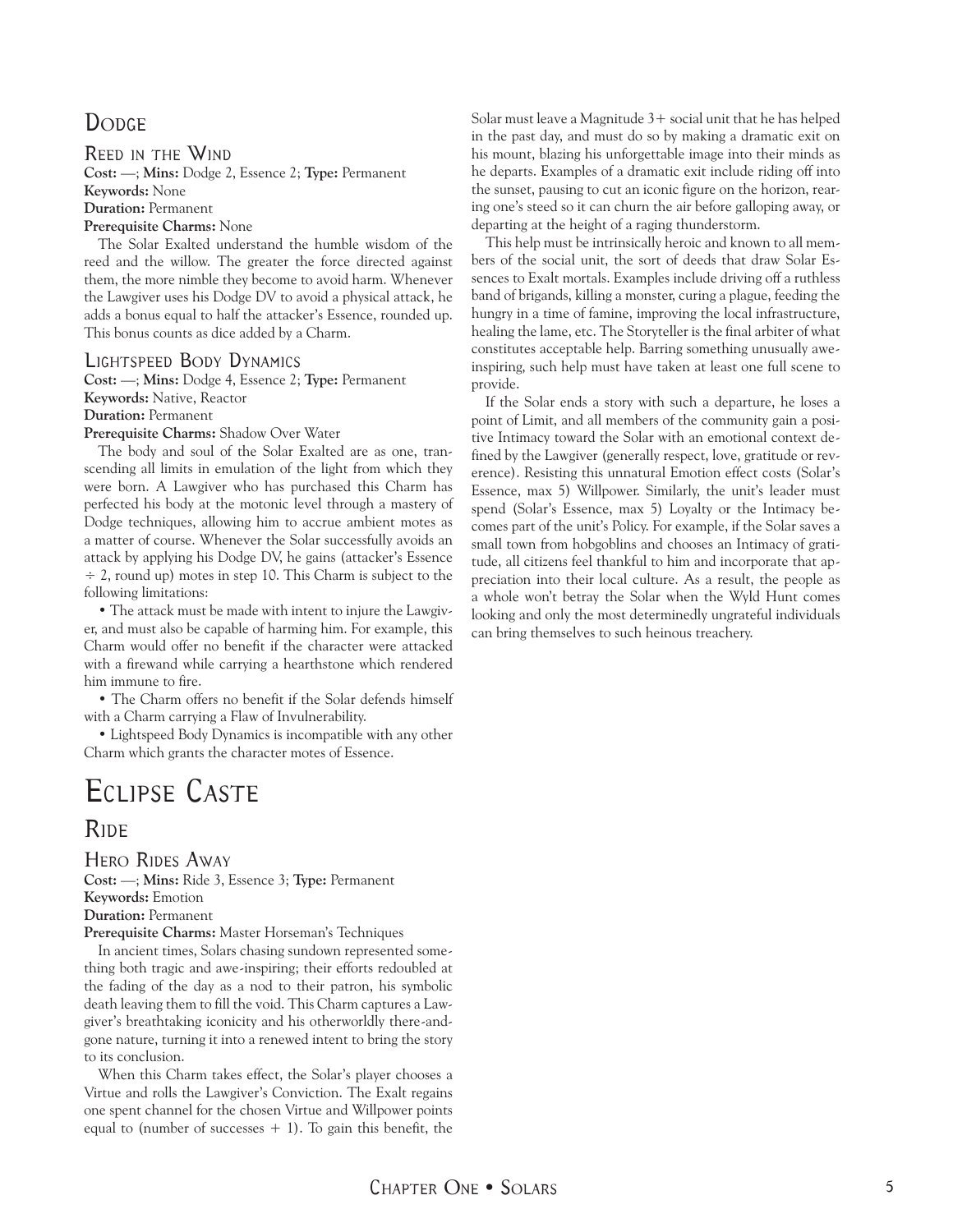# CHAPTER TWO INFERNALS

# <span id="page-5-0"></span>**MALFEAS**

#### BY RAGE RECAST **Cost:** —; **Mins:** Essence 2; **Type:** Permanent **Keywords:** Desecration, Obvious, Shaping

**Duration:** Permanent

**Prerequisite Charms:** By Pain Reforged

Once Malfeas was the Primordial King, his power and glory unconstrained by the crude limits of a body. Now, mutilated and caged in the prison of form, his cosmic might and boundless fury can only twist him toward more harmful expressions of his majesty. An Infernal who learns this Charm selects a package of (Essence x 10) points of temporary positive mutations as a "library" of options. She must allocate all of these points at the time of purchase, even if that means choosing mutations she doesn't really want as filler.

Once allocated, the library remains fixed. However, raising Essence allows the Infernal to re-allocate all (Essence x 10) mutation points from scratch as though she just acquired the Charm. At Essence 10, the warlock may reallocate her mutations by spending one full day in either isolated meditation or a series of ancient, ecstatic dances.

Whenever the warlock's anima banner reaches the  $11+$ mote level of expression, she reflexively gains eight points of mutations selected from her library as a temporary Desecration. Horns may curl from the warlock's forehead, leathery wings unfold from her back, or fanged maws open upon her body whatever demonic features best express the Chosen's fury. She may not gain mutually-exclusive mutations at the same time. This transformation is not optional. In the unlikely event the Infernal cannot express a full eight points without going over (such as by only purchasing Abominations at Essence 3), she must get as close as possible. Once her anima subsides below the  $11+$  level, the mutations fade back into her body.

By Rage Recast explicitly ignores the normal limit on how many positive temporary mutations a Desecration effect may bestow (see **The Manual of Exalted Power—The Infernals**, p. 103). Mutation points gained from the Charm do count toward the usual mutation point limit other temporary Desecration effects can bestow.

If the character knows the Charm Fealty-Acknowledging Audience (**The Manual of Exalted Power—The Infernals**, p. 116), then she may pay a surcharge of  $+5m$  when invoking that Charm to gift those who swear fealty to her with up to eight points of mutations she is capable of manifesting with By Rage Recast. This gift is a permanent Desecration.

With Essence 3+, the Infernal may choose to retain her current mutations when her anima banner recedes. She may dismiss these mutations at any time her anima is below the 11-15 mote level of display with a diceless miscellaneous action, but must flare her anima anew to restore her mutations or change them out for a new suite of grotesqueries.

### Devil-Tyrant Avatar Shintai

**Cost:** 12m, 1wp; **Mins:** Essence 3; **Type:** Simple **Keywords:** Desecration, Form-type, Obvious, Shaping **Duration:** One scene

**Prerequisite Charms:** By Rage Recast

When the gods turned Malfeas inside-out and gave him form, they exposed his inner monstrosity for all to see. Denied Creation, the Demon City must satisfy himself with dominion over his hateful flesh. If he must suffer the humiliation of physical existence, then the parameters of that body will be defined by the raging whim of the onetime Primordial King—and none other.

The Infernal spreads his arms and collapses his anima banner into his flesh, producing a brief, blinding cataclysm of emerald flame. This explosion acts as a one-time environmental damage effect (Damage 3L, Trauma 1) to everything within three yards. When the smoke clears, the Exalt stands transformed, his demonic nature stamped unmistakably into his flesh.

Devil-Tyrant Avatar Shintai has the following effects:

• The warlock simultaneously manifests all (Essence x 10) points of mutations provided by this Charm's prerequisite. Devil-Tyrant Avatar Shintai explicitly ignores the normal restrictions on the number of positive mutations a Desecration effect may provide and does not count toward the mutation limit of other such effects. If By Rage Recast supplies mutations that are mutually exclusive to one another, he chooses which to manifest and which to keep inert within him. Mutual exclusivity is the only basis for a mutation not manifesting.

• All Shaping effects which would transform the warlock's body become Obvious to his senses. He may reflexively reject any unwanted changes, even while unconscious or otherwise inactive.

• The concentrated force of the Infernal's empyrean fury hardens his skin, adding (Essence) to his natural lethal and bashing soak.

• The warlock adds (Essence) yards to his base movement and dashing distances.

• Finally, the demonic power thrumming through his body increases the warlock's Strength by (Essence) for the purpose of feats of strength and attacking inanimate objects.

# **CECELYNE**

### Dust Devil Feint

**Cost:** 3m; **Mins:** Essence 2; **Type:** Reflexive (Step 9) **Keywords:** Combo-OK, Counterattack, Obvious, Shaping **Duration:** Instant

**Prerequisite Charms:** Transcendent Desert Creature

For all that Cecelyne is an all-pervasive prisoner of Hell, she flatters herself that she may not be captured or detained if such treatment does not suit her. This Charm may be activated in response to any attack directed at the Infernal, regardless of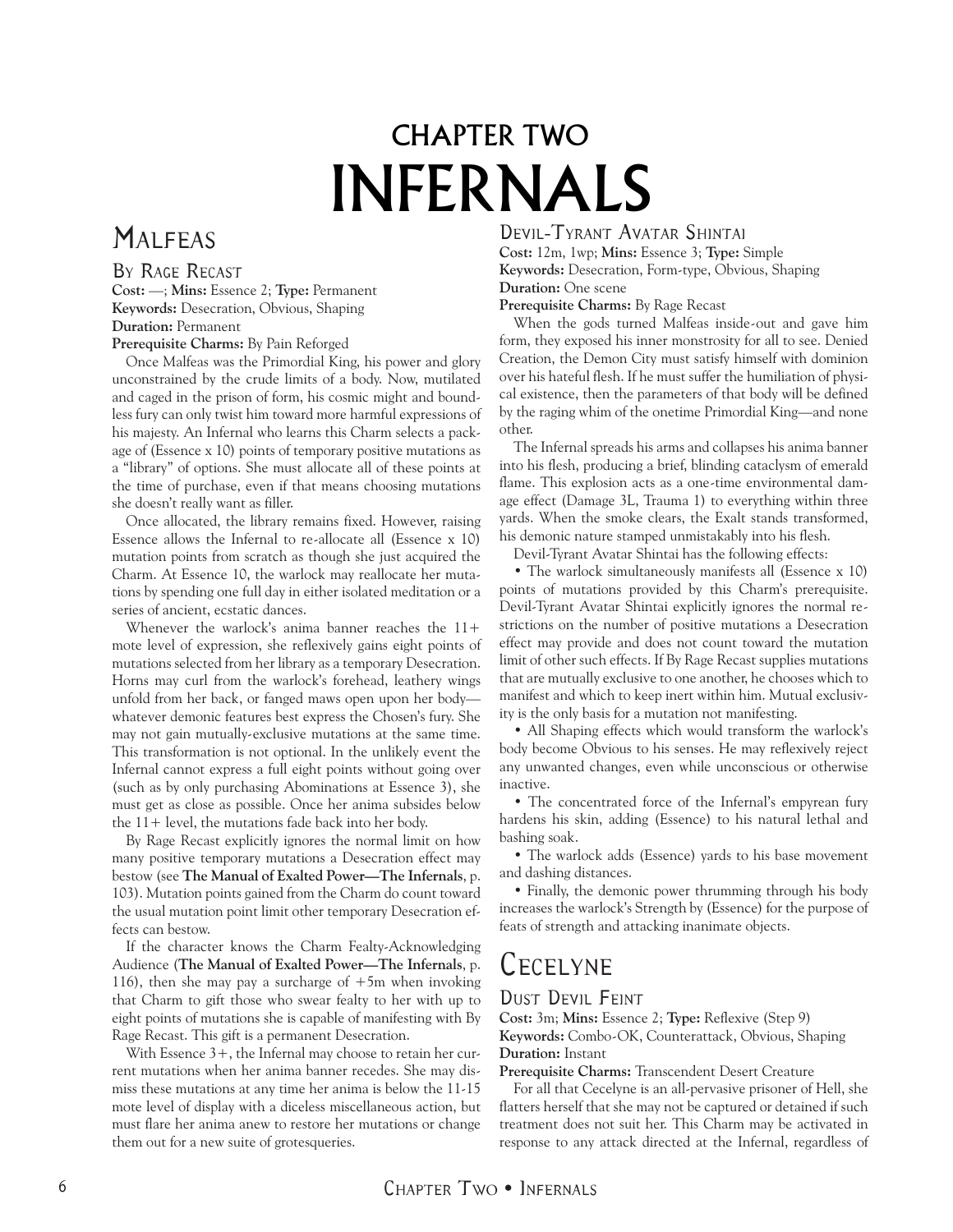<span id="page-6-0"></span>whether it strikes the character. The Infernal dissolves into a whirling eddy of dust and sand, which is carried away from the attacker on the prayers of her followers, reforming within ([Cult x 5] + Essence) yards. This Charm cannot move through any barrier which would prove impermeable to a trickle of sand. Dust Devil Feint may relocate the warlock to places she could not otherwise reach, such as to a higher perch.

#### FALSE IDOLS CAST DOWN

**Cost:** —; **Mins:** Cult 2, Essence 3; **Type:** Permanent **Keywords:** Knockback, Messianic, Obvious **Duration:** Permanent

**Prerequisite Charms:** Dust Devil Feint

The Endless Desert especially loathes opponents with pretensions toward their own divinity. Her scorn transforms the Essence of their unworthy prayers into a vessel for her outrage. This Charm permanently enhances its prerequisite, so that the Infernal erupts into a massive, shrieking dust cloud when it is activated in a place of desolation. In addition to its usual effects, the sandblast knocks her attacker back  $(5 +$  [attacker's Cult x 3]) yards if he fails a reflexive (Stamina + Resistance) roll at a difficulty of the Infernal's Cult rating. This is effective even against bowmen and other long-range attackers, hurling them with extruded wisps of grinding particulate force.

#### Swallowed in Eternity

**Cost:** 1m; **Mins:** Essence 2; **Type:** Reflexive **Keywords:** Combo-OK, Obvious, Shaping **Duration:** One action

**Prerequisite Charms:** Sand-Slip Trick

Though savants marvel that Cecelyne's vast expanse may be crossed in only five days, the truth is that if the Endless Desert wills it, she may stretch her roads out to infinity. Expressing this principle, the Infernal holds her hand out, palm-first, toward a single opponent. This is treated as a Blockade Movement action, though the Infernal rolls (Willpower  $+$  Cult) in place of ([Strength or Dexterity] + Athletics). Should the Infernal win this contest, her target is rendered unable to approach her for the duration of the Charm. The landscape between warlock and pursuer stretches out infinitely, and although the target perceives himself to be moving, no amount of exertion on his part can close the distance between the two. To observers, the area around the target seems to confusingly sprawl outward without limit, but does not actually move him away from any other individuals or objects. This Charm cannot be used on a single opponent more than once per action.

This Charm only functions in places of desolation. It does not count as a Charm use if deployed upon the sands of Cecelyne herself, including areas blighted by Holy Land Infliction (see **The Manual of Exalted Power—The Infernals**, p. 125).

Swallowed in Eternity adds (Essence) dice to the roll-off against conflicting effects such as Eternal Infatuation Dance (see **Glories of the Most High—The Maidens of Destiny**, p. 28).

# She Who Lives In HER NAME

#### Orbital Impact Storm

**Cost:** 5m; **Mins:** Essence 2; **Type:** Simple (Speed 3, DV -0) **Keywords:** Combo-OK, Obvious, Sorcerous **Duration:** One scene **Prerequisite Charms:** Mind-Hand Manipulation

Creation was built to reflect the glorious order embodied by She Who Lives In Her Name, from the movement of the constellations to the closed circle of life and death. Taking up the least expression of the Pyrian Flame's perfect motion, the Infernal becomes a reflection of this truth.

Upon activating Orbital Impact Storm, the warlock seizes a clattering maelstrom of loose objects from the surrounding environment—stones and chairs, dinner plates, hammers, broken fence-posts, and any other nearby bric-a-brac (objects carried by individuals and all attuned artifacts are exempt from being appropriated in this manner, as are objects too large or heavy for the average adult mortal to lift with one hand). If necessary, the Infernal may even rip cobblestones loose from streets or bricks from walls, inflicting (Essence) levels of unsoakable damage in the process; objects and structures with a soak greater than 8L are immune to such vandalism. This Charm cannot be activated if the Storyteller decrees that the environment lacks appropriate objects to work with, though players are reminded that two-point stunts allow dramatic editing of the scenery.

The seized objects hang in midair for a moment. Then the newly-formed constellation of debris begins to orbit the Infernal at ever-increasing speeds, pulverizing those foolish enough to attempt to close with the warlock. This constitutes an environmental hazard (Damage 4L/action, Trauma 2) covering a sphere with a radius of (Essence) yards around the character. Even blunt objects inflict lethal damage at the speed generated by Orbital Impact Storm. Opponents may safely navigate the storm if their Dodge DV is higher than the Infernal's (Willpower x 2). Additionally, it becomes difficult to target the Infernal through the whirling maelstrom, as blades are knocked askew and arrows snapped in half before they can reach her flesh; attacks suffer an external penalty of (Infernal's Essence  $\div$  2, round up).

Normally, action-interval environmental hazard exposure resolves after the victim's DV refreshes but before anyone acts on the tick. However, the storm created by this Charm damages victims after resolving all actions taken during the tick, meaning that characters agile enough to avoid the debris must take care not to penalize their Dodge DV to the point that they get hit.

Unlike most Sorcerous Charms, the warlock may deactivate Orbital Impact Storm voluntarily. This may be done peacefully with a diceless miscellaneous action, freezing the suspended objects in place a split second before dropping them. Alternately, she can reflexively pay 5 motes to hurl shrapnel in all directions as a one-time environmental hazard (Damage 5L, Trauma 3) with a radius of (Willpower x 5) yards. This terminates the Charm and does not count as a Charm activation.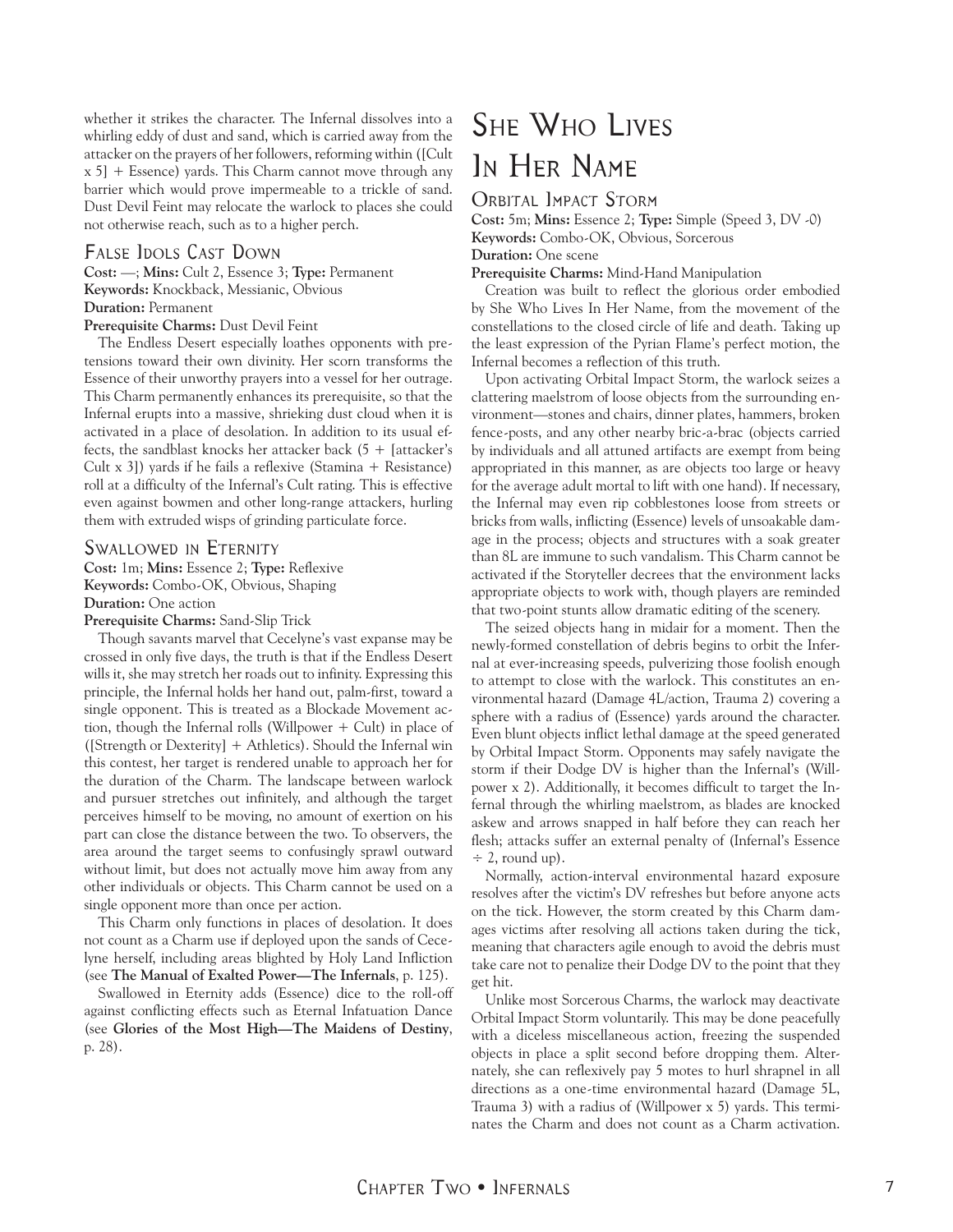<span id="page-7-0"></span>Opponents may avoid the debris outright if their Dodge DV is higher than the Infernal's (Willpower + Essence).

Essence 3+ Infernals can purchase this Charm a second time, extending its duration to one day (or indefinite with Essence  $5+$ ).

#### Precision Thought-Force Exercise

**Cost:** —; **Mins:** Essence 2; **Type:** Permanent

**Keywords:** Obvious

**Duration:** Permanent

**Prerequisite Charms:** First She Who Lives In Her Name Excellency, Mind-Hand Manipulation

She Who Lives In Her Name feels something like pity for humans. They are crippled amputees, incapable of reaching beyond their physical forms. It isn't really pity, of course, but rather an acute and targeted awareness of her superiority and the necessity of upgrading lesser beings to her specifications. The Green Sun Princes who learn this Charm perform a great service, serving as honored prototypes of humaniform transmogrification even as they civilize themselves.

This Charm permanently upgrades Mind-Hand Manipulation in the following ways:

• The Charm may be used to protect others with Defend Other actions out to its maximum range rather than the usual (Dexterity rating) yards.

• The Charm can be used to deliver Touch effects as though the emanated force is part of the Infernal's body.

• The Infernal adds +2 to his Parry DV using Mind-Hand Method while taking a Guard action. With Essence 4+, this benefit also applies while using Defend Other to protect someone.

# Adorjan

#### Unbound Freedom Infiltration

**Cost:** 1ahl; **Mins:** Essence 3; **Type:** Reflexive **Keywords:** Combo-OK, Obvious **Duration:** Instant

**Prerequisite Charms:** Gravity-Rebuking Grace

Bored with racing across the surface of walls, the Silent Wind may blow through them. Sometimes she leaves, finding freedom; at other times she enters, finding victims. To activate this Charm, the Infernal must be dashing at her maximum speed, and must have maintained this velocity throughout her entire previous action. Upon invocation, it allows her to body to shred apart into a crimson wind which blows through the cracks and gaps in a barrier, to reform on the other side. Smears and stains of blood are left behind in the Infernal's wake. This Charm cannot bypass obstacles more than (Essence) yards thick, or which are airtight (so, a door with a keyhole or a space beneath it, or a wooden wall with gaps between the boards would be valid targets, while a solid wall sheathed in marble would not). This Charm automatically allows the Infernal to bypass anyone attempting to physically impede her with a Blockade Movement action (see Glories of the Most High—Luna, p. 22)

At Essence 4+, Unbound Freedom Infiltration may be invoked as an innate power rather than a Charm activation by paying an extra aggravated health level upon activation.

### Voice-Drinking Kiss

**Cost:** 3m; **Mins:** Essence 3; **Type:** Reflexive

**Keywords:** Combo-OK, Obvious, Crippling, Shaping **Duration:** Indefinite

**Prerequisite Charms:** Sacred Kamilla's Inhalation, Eloquence in Unspoken Words

Those who have earned Adorjan's deepest regard may be graced with her most sacred gift—silence. This Charm may be invoked to supplement a kiss; if the target is an unwilling recipient of the Infernal's affections, this requires a clinch attempt (the kiss itself may be treated as a hold action if desired, though a crush attack is just as effective; so long as the Infernal draws in her victim's breath, the state of the rest of his body is of little consequence). With a quick inhalation of breath, the Infernal steals her victim's voice. Though not actually damaging, the process is momentarily but excruciatingly painful; coughing up a few drops of blood is a common aftereffect.

For as long as the Infernal commits Essence to maintain the Charm, she may speak in the voice she has stolen. Releasing the commitment of Essence returns the stolen voice to its proper owner. At Essence 4+, she gains the ability terminate the Charm by swallowing a stolen voice entirely, which nourishes her as if it were a corpse inhaled with Sacred Kamilla's Inhalation (or, optionally, as though it were the death of an extra, if the Infernal knows Murder is Meat). If the voice belonged to a mortal, that mortal is rendered permanently mute. If it belonged to a supernatural being, that being is rendered mute for one week per dot of the Infernal's Essence before finally regaining his voice.

A second purchase of this Charm, at Essence 4+, gives the Infernal the option to let a stolen voice's owner telepathically hear the words she speaks with it regardless of the distance between them (provided they are in the same realm of existence). This may even be used to make social attacks against the voice's original owner. Shutting the stolen voice out for a day costs one Willpower. This can be done as soon as communication begins to minimize the victim's risk. If a victim doesn't shut out words that turn out to be a social attack, it is too late to block that attack via immunity. The victim must first resolve the social attack before spending an extra Willpower to shut out the stolen voice.

# The Ebon Dragon

### OUR LITTLE SECRET

**Cost:** 4m; **Mins:** Essence 2; **Type:** Reflexive

**Keywords:** Combo-OK, Compulsion, Emotion, Sorcerous, Stackable, Touch

#### **Duration:** Indefinite

**Prerequisite Charms:** Witness to Darkness

The surest way for Creation to fall into the state of wicked depravity that is most pleasing to the Ebon Dragon is for good men to do nothing, and the Shadow of All Things is more than ready to promote such inaction. To use this Charm, the warlock must touch a witness to an act of depravity, or to evidence of such an act. Henceforth, the target's mind is filled with paralyzing shame and horror when she considers relating what she has seen to any other character, either through speech or writing,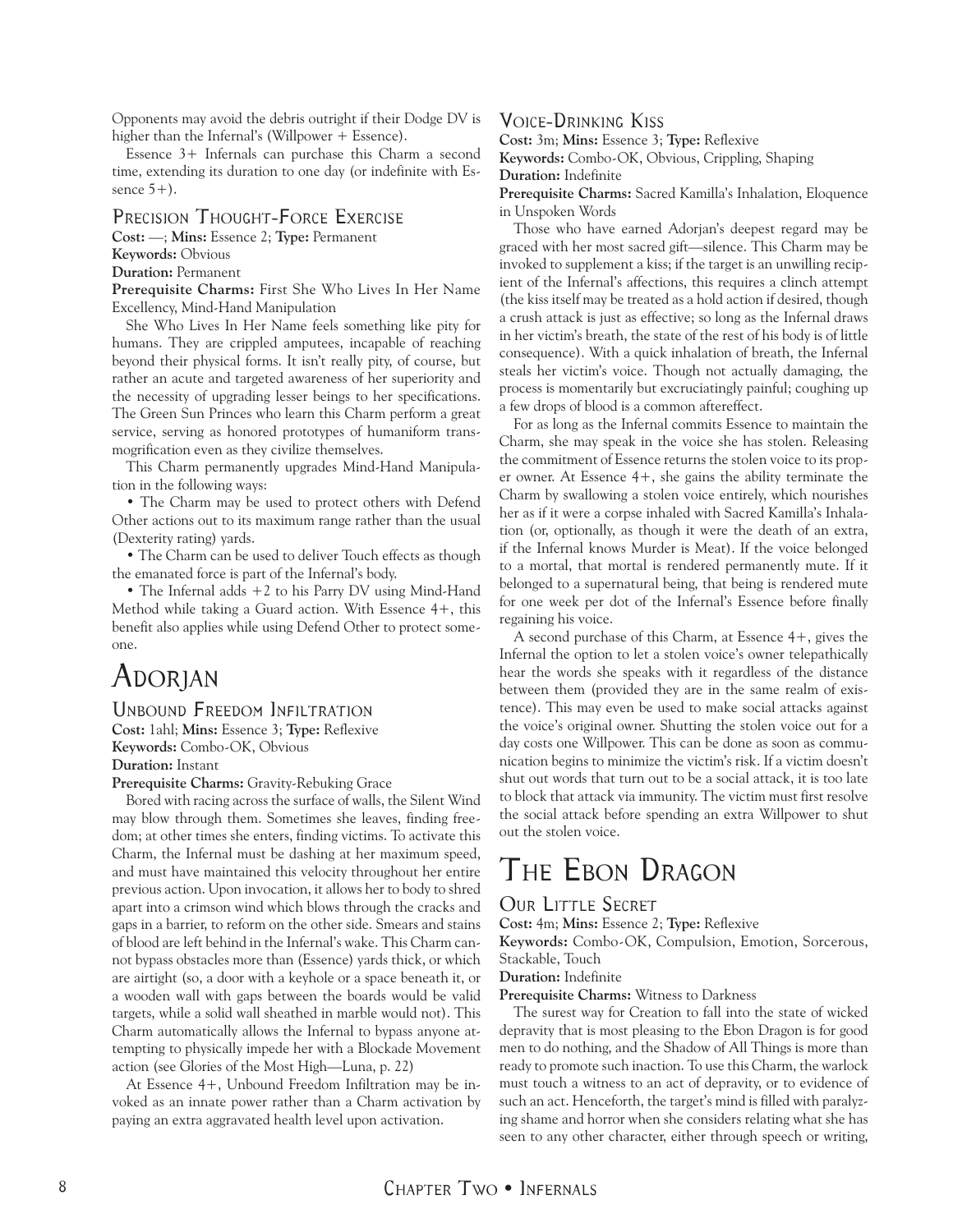forcing her to ultimately remain silent. This unnatural mental influence costs 3 Willpower to resist. The warlock must be aware that the witness has beheld a specific depravity, and may not blindly 'guess' when activating Our Little Secret. Multiple activations of this Charm may be placed on the same witness, to force silence on the subject of multiple valid acts.

An act of depravity is defined as any act which would cause shock, outrage, or scandal according to the common mores of Creation's dominant culture (currently the Realm) or the dominant culture in which the act occurs. Murder, adultery, rape, incest, theft, violent assault and disrespect toward the Terrestrial Exalted on the part of mortals are all examples of acts of depravity within the Realm, and are thus applicable wherever the Charm is used. More specific acts of depravity might include rudeness to an Essence 6+ divinity (if the Charm were used in Yu-Shan), enslavement of citizens of Nexus (if used in Nexus), or disobeying a superior officer (if used in Lookshy).

At Essence 3+, the Infernal may touch a piece of evidence related to an act of depravity rather than a witness, for a cost of 8m rather than 4m. This causes all individuals who subsequently witness the evidence so marked to be forced into silence as though they had been targeted with the 4m activation of Our Little Secret, as a Sorcerous effect.

With Essence 4+, the Charm's Compulsion is enhanced to also include a prohibition against moving or disturbing evidence of an act of depravity. For example, a character who found a mutilated body deep in the woods would not only be powerless to speak of his discovery, but also could not bring himself to give the corpse a proper burial or even to drag it back to town to be anonymously discovered and properly disposed of by others.

#### Golden Years Tarnished Black

**Cost:** 8m, 1wp; **Mins:** Essence 2; **Type:** Supplemental **Keywords:** Combo-OK, Emotion, Illusion, Social **Duration:** Instant

#### **Prerequisite Charms:** Witness to Darkness

The Ebon Dragon is unsatisfied with ruining the present and future. He has to desecrate the past as well. Why else would he invent fate but to spread misery to all time and space? This Charm augments a Manipulation-based social attack targeting one victim (i.e. most likely using Investigation or Presence) in which the Infernal verbally prompts the target to recall positive memories associated with a particular time or subject. "Remember your wedding night?" and "Congratulations on your promotion!" are both examples of valid triggers. The memory need not be wholly positive to be targeted, so long as there is some good part to destroy. The Infernal can word the attack so that it ironically validates the positive nature of the memory while actually calling attention to the negative details surrounding it. Regardless of whether the social attack forces an answer or not, the victim vividly relives the targeted experience within her own mind.

Unfortunately for the victim, the Ebon Dragon's power obscures and distorts the fond memory even as she recalls it. If the roll overcomes the target's MDV, the warlock ruins the memory. If the Storyteller determines the target has no positive memories to recall about the chosen topic, the Charm has no effect.

Victims misremember ruined memories in the worst possible light, glossing over or outright forgetting everything good about the experience in question. Everything bad is remembered in exacting and often exaggerated detail. The victim thinks the worst of all other participants in the remembered experience, especially anyone whom she can blame for any harm she suffered (however slight). A mother could misremember her dead son as a lazy good-for-nothing who talked back, forgetting that she also loved him and he loved her. Corrupted memories never introduce outright falsehoods. The mother remembers her son's laziness because he was sometimes lazy and remembers that he talked back because most children do. She does not remember him torturing small animals because that never happened. Thankfully for the Ebon Dragon, everyone is flawed. In that at least, Creation functions as designed.

Ruining memories interferes with Intimacies toward the subject of those memories. If the victim has no such Intimacy, then a negative Intimacy instantly forms toward that subject. Any existing positive Intimacy warps into a negative Intimacy. In either case, the victim's player chooses the Intimacy's new emotional context, subject to Storyteller approval. For instance, the aforementioned mother may feel resentment toward her son or hatred or contempt.

Corrupted memories are an unnatural Illusion effect. The victim can repair her damaged mind by paying one Willpower if she had no Intimacy toward the subject of the memory when the Infernal used Golden Years Tarnished Black or two Willpower if the Charm corrupted a positive Intimacy. This may seem counterintuitive given that a positive Intimacy helps defend against the Charm, but if the accursed magic takes root in spite of this bonus, the feelings turn cancerous and become a liability. The victim can pay this Willpower to heal the memory in the moment the Charm takes root (which also prevents the Intimacy from forming or being corrupted), but if she does not do so, she must wait until externally prompted or provide a compelling Storyteller-approved reason to question the memory.

Intimacies formed or corrupted by this Charm do not count against the usual limit a mind can sustain, at least so long as the associated memories remain corrupted. After all, the Ebon Dragon wouldn't want his enemies getting over their misery just because life went on. Once the memory heals, the Intimacy falls away as normal if neglected. Even without such healing, it is still possible to remove the Intimacy through normal means other than neglect.

A second purchase of this Charm at Essence 3+ allows it to enhance Performance-based spoken attacks as an alternative to the basic single-target use. In doing so, the Infernal picks a single topic and all listeners react to the Charm as though separately targeted by the address. The corruptive mass oratory has no effect on listeners lacking appropriate memories to subvert.

#### Weak Minds Believe Anything

**Cost:** —; **Mins:** Essence 2; **Type:** Permanent **Keywords:** None **Duration:** Permanent **Prerequisite Charms:** Golden Years Tarnished Black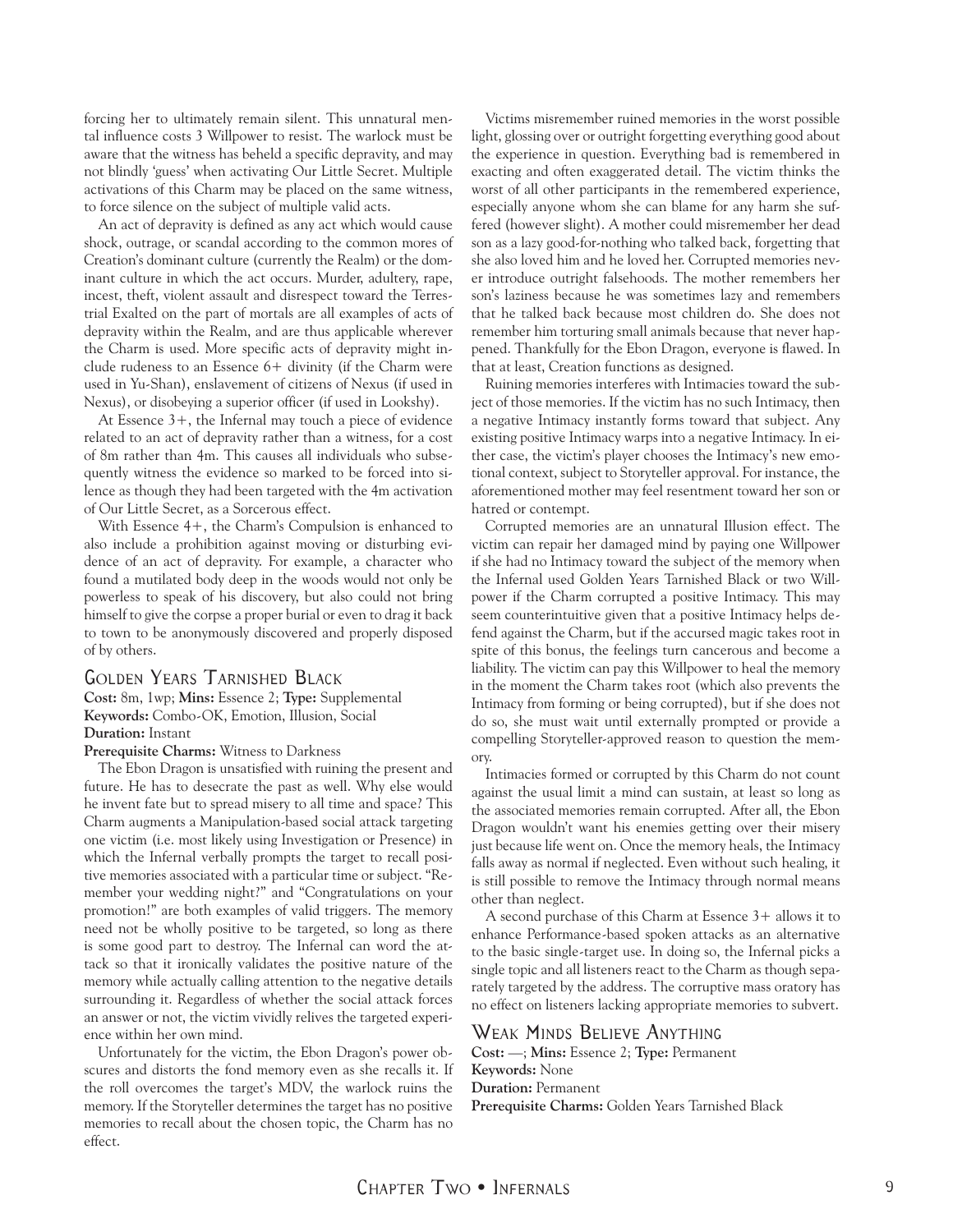The Ebon Dragon isn't thoughtlessly cruel like his siblings, indifferent to the suffering he brings to lesser beings. The Ultimate Darkness has more heart than that, honoring the most fragile child with the same diligent attention he would pay to a god or titan. He fairly ensures that all suffer unfairly. Still, it cannot really be said that all victims are alike to him. Purchase of this Charm permanently removes the Willpower cost to activate Golden Years Tarnished Black whenever the target is a single mortal, natural animal or Essence 1 magical being.

With Essence 4+, this Charm adds First Circle demons to the list of cost-discounted victims. Furthermore, the base mote cost to target anything on the list becomes the target's lowest Virtue or highest Virtue (respectively) depending on whether the target is an extra or not. Surcharges and discounts from other effects modify this new base cost normally, with the former applied before the latter.

#### Want Becomes Need

**Cost:** — (+1m); **Mins:** Essence 2; **Type:** Permanent

**Keywords:** None

**Duration:** Permanent

**Prerequisite Charms:** Golden Years Tarnished Black

As much fun as it can be to invert love into hate, there are other ways to ruin a memory. This Charm permanently upgrades its prerequisite. By paying an extra mote while using that Charm, the Infernal seeks a different outcome. Ruining a memory doesn't take away the pleasure of it. Quite to the contrary, the subject gains fetishistic appeal that is at once a source of titillation and shame. This induced desire results in a positive Intimacy of addiction toward the subject (possibly overriding an existing positive Intimacy with another emotional context). Healing this variant of memory damage and Intimacy gain requires the same process as the basic function of Golden Years Tarnished Black.

With Essence 3+, Want Becomes Need does more than distort memory and foster shame-poisoned longings for remembered joys. If the attack succeeds, the twisted memory and poisonous Intimacy join together to addict her soul. Most victims suffer an unnatural Compulsion duplicating a constant partially-controlled Overindulgence Limit Break (Exalted, p. 105), though they may take scant consolation that the behavior is solely limited to the subject of the altered memories/Intimacy and does not predispose them to other vices. Victims can pay one Willpower to suppress this addictive behavior for one day. Victims with Limit tracks can choose to gain one Limit instead of paying Willpower to ignore the addiction for a day. If this results in madness wholly unconnected to addiction, well, Exalted are strange creatures.

The addictive Compulsion instilled by Want Becomes Need is predicated on both the memory distortion and the associated Intimacy. If either is removed or meaningfully altered at any point (as determined by the Storyteller), the addiction instantly terminates and never comes back without further use of Want Becomes Need.

#### Everything Gets Worse

**Cost:** —; **Mins:** Essence 2; **Type:** Permanent

**Keywords:** None

**Duration:** Permanent

**Prerequisite Charms:** Golden Years Tarnished Black

While the Ebon Dragon stands to gain more from ruining beautiful memories than further sullying painful recollections, he believes he can always find a way to worsen the world. After all, he always has so far. Purchase of this Charm broadens the utility of its prerequisite in the following ways:

• The Charm can target memories that don't have a meaningful positive component to them. There's not much silver lining to "That day you watched your little girl die in front of your eyes." When a bad memory is made worse this way, every pain associated with that memory becomes accentuated and exaggerated. A soldier remembers the fateful day his legion fell in battle against the Anathema as if it happened only yesterday. He remembers the sound of his friends' screams, the awful crunch of their bones and the shocked look as the newest recruit tried vainly to stuff his entrails back into his body after the monster eviscerated him with a backhanded slap. He remembers the stink of blood and offal and rancid sweat. Absence of a negative Intimacy creates one in the victim with a Stoytellerapproved emotional context picked by the victim's player.

• At the Infernal's discretion, part of the imposed memory distortion can involve reassignment of blame to a target of the warlock's choosing. The victim's player can choose any Storyteller-approved chain of logic to justify this new opinion, however twisted and tangled. If the Storyteller cannot construct such a narrative because there is simply no way the new scapegoat could be responsible, the attack automatically fails. Still, this offers immense latitude. A child can construct a dozen reasons why it is her fault that her father abandoned her and her mother. If only she had been better behaved or told her daddy how much she loved him, he wouldn't have gone away.

• If the Infernal knows the Charm Weak Minds Believe Anything, he receives additional benefit when making a discount-cost victim believe she is the ultimate cause of her own suffering as explained previously. Such victims also lose (6 - the Infernal's Compassion) additional Willpower as the memory twists. If this depletes all of an extra's remaining Willpower, that victim's will breaks and she attempts to kills herself from shame and self-loathing at every opportunity for one day. If she survives due to the intervention of others, the urge passes. Despair wrought by this unnatural Compulsion is explicitly capable of overriding a target's survival instinct, thereby issuing the unstated and normally unacceptable order to commit suicide. The souls of victims who kill themselves as a result of Everything Gets Worse fall straight into Oblivion barring other magic that forces them to linger as a ghost or pass into Lethe. Much to the Ebon Dragon's frustration, annihilation trumps his Charms to banish souls into the darkness beyond existence. He has yet to find a way to inflict absolute despair for eternity, though not for lack of trying.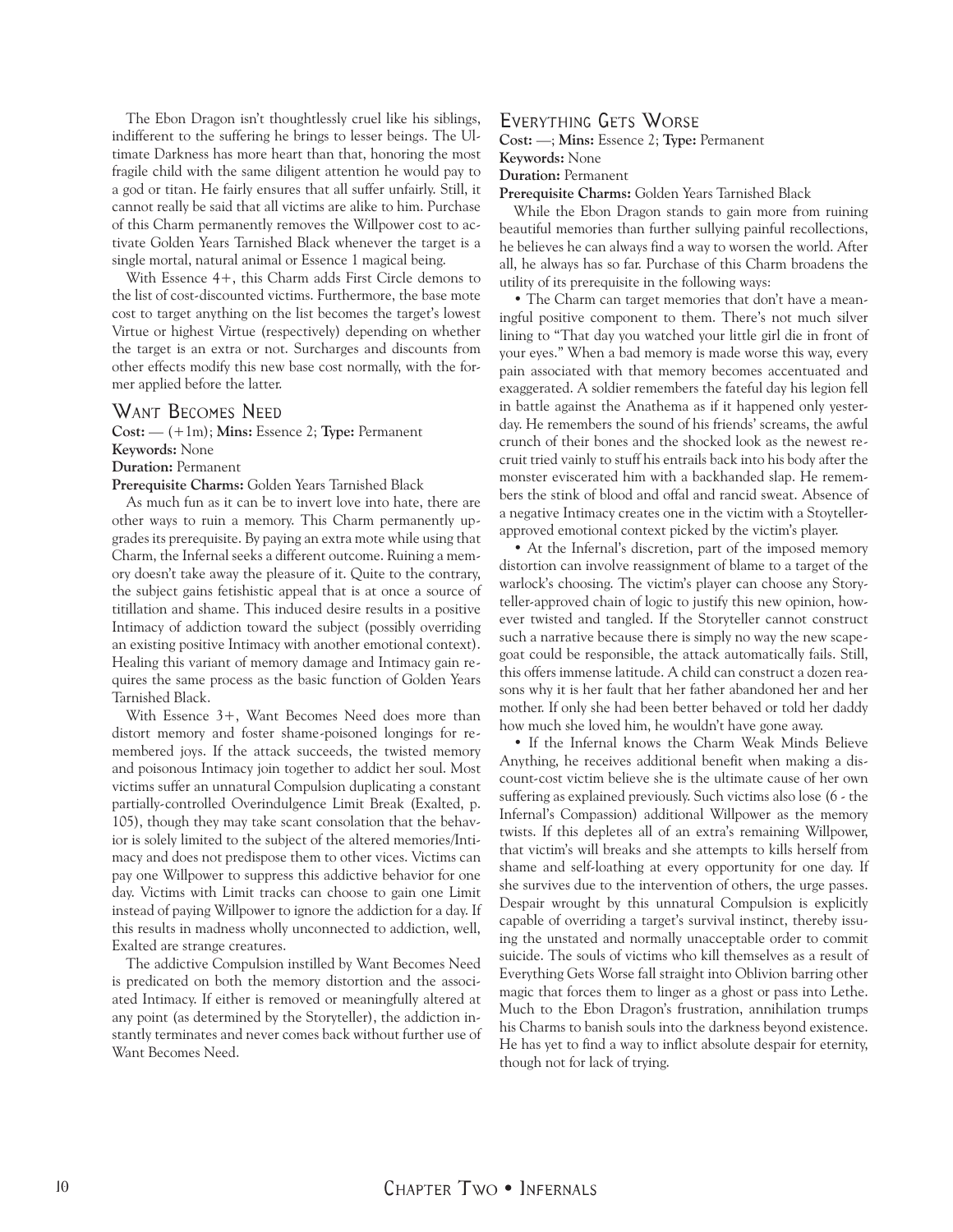### Bible of Broken Truths

**Cost:** —; **Mins:** Essence 3; **Type:** Permanent **Keywords:** Sorcerous **Duration:** Permanent **Prerequisite Charms:** Golden Years Tarnished Black

The Ebon Dragon knows his own nature well enough to realize he is too often distracted tormenting individuals to properly damn the universe. Accordingly, he sends forth blasphemous revisionist texts into Creation as messengers of his lies. Upon purchasing this Charm, the Infernal permanently gains the power to use Golden Years Tarnished Black to enhance written social attacks matching the Charm's basic spoken use.

All that is necessary is for the words to clearly invoke the intended topic. Terse graffiti is just as useful for delivering the attack as a lengthier project like a novel or history textbook. Both Presence and Performance-based attacks are permissible, with the latter taking the form of general addresses to any reader. Text enchanted with this Charm is no more physically durable than normal, so fire remains an excellent countermeasure to most cursed writing.

The magic within the words is also a Sorcerous effect and can be dispelled as such, causing the text to fade away as though never written. Even stone tablets become unmarred and smooth once more as chiseled words disappear. Few realize that the empty page is the truest and most eloquent scripture of the Ebon Dragon. Of all his lies, the titan's insistence that he exists is the most audacious and preposterous.

#### Memory Poison Mastery

**Cost:** —; **Mins:** Essence 3; **Type:** Permanent

**Keywords:** None

**Duration:** Permanent

**Prerequisite Charms:** Golden Years Tarnished Black

With greater attunement to the Ebon Dragon comes greater power to attack the sanctity of treasured memories. The slight catch is that power is slavery. Those who can sabotage memories adroitly find themselves compelled to do so. This Charm permanently modifies its prerequisite as follows:

• A social attack enhanced by the Charm adds a number of bonus dice equal to the Infernal's Essence. These are dice added by a Charm and count toward those limits.

• The base cost to heal memories damaged by each activation of this Charm increases to three Willpower. If the memory corrupted a positive Intimacy, the cost rises even further to (Infernal's Essence rating, maximum five) Willpower. The victim still can only spend Willpower to heal a memory in the moment the Infernal attacks or in response to plausible prompting (such as encountering evidence that contradicts recollection).

• Upon overhearing a non-extra speaking of a treasured memory, the Infernal must use his next available action to attack the memory with Golden Years Tarnished Black unless he can't pay the cost to do so. He may use the Charm any way he knows how (such as creating an addiction via Want Becomes Need) and needn't stick to just ruining memories. If he doesn't attack the memory in question, he gains a point of Limit unless he has already gained Limit this way previously in the day. This mad need to taint others doesn't apply if the Infernal has no opportunity to react that way. Limit is not gained from hear-

ing a memory relayed by an Infallible Messenger sent halfway around the world. Likewise, Limit isn't gained if the Infernal can't make social attacks for any reason, such as due to being bound and gagged. Ultimately, the Storyteller is the final arbiter, but should consider whether the character made a good faith effort to attack a cherished memory when given a reasonable chance to do so.

#### Twisted Yesterdays Curse

**Cost:** — (+2m); **Mins:** Essence 3; **Type:** Permanent

**Keywords:** Sorcerous

#### **Duration:** Permanent

**Prerequisite Charms:** Memory Poison Mastery

The Ebon Dragon does not permit his enemies to recover the truths his awful power rots from within. This Charm permanently upgrades Golden Years Tarnished Black. Whenever the Infernal activates that Charm to enhance a spoken attack against a single target, he can choose to pay an additional two motes to make his words Sorcerous. If the attack successfully overcomes the victim's MDV and corrupts her memory, then she can't heal this damage via Willpower expenditure—not even to reject the corruption in the moment of the attack. Spending the Willpower normally needed to fix the memory does allow the victim to become suspicious that her recollection may be wrong, though not how or why. Methods of breaking mental influence other than spending Willpower work normally on Sorcerous invocations of Golden Years Tarnished Black, such as the Solar Charm Transcendent Hero's Meditation (**Exalted**, p. 201). Appropriate countermagic also works to reverse the Charm's effects.

#### Unreasoning Prejudice Infliction

**Cost:** —; **Mins:** Essence 3; **Type:** Permanent **Keywords:** Emotion, Servitude

#### **Duration:** Permanent

**Prerequisite Charms:** Golden Years Tarnished Black

There is little point in twisting a couple's love into hate if they turn right around and make up a week later. That just simply won't do. Fortunately, the Ebon Dragon long ago planned for such contingencies.

Golden Years Tarnished Black already bolsters the Intimacies it creates and corrupts, exempting them from usual Intimacy total maximums. Unreasoning Prejudice Infliction further enchants these Intimacies to resist removal. All of the following powers instantly terminate if the associated memory heals, leaving behind a perfectly normal non-magical Intimacy.

• The victim must resist any external attempt to damage enchanted Intimacies via mental influence with the best nonmagical defenses available to her. Generally speaking, that means using her highest MDV and paying Willpower at every opportunity. If the influence succeeds in spite of her best effort, the effect resolves normally. Victims can pay five Willpower to forgo the defense mandated by this unnatural Emotion and Servitude effect, but must pay this exorbitant cost each time they wish to lower their mental guard against a social attack or other source of mental influence. Most victims find this urge too strong to fight and instead focus their efforts on fixing their memories or ridding themselves of the offending Intimacy.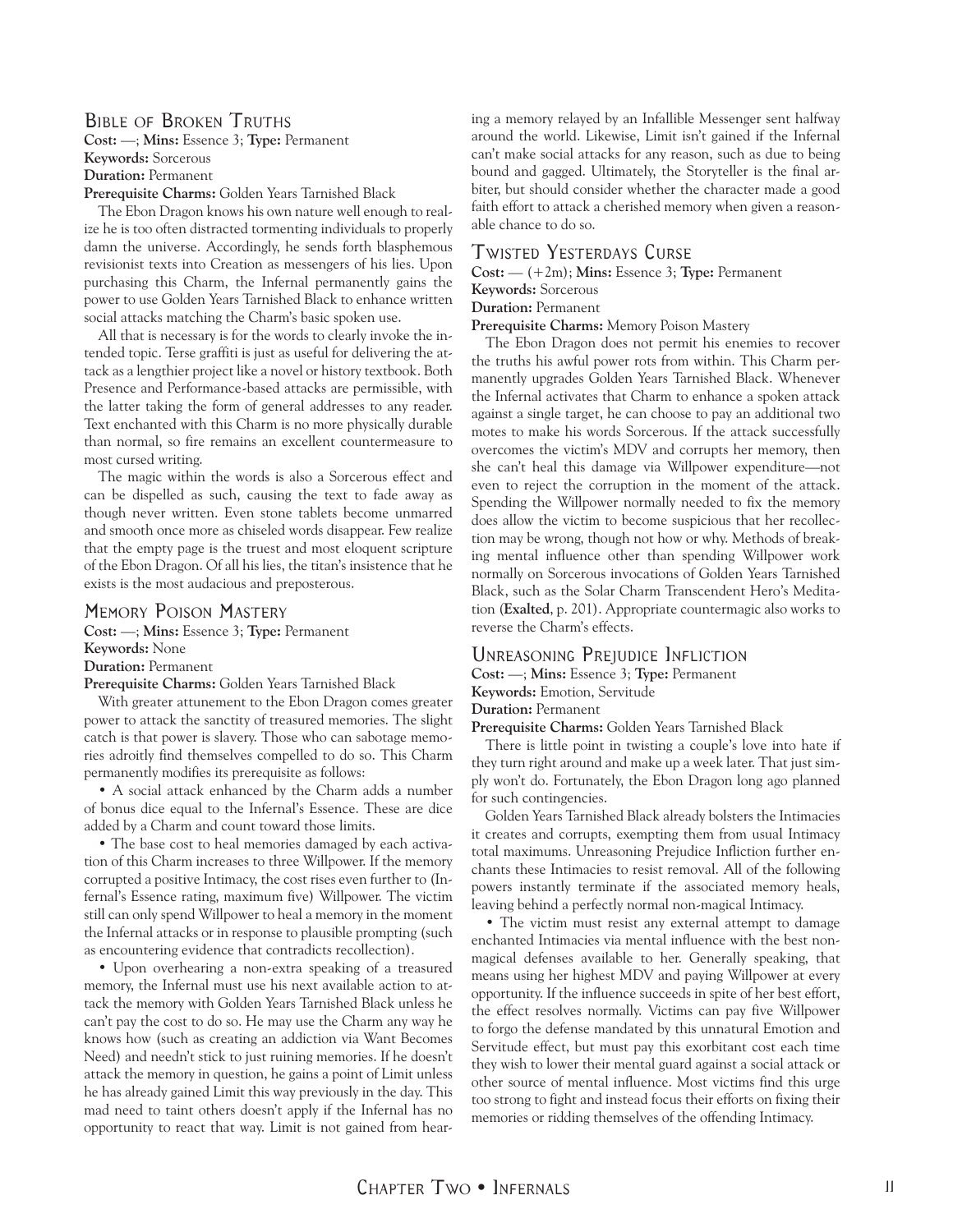<span id="page-11-0"></span>• The victim cannot voluntarily take actions that would erode the Intimacy (as determined by the Storyteller). She can pay one Willpower per scene to suppress this unnatural Emotion and Servitude effect so that she can work toward freeing herself from the unwanted feelings.

• The victim's sleep is troubled with brooding nightmares about her damaged memories. Every time she regains Willpower points from sleep, she is considered to have spent that many scenes repairing the Intimacy of any damage done to it. In effect, the emotional pollution regenerates by feeding upon the suffering buried in her subconscious. If the Intimacy is actually removed, the feelings behind it die and cease regenerating.

#### Glories That Never Were

**Cost:** — (+1m); **Mins:** Essence 3; **Type:** Permanent

#### **Keywords:** None

**Duration:** Permanent

**Prerequisite Charms:** Unreasoning Prejudice Infliction

Sometimes the Ebon Dragon is best served by whiter lies than himself, veiling inconvenient truths behind the mists of nostalgia. By paying an extra mote while using Golden Years Tarnished Black, the Infernal ruins the targeted memory in a much more unorthodox manner. The victim retains and idealizes everything she finds good about the memory. At the same time, she forgets everything bad about the topic and/or minimizes the importance of bad elements as the Infernal chooses. For example, an aging Dynast can be made to remember the reign of the Scarlet Empress as a halcyon time of justice and peace, completely overlooking the tyranny and oppression of her totalitarian regime. A molested child can be made to adore her father once more. Most usefully, the Infernal can help a mortal enemy remember how much she enjoys his charming company and flattering praise, never mind those times he slept with her daughter, murdered her husband and burned down her house.

If the victim doesn't already have a positive Intimacy to a particular memory, whitewashing the recollection with Glories That Never Were instantly creates such an Intimacy with a Storyteller-approved emotional context chosen by the victim's player. An existing positive Intimacy becomes enchanted by the Charm. Healing memory damage and Intimacy gain inflicted by Glories That Never Were generally requires the same process as the basic function of Golden Years Tarnished Black (as modified by Unreasoning Prejudice Infliction). However, victims also add half their Willpower rating as an MDV bonus to resist all external attempts to weaken or remove the Intimacy associated with an idealized memory. This bonus reflects the way minds doggedly cling to delusions of better times in the bleak world that is Creation. Hope is often all people have, however false.

With Essence 4+, Glories That Never Were gets worse. If the bolstered positive Intimacy is removed by any means while its associated memory remains damaged, the victim experiences a sudden wave of despair as she comprehends the inherent ugliness of truth. This overreaction drags her mind to the opposite extreme like a swinging pendulum, changing the way her memories distort to match the base ruin inflicted by Golden Years Tarnished Black. What was pure good becomes hateful.

Furthermore, a new enchanted Intimacy instantly forms toward the subject as per all rules of Golden Years Tarnished Black.

### Dark Claws Seize Dark Hearts

**Cost:** 6m; **Mins:** Essence 3; **Type:** Supplemental **Keywords:** Combo-OK

**Duration:** Instant

**Prerequisite Charms:** Unreasoning Prejudice Infliction

The Ultimate Darkness preys upon the vile feelings that seep from wounded memories. Such emotions are but a shadow of the Dragon, and so they rightly yield before their master and betray the heart that holds them. This Charm can enhance any social attack aimed at a single target (typically with Investigation or Presence), provided the attack preys upon an Intimacy created or corrupted by Golden Years Tarnished Black. For instance, if the warlock caused a widow to despise her late husband, he could then attempt to prey upon that hate by suggesting she should set fire to all the art he painted as his life's work. Instead of the usual -1 MDV modifier, the social attack becomes unnatural (if not already) and unexpected, costing one additional Willpower to resist at each opportunity to do so (to a maximum of five Willpower as normal).

If the Infernal has Essence 7+, Dark Claws Seize Dark Hearts may also be used to augment Performance-based social attacks as an alternative to single target use. Such attacks work on all listeners, but the benefits of the Charm (unexpected, automatically unnatural, etc.) only apply against those with appropriate Intimacies.

# Infernal Monster Charms

The Infernal Monster is a force of unwavering, all-consuming rage, fueled by a hunger for violence beyond human comprehension of the word. The style's expansions fulfill this threat, offering an arsenal of blasphemies to Infernal Exalted brutal enough to explore them.

The Infernal Monster is not Malfeas. Slayers automatically favor Martial Arts and therefore Infernal Monster Style, so it is easy to forget that they are separate Charm sets. The thematic similarities between Malfeas Charms and Infernal Monster Charms only further clouds the issue. Both sets emphasize overkill and force and rage. Yet there are differences, too. Malfeas cannot restrain himself. He exists only at full volume and full power, unable to conceive of any other state of being. The Infernal Monster is more cunning. It watches and waits for the right moment to unleash its fury. When that moment comes, the monster explodes into a frenzy of hateful ultraviolence expressing pure physical force and visceral horror. There is nothing sophisticated or esoteric about the Infernal Monster's violence. The style does not sear enemies with the cold flames of a mad sun, nor encase its wielders in living metal armor. The Infernal Monster remains a fundamentally human beast. It smashes, gnaws and shatters everything in its path. Malfeas conceives of forces beyond the physical, but the Infernal Monster only understands violence. Malfeas hates himself as much or more than he hates his enemies, while the Infernal Monster revels in its unholy might and howls bloody triumph at the sky.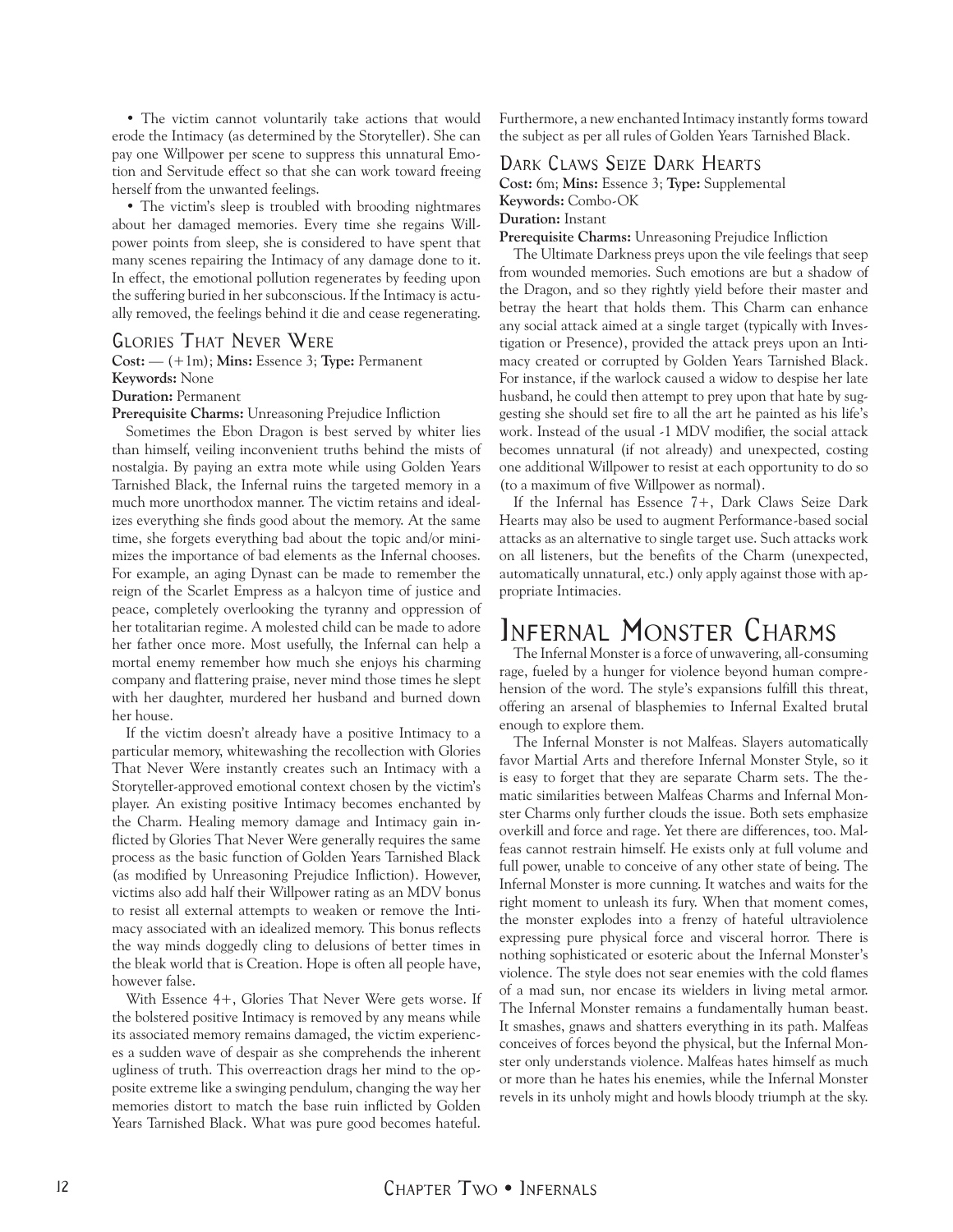<span id="page-12-0"></span>The Infernal Monster is not the Lunar Hero. The Hero style of Luna's Chosen is the fighting art of trickster-warriors who guard their friends and control the terms of battle. The Lunar Hero does not permit her enemies to flee. She chooses whom they can attack. When she strikes, she is a whirlwind of sudden and deliberate force. These are not the ways of the Infernal Monster. Its only trick is the trick of mastering terrain and launching devastating ambushes. It does not control the terms of battle in all places; if it must rely upon the environment, then it does so by luring enemies into the dark holes where it can tilt the playing field sharply in its favor. The defining quality of the Infernal Monster's wrath is power, not speed.

Yet there is something reminiscent of Lunars in the Infernal Monster's territorial fury. Parts of the style explore the concept of the Old Thing In the Cave, the archetypal menace of humanity that emerges from its hellish lair to hunt and slay everything that crosses its path. Some Stewards take this ogrelike approach, drawing power from the lands they prowl and the caves in which they lair. Accordingly, some of the Infernal Monster Style expansion Charms below include information on Lunar Charms that function very similarly. These Charms are scattered among Lunar Charm trees. They can be monsters or savage kings, but they have no consolidated path to follow.

### Enlightening Madness Charms

These expansions of Infernal Monster Style explore the style's propensity for violent fury. Learning them changes how the character thinks and reacts to the world, invariably making the Exalt crazier and more dangerous to be around.

#### Smoldering Rage Beast

**Cost:** —; **Mins:** Martial Arts 3, Essence 2; **Type:** Permanent **Keywords:** Compulsion, Emotion, Rage

#### **Duration:** Permanent

**Prerequisite Charms:** Retribution Will Follow

Provoking the Infernal Monster is unwise. This Charm permanently improves its prerequisite in two ways. First, the Infernal can activate that Charm in response to any threat, bad news, insult, unwanted touch or physical attack directed at her as though these stimuli had inflicted levels of damage. Second, the Infernal can invoke Retribution Will Follow as an innate power rather than a Charm activation.

Smoldering Rage Beast carries a steep price. The Exalt must activate Retribution Will Follow whenever confronted with an opportunity to do so unless he pays one Willpower to resist (immunizing him against other Rage effects for a day as normal).

#### All-Consuming Rampage Release

**Cost:** —; **Mins:** Martial Arts 2, Essence 2; **Type:** Permanent **Keywords:** None

#### **Duration:** Permanent

**Prerequisite Charms:** Retribution Will Follow

The Infernal Monster is a being of singular madness and violent purpose. He refuses to be conflicted in his urges. This Charm is a permanent modification of the Infernal's capabilities. Whenever he hits Limit 10 and would enter a bout of Limit Break or Torment, he can allow the usual madness or suffering to take place. Alternately, he can choose to frenzy with benefits and drawbacks identical to an uncontrolled Berserk Anger

Limit Break (**Exalted**, p. 105). He regains (Martial Arts rating) Willpower points from entering this rampage and is considered to have Retribution Will Follow active for all Infernal Monster Style Charms that have effects based on using that Charm. He can also choose to heal instead of regaining Willpower from going berserk, regenerating any of the following damage options: one level of aggravated, two levels of lethal or four levels of bashing.

With Essence 5+, the Infernal radiates his madness in a radius of (Martial Arts x 10) yards. Any being that hits Limit 10 within that radius has the option to frenzy like the Exalt. Such beings can only regain Willpower and may not heal by going berserk.

#### FEARLESS FRENZY ATTITUDE

**Cost:** —; **Mins:** Martial Arts 2, Essence 2; **Type:** Permanent **Keywords:** None

#### **Duration:** Permanent

**Prerequisite Charms:** Retribution Will Follow

The Infernal Monster is dauntlessly fierce. This Charm is a permanent enhancement of the Infernal's capabilities that applies if he has Valor 3+. While using Retribution Will Follow or Infernal Monster Form, he adds his Martial Arts rating in bonus successes to all Valor rolls to resist fear and adds this same amount directly to his Valor rating to defend against effects resisted better with a higher rating. He also treats all Emotion effects solely based on instilling fear as unacceptable orders. This does not improve the effectiveness of Valor channels. Finally, he confers this same fearlessness to all Valor 3+ victims driven berserk by his Rage Charms.

Infernals with this Charm can choose to reflexively improve it at any time, making themselves permanently fearless even when not using Retribution Will Follow or Infernal Monster Form. The catch is that their "sane" resting state becomes identical to a partially-controlled Foolhardy Contempt Limit Break (**Exalted**, p. 105). Going berserk obviously trumps this behavior, as does Limit Break or behavior-altering Torment. However, when the acute madness ends, the pervasive madness of a mind without fear returns. Once the Infernal embraces a life without fear, he cannot go back to using the Charm as he first learned it. He can only explore deeper into the madness of the Infernal Monster, trading fearlessness for something worse.

#### Fury Is Freedom

**Cost:** —(+1ahl, 2 Limit); **Mins:** Martial Arts 3, Essence 3; **Type:** Permanent

**Keywords:** None

**Duration:** Permanent

**Prerequisite Charms:** Retribution Will Follow

The rage of the Infernal Monster is not just a shield against mental trickery and domination. Anger frees the mind. This Charm permanently enhances its prerequisite. Whenever the Infernal activates Retribution Will Follow, he can pay one aggravated health level and gain two Limit in addition to committing the usual mote. Doing so terminates all unnatural mental influence effects currently affecting his mind unless these effects meet one of the following criteria: the influence was self-imposed, the influence was caused by a being with a higher Essence rating than the Infernal's Martial Arts at the time it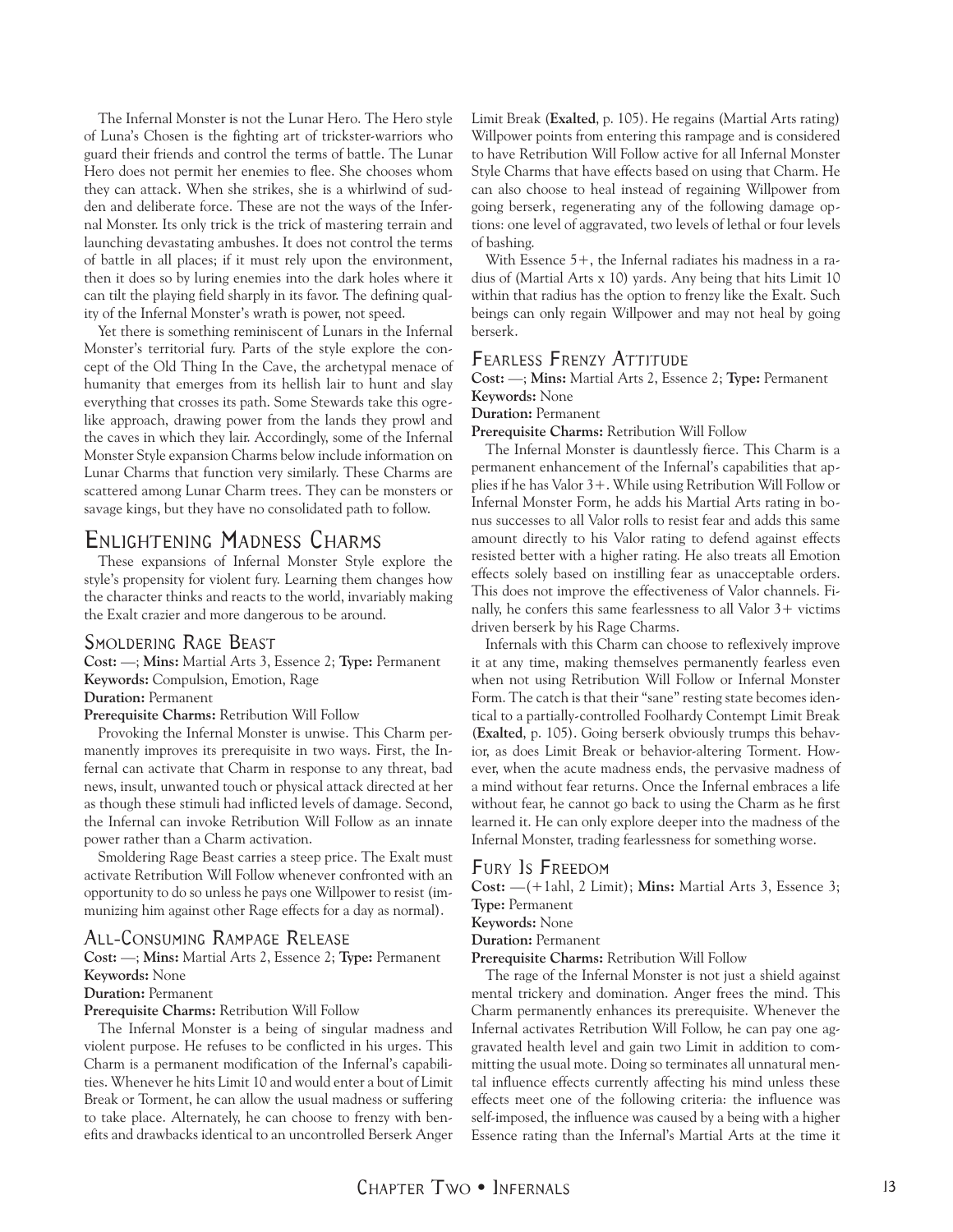<span id="page-13-0"></span>was imposed or the influence functions by making the Infernal angry or taking advantage of his fury to make him perform specific anger-driven behavior. Use of Retribution Will Follow this way can reduce Limit by slaughtering or maiming, reducing the net increase to one point rather than two. When the killing rage passes, shattered mental influence effects do not return.

A secondary benefit of Fury is Freedom is that no mental influence can prevent the Exalt from activating Retribution Will Follow. It does not matter whether Fury Is Freedom can break the influence in question; nothing can prevent the Infernal from frenzying when he encounters the appropriate stimuli enabling activation of Retribution Will Follow.

#### Untamed Apocalypse Shintai

**Cost:** —; **Mins:** Martial Arts 5, Essence 3; **Type:** Permanent **Keywords:** Native

#### **Duration:** Permanent

**Prerequisite Charms:** Smoldering Rage Beast, All-Consuming Rampage Release, Fearless Frenzy Attitude, Fury Is Freedom

The Infernal Monster has no worries or guilt. Absolute violence yields absolute freedom. This Charm is a permanent modification to the Infernal Exalt's psyche and soul, scarring her with empowering madness. Green Sun Princes can't be compelled to learn Untamed Apocalypse Shintai with any mental influence; they must truly wish to embrace its transcendent damnation. Akuma have no say in the matter; their patrons decide whether to devolve their slaves into beasts of war. **Untamed Apocalypse Shintai makes characters largely unplayable, so Storytellers should probably restrict it to antagonists.** Learning the Charm changes the Infernal in the following ways:

• He lives in a constant state of fury like an uncontrolled Berserk Anger Limit Break (**Exalted**, p. 105). However, he is not compelled to wreck the environment in this resting state, just slaughter everything that moves. Furthermore, when he becomes fatigued or sleepy, he can end his rampage to seek a good place to rest. He will still attack anything that tries to prevent him from finding a lair, but will not pursue such opponents if they withdraw and let him resume his search. Living a berserk existence does not reduce the character's mental attributes or force him to fight incompetently. However, he won't take preparatory actions longer than a single miscellaneous action, so he can draw a weapon, but won't have the patience to strap into a warstrider.

• Activating Retribution Will Follow brings on a scene of unrestrained rage with a number of benefits (wound penalty reduction, mental influence resistance, etc.). His resting rage does not provide these benefits. The frenzy brought on by Retribution Will Follow, Limit Break and behavior-altering Torment all take precedence over the Infernal's mind and displace his constant fury for as long as they last.

• Infernal Monster Style and its expansions only cost the Infernal four experience points per Charm. This discount applies retroactively, awarding the difference in experience the Infernal is owed. Should the character somehow lose this Charm, he must pay that difference back. In the unlikely event a Storyteller lets a player take Untamed Apocalypse Shintai at character creation, the Infernal gains two Infernal Monster Style Charms for every starting Charm allocated to them and can buy more

for two bonus points each. Untamed Apocalypse Shintai is not a precedent for Charms that provide dramatic cost reductions to acquire Solar-level Charms unless those Charms wreck the character permanently and absolutely. Not all paths of transcendence are desirable.

• The Exalt can raise his traits up as high as 10 without regard for the usual age-cap. His constant bestial fury sharply limits the kinds of Charms he can use, but he shatters through the limits that govern most Essence users. If he somehow loses this Charm, he converts all dots in excess of his permitted age cap back into experience. Learning this Charm precludes metamorphosis into a Primordial. The Infernal cannot learn the Charms that initiate this apotheosis.

## Inescapable Fiend Charms

These expansions of Infernal Monster Style explore the concept of the monster you cannot avoid. You cannot run. You cannot hide. The Infernal Monster will find you and destroy you. It is eager to feel your bones break under its touch, to tear screams and viscera from your flesh.

#### Impatient Slaughter Speed

**Cost:** —; **Mins:** Martial Arts 4, Essence 2; **Type:** Permanent

#### **Keywords:** Obvious **Duration:** Permanent

**Prerequisite Charms:** Raging Behemoth Charge

The Infernal Monster charges toward enemies. They are prey, not threats. Exalted with this Charm can activate Raging Behemoth Charge as an innate power rather than a Charm activation while using Retribution Will Follow or Infernal Monster Form. While using Raging Behemoth Charge, the Infernal also gains the following additional benefits:

• He cannot become fatigued from exertion. Any fatigue penalties suffered at the time of activation are suspended until the Charm ends, resuming as though no time had passed.

• He can run through muck, climb and swim toward valid opponents at the same speed as ground movement (rather than half).

• When moving toward a valid opponent, the Infernal's actions aren't capped by Athletics over unstable footing or swimming in rough conditions. He effectively has whatever Athletics he needs to ignore such complications.

### Bounding Beast Advance

**Cost:** —; **Mins:** Martial Arts 3, Essence 2; **Type:** Permanent **Keywords:** Obvious

**Duration:** Permanent

**Prerequisite Charms:** Raging Behemoth Charge

The Infernal Monster leaps great distances to pounce on prey. While an Exalt with this Charm has Raging Behemoth Charge active, she adds her Martial Arts rating to her Athletics to calculate how far she can jump toward a valid opponent. With Essence  $3+$ , she adds a bonus of  $+(Martial Arts + Es$ sence) instead.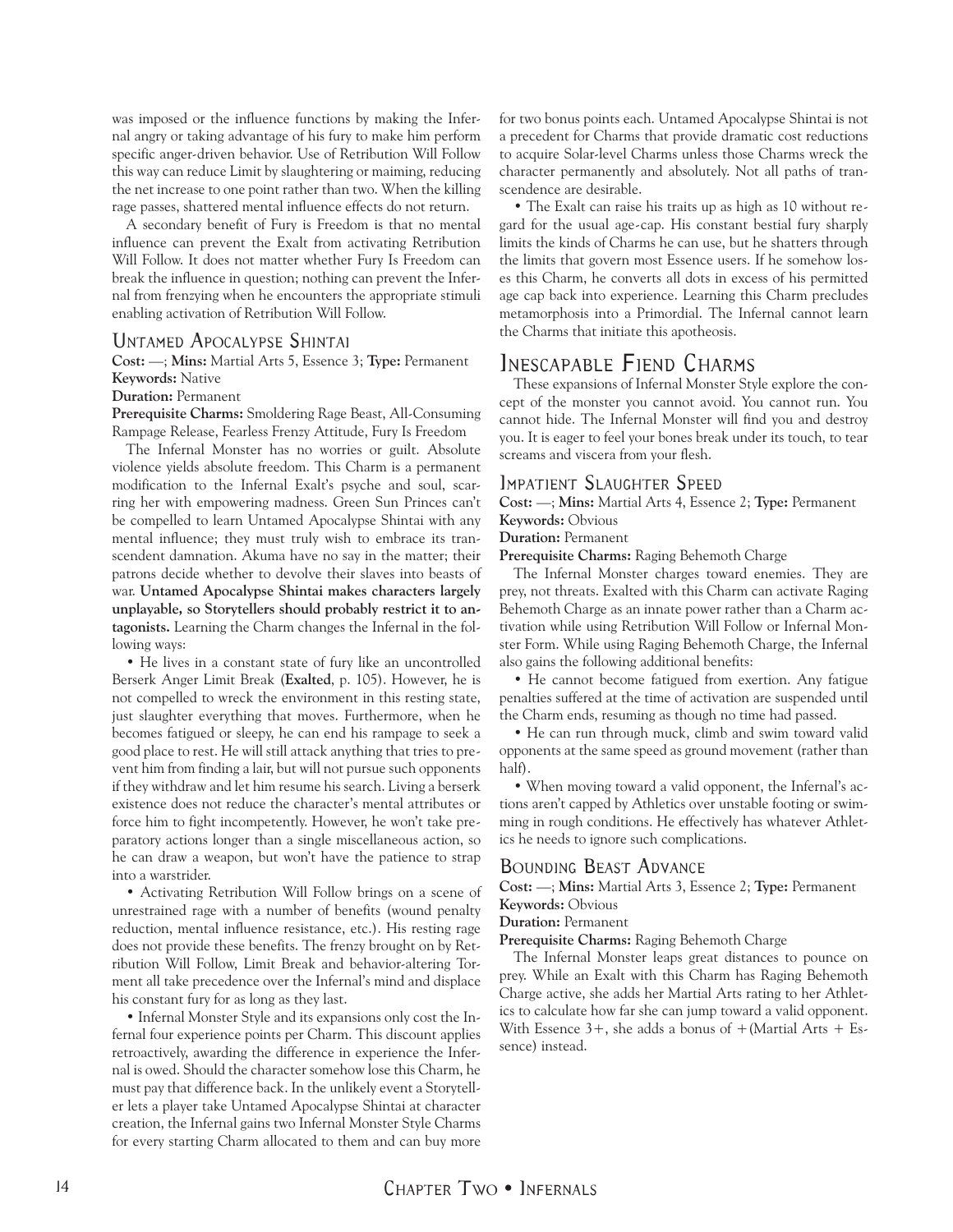#### Leaping Smash Technique

**Cost:** 2m; **Mins:** Martial Arts 3, Essence 2; **Type:** Reflexive (Step 1) **Keywords:** Combo-OK, Obvious **Duration:** Instant

**Prerequisite Charms:** Bounding Beast Advance

Fleeing the Infernal Monster is an exercise in futility. This Charm enhances an unarmed attack (which can be an unarmed attempt to initiate a grapple), allowing the Infernal to reflexively jump toward the target before determining whether the target is in range for the purposes of resolving the attack. If he reaches his target, the attack resolves normally with a  $+2$ bonus to its raw damage from added momentum. Otherwise, the jump moves the Infernal the appropriate distance but the attack automatically misses. Leaping Smash Technique can be activated as an innate power rather than a Charm activation if the Exalt has Raging Behemoth Charge or Infernal Monster Form active. Essence 2-3 Exalted can only use this Charm to enhance the first attack in a flurry; those with greater Essence surpass the limitation and can flurry to bound across the battlefield.

If Leaping Smash Technique is used in conjunction with God-Smashing Blow to enhance an attack, the final jump distance is doubled after applying any modifiers from Bounding Beast Advance.

#### Shock and Awe Slam

**Cost:** — (+4m); **Mins:** Martial Arts 5, Essence 2; **Type:** Permanent **Keywords:** Combo-OK, Obvious **Duration:** Permanent **Prerequisite Charms:** Leaping Smash Technique

The Infernal Monster shouldn't be fast enough to strike as it does. Nothing that strong should be so fast. It's just not fair. This Charm permanently improves its prerequisite. The Infernal can pay an additional four motes when using Leaping Smash Technique to impose a DV penalty against the attack. If the target attempts to parry, the penalty is equal to the Exalt's Martial Arts rating. Dodges (and any combination of dodge and parry) only suffer a penalty of half the Infernal's Martial Arts. Although adding this penalty does not make the attack unexpected, defenses that convert an an unexpected attack into an expected attack also negate the penalty.

If the Infernal has Essence  $4+$ , the DV penalty to dodge increases to the Exalt's full Martial Arts.

#### Nowhere to Run

**Cost:** —; **Mins:** Martial Arts 4, Essence 3; **Type:** Permanent

**Keywords:** Combo-OK, Obvious

#### **Duration:** Permanent

**Prerequisite Charms:** Leaping Smash Technique

It is difficult to run fast enough or far enough to escape the Infernal Monster. Yet they always try. This Charm permanently enhances its prerequisite. Whenever the Infernal uses Leaping Smash Technique, if the target is aware of the Exalt's location and is moving away from him, the Exalt multiplies the maximum final jump distance by his (Martial Arts) after applying any modifiers from Bounding Beast Advance. If the Leaping Smash Technique is performed in conjunction with God-Smashing Blow, the distance modifier is doubled again, so (Martial Arts x 2). This is a special exception on how multiplicative effects usually stack in Exalted. Characters who have an Intimacy of fear toward the Infernal are always considered moving away from him for the purposes of this Charm.

#### Nowhere to Hide

**Cost:** —; **Mins:** Martial Arts 4, Essence 3; **Type:** Permanent **Keywords:** Combo-OK, Obvious, Sorcerous, Stackable **Duration:** Permanent

**Prerequisite Charms:** Leaping Smash Technique

The Infernal finds those who flee her. Whenever an Infernal with this Charm uses Leaping Smash Technique to attack an individual, he can place a Sorcerous tag on that individual for one hour. The brief arcane link of sublime aggression connects the Infernal Monster with her intended quarry. It is possible to tag any number of separate victims with separate attacks, but Infernals can't tag and have no need to tag the same victim more than once.

Whenever the Infernal Monster uses Leaping Smash Technique while he has tagged one or more victims, he can choose one of those enemies as the attack's target and allow the arcane link to guide her. Her instinct-driven leap carries her in the direction of her quarry, regardless of whether she is aware of the victim's current location. If an unobstructed path to that target exists and the target is in range of the leap, the attack resolves as normal for use of Leaping Smash Technique. An invisible opponent (or a dematerialized one) still applies a -2 external penalty to the attack roll. If the opponent is out of reach or protected by total cover, the leap carries the Infernal the maximum possible distance toward her without slamming her into intervening obstacles (unless she chooses to slam through them because she has other magic enabling her to do so). With the right Charms, it is possible to use Nowhere to Hide to leap through a wall and resolve the attack against someone on the other side.

Martial Arts 5+ allows the Infernal to leap toward the closest god or demon bigger than a least god or Thing That Lurks In Corners that he can reach with the attack (as though that being were tagged). He can exclude any potential targets he can perceive to avoid attacking allies (even while in a berserk state). This doesn't let him hit dematerialized beings, but in conjunction with magic that does, he can use an attack as a means of testing if there are any spirits snooping about.

#### Blood Heralds Death

**Cost:** 10m, 1wp; **Mins:** Martial Arts 5, Essence 3; **Type:** Simple

**Keywords:** Combo-OK, Sorcerous, Stackable

**Duration:** One week

**Prerequisite Charms:** Nowhere to Hide

The Infernal Monster follows the scent of blood, whether that is blood he has drawn or the blood on the hands of those who wounded him. This Charm may be activated to Sorcerously tag any living victim the Infernal inflicted actual levels of damage on with an unarmed attack in the past hour. Alternately, Blood Heralds Death can tag enemies who inflicted actual levels of damage to the Exalt in the past hour as a direct result of their actions (even unintentional injury). Either way, the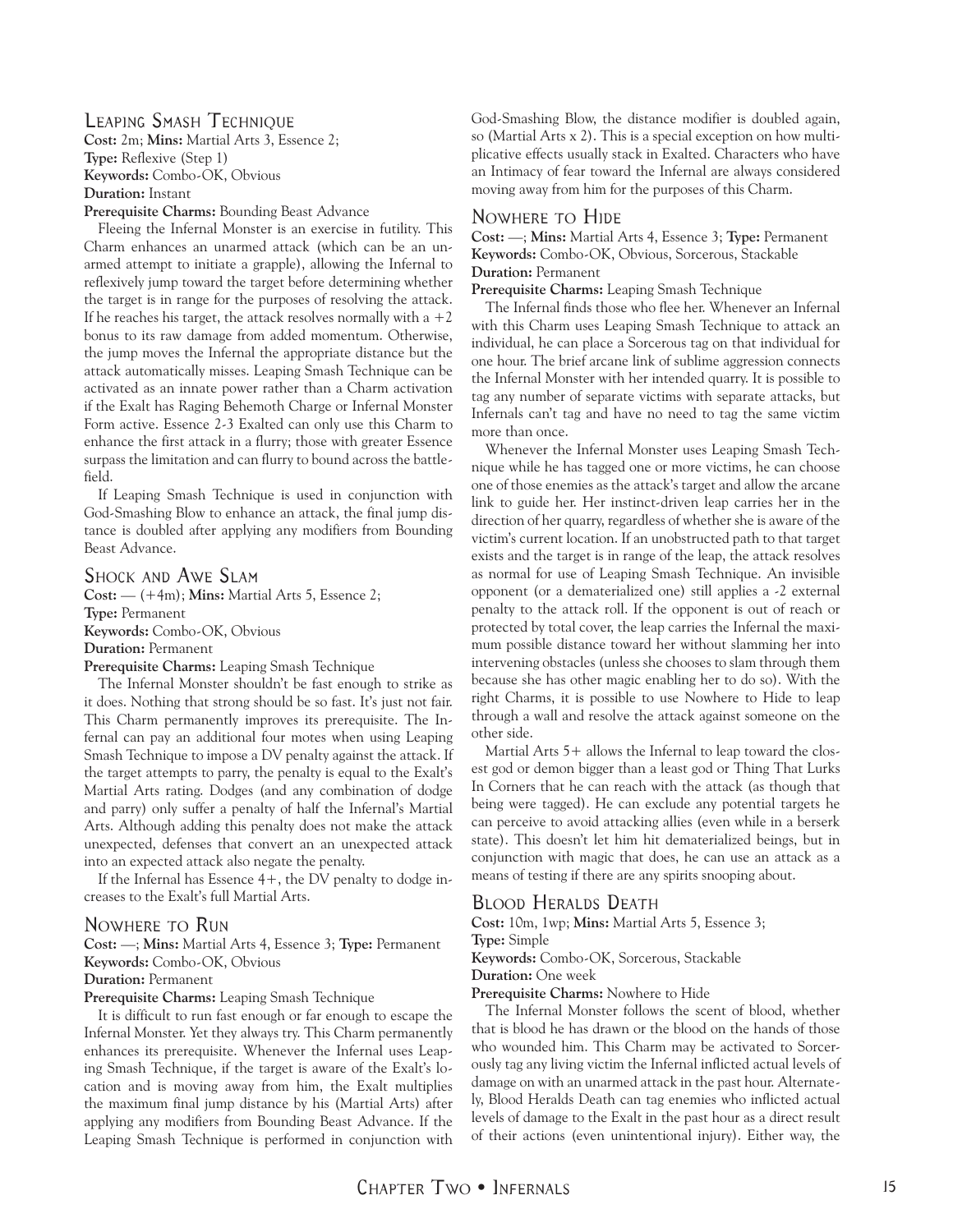tag forges an arcane link duplicating that placed by Nowhere to Hide (to the point that it can be used to tag characters in order to leap after them when they are close by). Unlike its prerequisite. Blood Heralds Death places tags that last a week rather than an hour. If the tag is removed via countermagic, the Infernal requires new injuries to re-tag that character with another activation.

Whenever an Infernal makes a tracking roll to pursue a victim tagged by this Charm, that roll is enhanced as though by the Solar Charm Unshakeable Bloodhound Technique (**Exalted**, p. 211). However, the Infernal receives no bonus to the roll-off if another effect contests the tracking effort. With Essence 4+, the Infernal becomes immune to all fatigue accrued while actively tracking a tagged target. Sleep deprivation affects him normally, but he can give endless chase without tiring from exertion. Existing fatigue is also ignored while tracking tagged victims, but resumes as soon as he stops as though no time passed.

#### Eternal Monstrous Hunt

**Cost:** —; **Mins:** Martial Arts 5, Essence 4; **Type:** Permanent **Keywords:** None

#### **Duration:** Permanent

**Prerequisite Charms:** Blood Heralds Death

The Infernal Monster does not understand forgiveness. This Charm improves its prerequisite, allowing tags it places to last until the Exalt dies, the target dies or the tag is removed via countermagic (i.e. duration becomes indefinite rather than one month).

With Essence  $6+$ , the Infernal's enmity is the stuff of terrible legend. If the target dies, the tag is inherited by the oldest surviving blood offspring of that person. If there is no child to inherit the tag, it passes to the victim's oldest surviving sibling. If there is not a sibling to carry on the family curse, the vendetta dies there. The Infernal intuitively knows when a transfer occurs and the relationship between the tag's last bearer and its new heir.

#### Armageddon Nightmare Duel

**Cost:** 0m or 15m, 1wp; **Mins:** Martial Arts 5, Essence 4; **Type:** Reflexive **Keywords:** Combo-OK, Sorcerous

**Duration:** (Martial Arts rating) minutes

**Prerequisite Charms:** Blood Heralds Death

The Infernal Monster haunts his enemies. They see his ragecontorted face when they sleep. They feel his hot breath upon the back of their neck. They know he is coming for them. Upon activating this Charm, the Infernal's eyes glaze over as though from a distracting daydream. A small smile curls at the corner of his lips. He is completely unaware of his environment and unable to take physical actions in this fugue state, but remains upright if standing. The trance lasts for the Charm's full duration, but his player may choose for him to reflexively snap out of it and end the Charm in order to react to stimuli (like an incoming attack). It is also possible to activate Armageddon Nightmare Duel while the Infernal is unconscious, focusing his dreams on distant prey.

This Charm is not studied as an idle distraction to avoid boredom. At the time of activation, the Infernal chooses an enemy he has tagged with Blood Heralds Death. If that enemy is awake, he knows this and activating the Charm costs him nothing. The tagged character momentarily hallucinates and imagines he sees the Infernal somewhere nearby, but his senses catch up a split second later to reveal he's just jumping at shadows. The delusion is unsettling, but too fleeting to have any mechanical impact.

If the tagged enemy is sleeping when Armageddon Nightmare Duel activates, paying fifteen motes and one Willpower allows the Infernal to meet the victim in a shared nightmare created by the Charm. Sleep means real sleep, not an alternative activity that counts as sleep for the target due to magic. This nightmare's terrain can contain any landscapes and environments natural to Creation and is arbitrarily vast, effectively an infinite plain on which to impose features as they are discovered. The Infernal and the victim are the only two beings in this world. Sessile life-forms like plants and fungi are permissible, as these qualify as scenery rather than actors in the psychodrama.

The two enter the dream in sight of one another, but no closer than one hundred yards. Neither can be placed in a starting position that is actively injurious to him, though targets immune to particular environmental hazards may begin exposed to such conditions. Inability to see or use similarly-acute senses is a special hazard for this purpose. The Infernal becomes aware of such immunities in the instant he activates the Charm so that he can set the stage appropriately. Storytellers should ensure that this rule is followed in spirit as well as letter. Placing an enemy on a tiny pedestal over a vast sea of lava with no way to move or escape without suffering burning horrid death is not technically a violation of the rule. Neither is placing a strongbut-slow enemy who can't see in the dark in pitch-black frozen cave so slick its floor can't be walked on without supernatural balance or astounding agility. Both scenarios are completely against the spirit of the Charm. Dangerous environments are permissible, but using them as weapons should require work and there should always be some means of avoiding the danger.

When the dream begins, the Infernal has full motes, Willpower, Virtue channels and health. He can choose not to carry over any lingering negative effects currently afflicting him into his dream self. In effect, his nightmare form is himself at full power, but with no Charms that require activations active. The victim enters the dream as she is in real life, but with no Charms active. If she is wounded or supernaturally beguiled or mutated into a three-armed freak outside the dream, she remains so within the dream. Both characters immediately join battle. Time flows in the dream at the same rate as reality, so the dream cannot actually take or appear to take longer than (the Infernal's Martial Arts) minutes.

Nothing that happens to the Infernal in the dream has any bearing on his actual self. If he dies or falls unconscious within the dream, the Charm ends and the dream ends for both parties. This also severs the sorcerous tag connecting the Infernal to that victim like countermagic. The victim has much more at stake. Any motes spent in the dream are lost to no real effect, though Exalted victims consider all dream-spent motes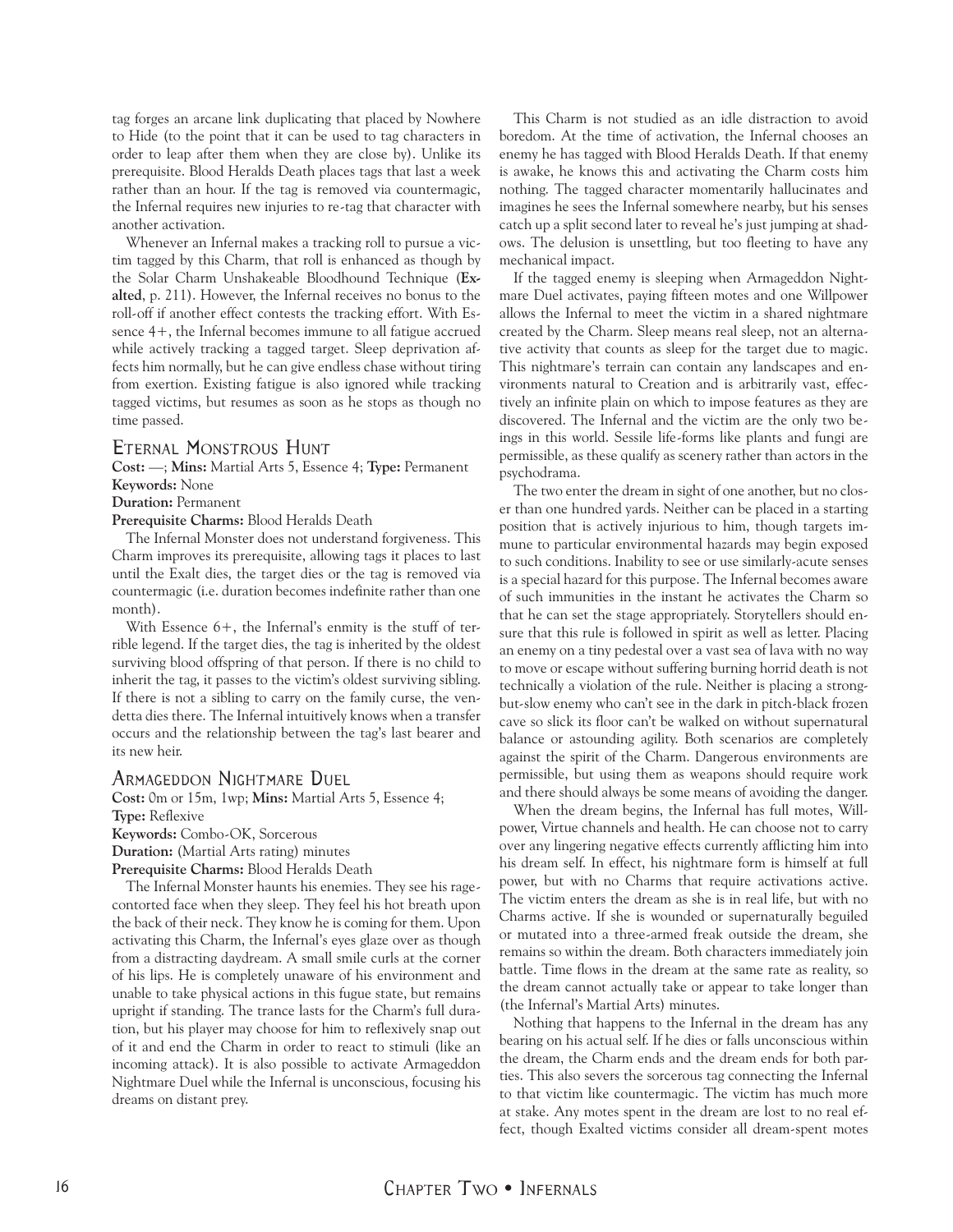<span id="page-16-0"></span>Peripheral as they subconsciously flare their animas. All Willpower and Virtue channels spent are actually spent. All mental influence imposed in the dream carries over to reality for its full duration. No physical harm carries over, but if the victim is killed in the dream, the Charm ends for both parties without breaking the tag.

Dying inside the dream feels like actually dying, so the experience drains five additional Willpower points from the victim and counts as a scene spent building an Intimacy of fear toward the Infernal. If this results in the Intimacy actually taking root or bolstering an existing Intimacy of fear, nothing can remove it until a week has gone by since the victim awoke from the dream. Beings with a Limit track can gain equivalent points of Limit in lieu of losing any of the Willpower. Victims can choose to quickly commit suicide within the nightmare to escape it with minimal loss, but doing so causes the Intimacy of fear to form immediately rather counting as a scene toward it.

If the victim's real body suffers any levels of damage during the dream, the Charm abruptly ends for both parties. This also happens if the Charm runs its full duration without being interrupted. Both dreamers leave the dream with the Infernal no worse for the wear and the victim depleted by her exertions within the dreamscape. The tag remains, but the dream does not hurt the victim's psyche like virtual death.

Victims of Armageddon Nightmare Duel leave the nightmare acutely aware of the Infernal Monster Style Charms the Exalt displayed. Those who are capable of learning Celestial Martial Arts from a teacher can instruct themselves in any of the Charms they observed as though the Infernal was their teacher. Obviously, only other Infernals can learn Infernal Monster expansions this way without an effect like the Eclipse anima power. Characters requiring a special initiation before they can learn Celestial Martial Arts (like Dragon-Blooded) cannot learn Charms from exposure to Armageddon Nightmare Duel until they undergo that initiation.

Players who purchase this Charm for their characters are expected to use it to create additional interesting scenes, not steal the spotlight. It is poor form to hold a game hostage to play out a personal fight. If the outcome isn't really in doubt and the both dreamers' players consent, a quick narrative of the one-sided brawl suffices in lieu of devoting an entire scene to the duel. Standing and fighting the Infernal in quick narration rather than jumping off a cliff may be equally futile, but at least the Intimacy of fear forms less quickly.

#### Death-Devouring Sadism

**Cost:** —; **Mins:** Martial Arts 5, Essence 5; **Type:** Permanent **Keywords:** None

#### **Duration:** Permanent

**Prerequisite Charms:** Armageddon Nightmare Duel

The Infernal Monster takes joy in crushing her enemies. This Charm permanently enhances its prerequisite. Whenever the Infernal kills a non-extra victim of Armageddon Nightmare Duel with an unarmed attack within the dreamscape, she regains two points of Willpower. If the victim intentionally commits suicide, the death yields only one point of Willpower. Accidental demise is unsatisfying. If the Infernal kills an enemy with an unarmed attack outside of the nightmare that she has

previously killed in a nightmare, she regains three Willpower points.

## Roar of the Devil-Beast Charms

These expansions of Infernal Monster Style build on the idea of the inescapable monster more abstractly, allowing her to terrorize and traumatize her prey with her primal screams.

#### POST-TRAUMATIC BRUTALITY ROAR

**Cost:** 15m, 1wp; **Mins:** Martial Arts 5, Essence 3;

**Type:** Simple

**Keywords:** Combo-OK, Emotion, Obvious, Sorcerous, Stackable, War

**Duration:** One week

**Prerequisite Charms:** Nowhere to Run, Nowhere to Hide

The Infernal screams his fury, and the armies who have faced him remember his wrath. The thunderous bellow can be heard for a mile. Within that radius, the scream affects all organized Magnitude 3+ military units that engaged with the Infernal in the past day in mass combat while he fought as a solo unit. Even units not currently engaged in battle are affected, provided they are camped or marching together and clearly operating as a group.

The Infernal's player rolls Charisma  $+$  Martial Arts, adding a number of bonus successes equal to his Valor. Any affected unit led by a character with a Dodge MDV less than the number of successes rolled suffers an unnatural Emotion effect that imposes a -1 penalty to its Drill and Morale ratings as an unnatural Emotion effect. Units with perfect Morale are immune. Gaining perfect Morale terminates ongoing applications of the Charm affecting the unit. Leaders can pay two points of their own Willpower to rally the unit in hopes of reversing this damage; if the rally succeeds, the penalty is removed. Multiple roars stack their penalty, each of which requires a separate Willpower-fueled rally to remove.

With Essence 4+, the roar carries out to a radius of (Limit + 1) miles. The radius at which the roar may be heard by everyone does not improve with Essence 5+, but magic carries the sound to the ears of all valid targets in the same realm of existence. Affected units hear the magic-born cry as a faint and distant sound, clearly made by something far away—but not nearly far enough.

Rabble-Terrorizing Puissance

**Cost:** —; **Mins:** Martial Arts 5, Essence 3; **Type:** Permanent **Keywords:** Obvious, War

**Duration:** Permanent

**Prerequisite Charms:** Post-Traumatic Brutality Roar

What hope do mortal leaders have of reassuring their troops? They can't stop the Infernal Monster. They can't outplan him. They can't outfight him. They can say the beast will not come back again so soon, that lightning seldom strikes twice. Veterans see through such lies. This Charm permanently improves its prerequisite. The Willpower cost for Essence 1 leaders to rally away the effects of Post-Traumatic Brutality Roar is four Willpower rather than two.

With Essence 5+, this resistance cost increase also applies against unit leaders who are First Circle demons, Essence 1-3 UnExalted living Essence users (like Dragon-Kings and Mountain Folk), Essence 1-3 Fair Folk, Essence 1-3 gods, Essence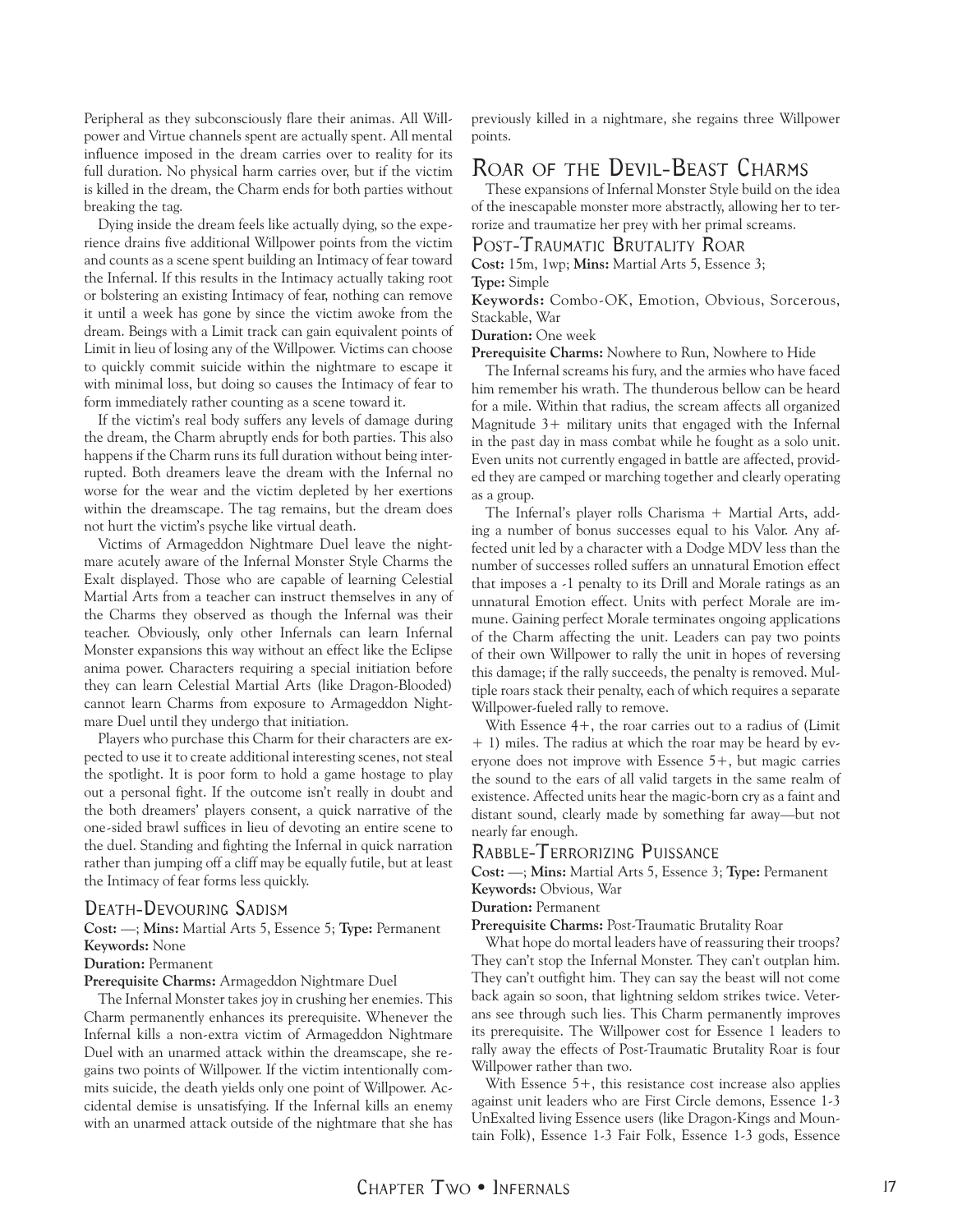<span id="page-17-0"></span>1-4 elementals and Essence 1-5 ghosts. Infernals who reach Essence 8+ extend the benefit against all Essence 1-5 unit leaders who are not Exalted.

#### Panicked Soldier Stampede

**Cost:** —(+1wp); **Mins:** Martial Arts 5, Essence 3;

**Type:** Permanent

**Keywords:** Obvious, War

**Duration:** Permanent

**Prerequisite Charms:** Post-Traumatic Brutality Roar

Soldiers train to fight other soldiers, not Things That Must Not Be. This Charm permanently improves its prerequisite. By spending an additional Willpower to activate Post-Traumatic Brutality Roar, the scream also induces a rout check in all units successfully penalized by it. This check is made at a  $+2$  difficulty modifier.

With Essence 6-7, the rout difficulty modifier rises to  $+3$ . It jumps to +4 at Essence 8-10.

#### Rank-Paralyzing Horror Infliction

**Cost:** —; **Mins:** Martial Arts 5, Essence 4; **Type:** Permanent **Keywords:** Obvious, War

**Duration:** Permanent

**Prerequisite Charms:** Post-Traumatic Brutality Roar

Fear is a cancerous malaise that grows over time, sapping competence. This Charm permanently improves its prerequisite. All units currently suffering a penalty to Drill/Morale from invocations of the Infernal's Post-Traumatic Brutality Roar also suffer an equivalent internal penalty to all non-reflexive rolled actions using Attributes and/or Abilities.

#### Fear of Foretold Fury

**Cost:** —(+1wp); **Mins:** Martial Arts 5, Essence 4; **Type:** Permanent **Keywords:** Obvious, War **Duration:** Permanent **Prerequisite Charms:** Post-Traumatic Brutality Roar

When the outcome is a given, trauma precedes horror. Those who stand in the presence of the Infernal Monster know this. This Charm permanently improves its prerequisite. By spending an additional Willpower to activate Post-Traumatic Brutality Roar, the cry penalizes all military units within a mile (whether or not they have engaged with the Infernal in the past day).

With Essence 5+, using Fear of Foretold Fury affects all units in full earshot distance (Limit  $+1$  miles). The trauma also magically carries to all units in the same realm of existence who have ever engaged with the Infernal as a solo unit, provided they retained consistent unit identity and leadership since that battle. The Storyteller determines if a unit has undergone sufficient turnover or shift in identity that it no longer recalls the horror of that fight. Gradual replacement of the rank-and-file does not erode the impact of the experience. Grizzled veterans pass along the whispered horror stories to wide-eyed recruits. Some refuse to talk about That Day at all. They just scowl and drink and look nervously behind them. A unit leader can address the lingering damage from the experience by taking the time to reassure the ranks and inspire them. This convalescence extends the time required to perform a restorative rally

to a dramatic action lasting one week (ten hours a day); the leader must pay five Willpower to make the roll at the end. If the rally succeeds, the unit is no longer scarred and can't be affected outside of the (Limit  $+1$  mile) radius until they have another actual battle with the Infernal.

# Chained Beast Charms

Long before there were Green Sun Princes, akuma explored the hideous potential of Infernal Monster Style. In so doing, they formulated four special Charms unique to each Exalted akuma type. These Charms are the only demonstrated examples of akuma-specific expansions, though it is possible that other such techniques exist as secret weapons for the day the Yozis unleash their beasts of war upon Creation.

### Unthinkable Shining Horror

**Cost:** —; **Mins:** Martial Arts 5, Essence 3; **Type:** Permanent **Keywords:** Emotion, Form-Enhancing, Monstrous, Native **Duration:** Permanent

**Prerequisite Charms:** Infernal Monster Form

It must not be forgotten that the inventor of Infernal Monster Style was a Solar akuma. Gorol was an abomination to his circle mates, a living rejection of everything he stood for. In forsaking any claim to heroism, the akuma made himself the perfect monster. Unthinkable Shining Horror is exclusively Native to Solar akuma and can't be learned by other beings. The Charm upgrades Infernal Monster Form, providing the following additional powers:

• The akuma is not obligated to attack his Yozi master or any of its component Third Circle demons while in a berserk state (such as that induced by Retribution Will Follow) unless said entities physically attacked him earlier in the scene.

• The fallen Solar shocks those who love him, giving him a chance to slaughter them in their moment of hesitation. Characters with a positive Intimacy toward the akuma suffer an internal penalty of (the akuma's Essence) to all physical attacks targeting him. Resisting this unnatural Emotion effect for a scene costs five Willpower. Characters must have had the Intimacy for a minimum of one month to invoke the penalty. The horror afflicts loved ones, not awed strangers.

• If the Exalt knows Solar Hero Form, he may activate it simultaneously with Infernal Monster Form, paying the full cost of both Charms. The joint activation uses the highest Speed and DV penalty for both Charms and allows them to co-exist.

• As an optional Blasphemy effect, the Solar akuma may shove aside the limitations of his Charms, raising his bonus dice cap to (Attribute  $+$  Ability  $+$  Essence) while enhancing unarmed attacks and parries. This power is optional and can be used at any point, but once reflexively invoked, it lasts until Infernal Monster Form ends.

#### Moon-Beast Monster

**Cost:** —; **Mins:** Martial Arts 5, Essence 3; **Type:** Permanent **Keywords:** Native

**Duration:** Permanent

**Prerequisite Charms:** Infernal Monster Form

Lunar akuma are among the most savage weapons the Yozi's command. It is not much of a leap from fury to rage or anger to madness. Moon-Beast Monster is only Native to Lunar akuma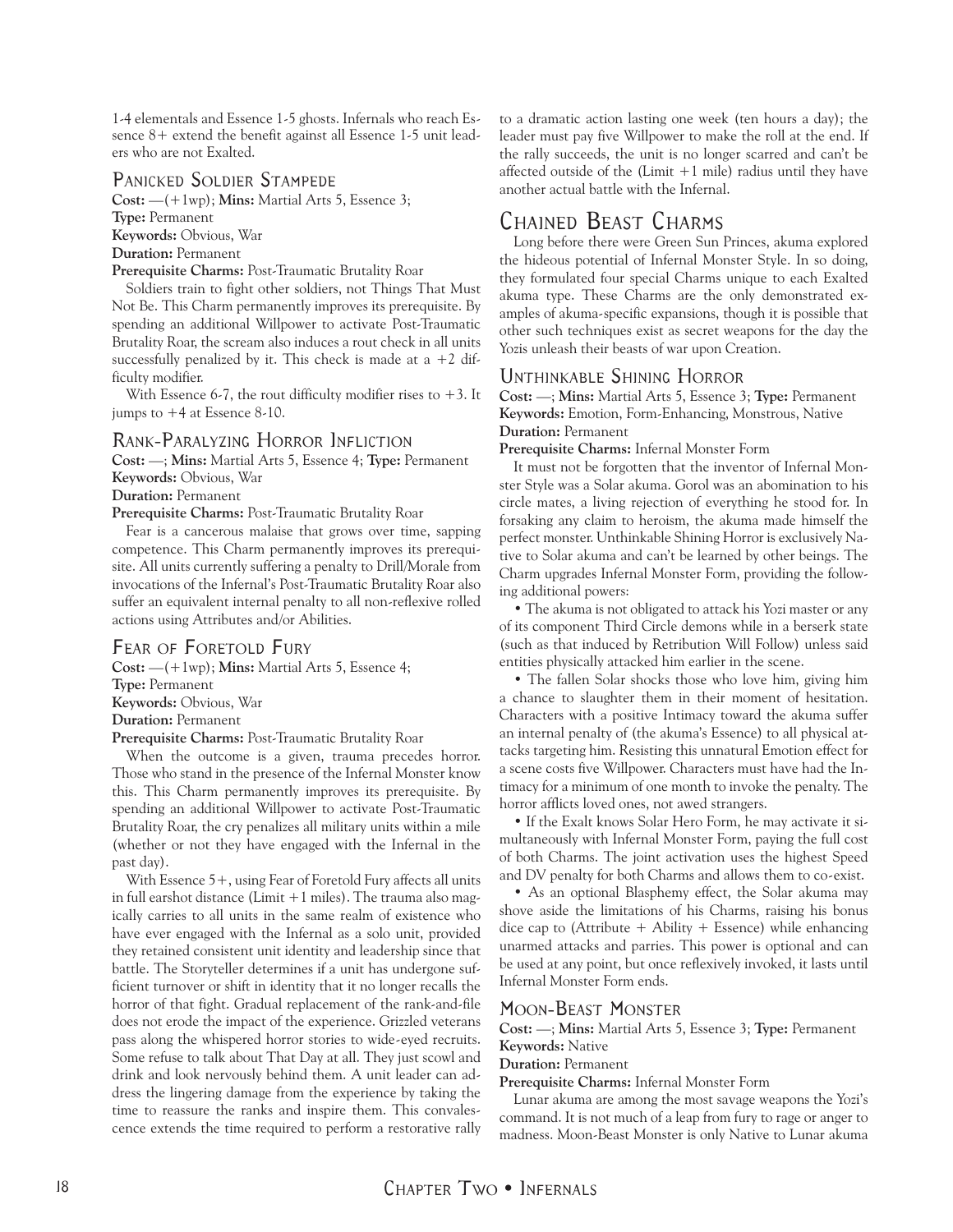and may not be learned by other types of Infernals. The Charm provides the following effects:

• The akuma is not obligated to attack his Yozi master or any of its component Third Circle demons while in a berserk state (such as that induced by Retribution Will Follow) unless said entities physically attacked him earlier in the scene.

• Whenever the akuma activates Relentless Lunar Fury, he can simultaneously activate Retribution Will Follow as an innate power rather than a Charm activation. This still requires the usual commitment, but the use of Relentless Lunar Fury takes the place of suffering damage as a trigger condition.

• Infernal Monster Form gains the Gift keyword. Whenever the akuma shifts into war form, he may commit the usual cost to activate Infernal Monster Form. Used this way, the Form Charm remains active for as long as the Lunar remains in war form. This does not alter the way Infernal Monster Form accumulates its Strength bonus, so it still resets to zero at the end of each scene even if the Charm remains active.

• Armor created with Lunar Charms counts as armor created with Infernal Charms for the purposes of compatibility with Infernal Monster Style.

#### Fallen Star Fury

**Cost:** —; **Mins:** Martial Arts 5, Essence 3; **Type:** Permanent **Keywords:** Fate, Native, Shaping

**Duration:** Permanent

**Prerequisite Charms:** Infernal Monster Form

Sidereal akuma can expand Infernal Monster Style, but this is a dubious honor for those who already aspire to the Blossom of the Perfected Lotus. Fallen Star Fury is exclusively Native to Sidereal akuma and can't be learned by other beings. By purchasing the Charm, the akuma rejoins fate on his own hideous terms. His unholy power grabs the strands of causality and tangles them around his fingers. He is still considered outside of fate for any effect in which being removed is an asset, but can connect to the Loom to use astrology or otherwise benefit from being inside fate. In effect, he is between fate rather than fully outside it, perversely enjoying the best of both worlds. The Storyteller adjudicates which state is preferable with regard to resolving all effects that depend on whether the akuma is part of Fate. Additionally, the akuma is not obligated to attack his Yozi master or any of its component Third Circle demons while in a berserk state (such as that induced by Retribution Will Follow) unless said entities physically attacked him earlier in the scene.

With Essence 5+, the Charm gains the following additional powers, the last of which only helps masters of Infernal Monster Style:

• Infernal Monster Form does not interfere with the use of Sidereal Martial Arts Form-type Charms. For example, she can have Infernal Monster Form and Citrine Poxes of Contagion Form active at the same time. If another effect allows him to use a limited number of Sidereal Form-type Charms concurrently (like Prismatic Arrangement of Creation Form), Infernal Monster Form does not count toward this limit. The akuma cannot generally use this power to stack Infernal Monster Form alongside other non-Sidereal Form-type Charms. This can be enabled with Prismatic Arrangement of Creation Form (or similar effects) by including lesser Forms within that Sidereal Form Charm and then stacking this with Infernal Monster Form.

• If employing the previous power to wield two Form-type Charms, then all form weapons of either style are considered form weapons for both styles. This does not apply if the styles use different range weapons. Infernal Monster cannot be practiced with a bow any more than a bow-themed style could use improvised weapons.

• The corrupt Vizier can activate Infernal Monster Form at the same time as he activates a Sidereal Martial Arts Form-type Charm, paying the usual cost to activate each Charm. This combined activation uses the highest Speed and DV penalty among both Form-type Charms.

• If the akuma flares his One Hand Fury with a Sidereal Martial Arts Form-type Charm, the burning runes spiral and twine from his hand and trail behind his blows like ribbons of smoldering emerald flame. This Obvious display provides the same benefits as the best sutra the akuma can use with that Sidereal Martial Art, but at no cost and without any chance of external disruption. For instance, if the akuma can only use a student sutra, then flaring his hand with a Sidereal form duplicates a student sutra.

#### Dragon-Spawned Demon-Monster

**Cost:** —; **Mins:** Martial Arts 5, Essence 3; **Type:** Permanent **Keywords:** Native

**Duration:** Permanent

**Prerequisite Charms:** Infernal Monster Form

Terrestrial akuma achieve greatness their former peers cannot imagine. Through Infernal Monster Style, fallen Dragon-Blooded become incarnate natural disasters. Dragon-Spawned Demon-Monster is solely Native to Terrestrial akuma and can't be learned by other beings. It provides the following benefits:

• The akuma is not obligated to attack his Yozi master or any of its component Third Circle demons while in a berserk state (such as that induced by Retribution Will Follow) unless said entities physically attacked him earlier in the scene.

• Weapons of elemental energy created by Terrestrial Charms are considered form weapons for Infernal Monster Style (e.g. Refining the Inner Blade). If such Charms have the Holy keyword, they permanently lose their special benefits against creatures of darkness and cease to be Holy. If this results in a Charm that doesn't make sense, the Storyteller should exclude that Charm from conversion.

• Instant-duration Terrestrial Charms that damage targets through direct exposure to elemental energy are also considered form weapons for Infernal Monster Style (e.g. Elemental Bolt Attack). If such Charms are Holy, they are converted as previously explained. The akuma may also choose for such attacks to emerge from his mouth like the breath of a dragon.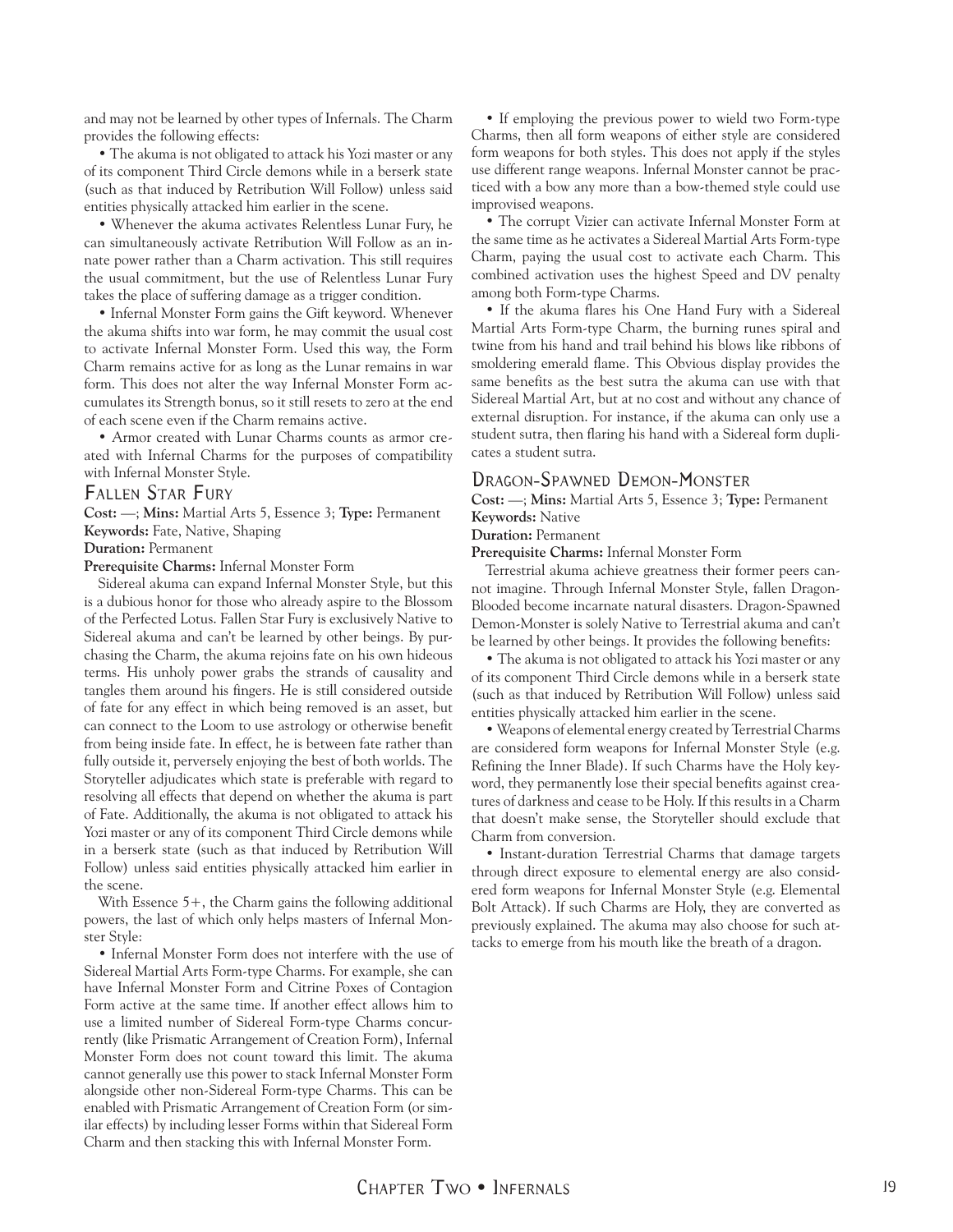# CHAPTER THREE ALCHEMICALS

# <span id="page-19-0"></span>AUTOCHTHONIA AND

# the Cycle of Souls

Life in the Realm of Brass and Shadow begins much as it does in Creation. An infant is born and draws its first breath, and with this first breath, it receives a soul. The process is similar in either world, but not identical.

Humans in Creation are granted souls by Heaven, according to ancient processes designed by the Primordials. In the First Age, when Creation's total human population was steadily on the rise, infants often received new souls freshly drawn from the Well of Souls, consisting of a joined hun and po. In the Second Age, new hun souls are rarely produced. Instead the quiescent hun of a deceased individual is cleansed by the process of Lethe, bonded to a new po freshly extracted from the Well of Souls, and sent down to grant life to a newborn. This is necessary because upon the death of a mortal in Creation, higher and lower souls separate; the hun passes through Lethe if it does not linger as a ghost, while the vigilant po remains with the corpse until its final dissolution, at which point the animal soul vanishes.

In Autochthonia, souls are distributed by an ancient wonder known as the Radiant Amphora of Celestial Accumulation, more commonly called the Ewer of Souls. This incredible artifact automatically recycles souls in much the same manner as occurs in Creation, save that the souls it recycles have never been split apart; hun and po remain bonded after death, and pass together from life to life. The end of a mortal's life within Autochthonia is as neat as its beginning. Upon his last breath, the mortal's entire soul departs to the Ewer, to be cleansed of memories and given new life again. No part of his soul remains behind with his corpse, and the state claims his remains to be rendered down for the good of Autochthonia. This recycling system is as necessary as it is efficient, for Autochthonia has no way to produce new hun or po souls.

#### Autochthonian Beliefs

The vast majority of Autochthonians are ignorant as to the intricacies of their world's cycle of death and rebirth. *The Tome of the Great Maker* states that Autochthon bequeathed the holy artifacts known as soulgems to the people of the Eight Nations, that their souls might be captured and returned to the Radiant Amphora after death. The soul of any human who perishes without a soulgem, the *Tome* warns, will fall into the Void and be lost forever. Because of this, the Eight Nations implant soulgems into all infants shortly after birth. Thanks to the benevolence of the Machine God, no citizen of the Eight Nations must fear dissolution upon death; the Populat may toil in the secure knowledge that when their life ends and they lay down their burdens, they will soon be reborn to continue their sacred service to state and God.

## The Use of Soulgems

Autochthonian religious doctrine is mistaken. The soul of a mortal who dies without a soulgem simply returns to the Radiant Amphora rather than being lost to some mythical oblivion. Furthermore, the most senior leaders of the Glorious Luminors of the Brilliant Rapture are aware of this falsehood. Why, then, do they perpetuate the use of soulgems within Autochthonia?

When an Autochthonian dies and his soul flees into his soulgem, the soulgem imprints a specialized, singular mark upon the soul. This soulmark is unique, corresponding to the soulgem that created it, and it endures until the end of the soul's next incarnation, at which point the mark vanishes. The Luminors know how to read an individual's soulmark, a feat accomplished through a special device known as a Legacy Calibrator. The Luminors jealously guard the secret of how to build and operate these devices. Through this technique, they are able to identify an individual's former incarnation by consulting their enormous archive of citizen profiles and soulmark legacies.

This affords the Luminors two advantages. First, because they are the only group capable of determining an individual's incarnation history, they are also the only ones capable of determining the proper disposition of his new life. Senior Luminors review case files and decide whether an infant should be assigned to the Populat, Olgotary, Theomachracy, or Sodalities based on their soul's history of achievement and aptitude. The Luminors occasionally falsify a soul's legacy to give favorable treatment to the reincarnations of friends and allies, or to demote to the ranks of the Populat an individual who has caused trouble for them across multiple incarnations.

Such petty bureaucratic tyranny is merely an incidental bonus, of course. The true reason for the use of soulgems is that without this method of tracking the reincarnation history of souls, the Luminors would be unable to identify souls of repeated heroic character who are potentially capable of Alchemical Exaltation. Even the most cynical senior Luminors take this task seriously, for none of the Eight Nations would still survive without the might of its Champions.

### The Function of Soulgems

Soulgems serve three purposes: Social class identification, capturing souls, and imprinting souls for future identification by the Luminors.

After a Luminor review board has consulted a newborn's soul history—a task done with as much haste as possible, since most members of the Sodality believe that a crib death before soulgem implantation will consign the infant's soul to the Void—a soulgem is selected which corresponds to the social class the infant will be assigned to. The majority of Autochthonians are given round soulgems of black, polished onyx which signify membership in the Populat. Those destined for the Olgotary receive rectangular soulgems of orange topaz, while future Theomachrats are granted square soulgems of blue sapphire.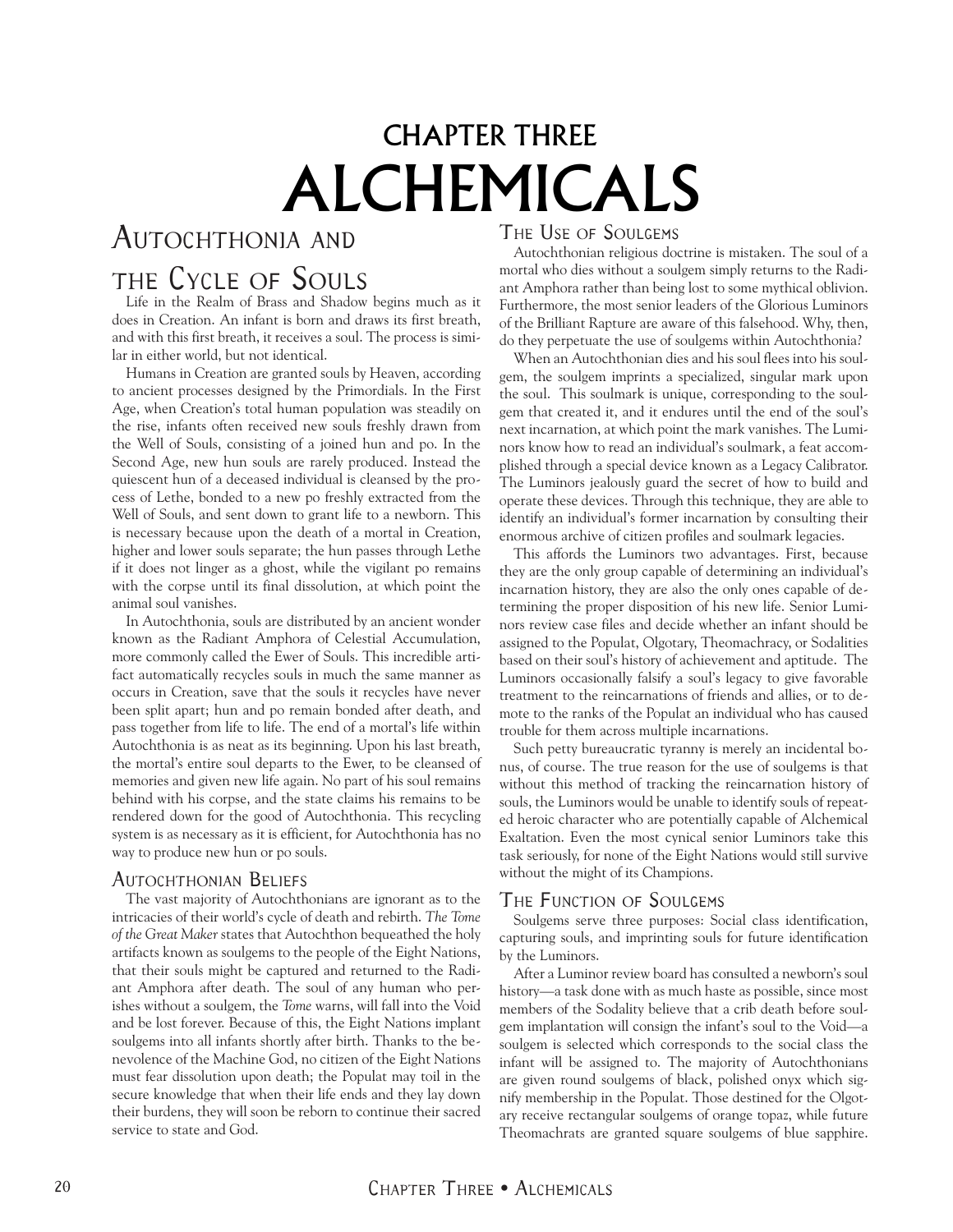<span id="page-20-0"></span>Finally, the Five Sodalities all share the same diamond-shaped soulgems of purple amethyst. Estasia's Militate is known by its triangular ruby soulgems. All of these soulgems retain the same metaphysical properties—they mark a soul upon its entry to the gem postmortem, and they will hold a soul indefinitely after death, until it is manually released by the Pious Harvesters of the Hallowed Flesh.

The soulgems of the Alchemical Exalted are a bit different. Alchemical soulgems begin as perfect, many-faceted diamonds. Unlike other soulgems, these gems not only catch a Champion's soul after death, but bequeath the Exalt with a soul and grant him life. Also unlike the soulgems of Autochthonian mortals, Alchemical soulgems are not uniform in appearance; when a Champion draws in his first breath, the flawless diamond upon his forehead shifts in appearance to suit his personality and selfimage. The gem of *Stern Whip of Industry*, for example, is an oval of deep emerald, while *Lissome Avid Engineer* bears a rectangular soulgem the same color as Creation's sky. A deceased Champion's soulgem returns to its clear, diamond original form once that hero's soul departs; otherwise, it retains its distinctive appearance until implanted in a new Exalt, at which point it customizes to the newly-empowered Alchemical.

The Sodalities believe that it is harmful to retain souls in a mortal soulgem for an extended period of time after death, particularly those of heroes. Though available data is not conclusive, many Luminors insist that they detect a statistical trend among those whose souls linger overlong in such gems between lives—such individuals, they claim, are less likely to be persons of outstanding merit in their next incarnation; as such, they worry that 'warehousing' heroic souls in unsuitable gems may decrease the likelihood that a soul will prove suitable for Alchemical Exaltation. As a result, each of the Eight Nations has a mandatory deadline by which a soul must be released from its gem if at all possible, ranging from three weeks (in Jarish) to six months (in Nurad).

Unlike soulgems intended for mortals, Alchemical soulgems are believed to be capable of holding a soul indefinitely after death without harm. The Eight Nations may retain the souls of their greatest heroes in this manner for years if need be, in order to ensure that when the time is right they will be able to live again in new incarnations. This practice is strongly frowned on by the Theomachracy if there are no plans to empower any new Champions in the foreseeable future, however, as *The Tome of the Great Maker* claims that it is a great wickedness to separate Autochthonia from its heroes.

Unfortunately, the lack of an automatic-release feature on soulgems means that sometimes corpses and soulgems are lost to the Reaches, and need to be recovered. While the loss of mortal souls is tragedy enough, each of the Eight Nations has a roster of Champions whose bodies could not be recovered, and whose soulgems are presumably still lost in the depths of the Reaches, waiting for some enterprising hero to recover them and return them to their homes and the cycle of reincarnation. Such national treasures are valued above orichalcum and starmetal, and to discover one is the dream of both mortal and Alchemical alike.

# New Autochthonian Thaumaturgy

Soul manipulation is an important, secret activity, vital to the Autochthonian way of life. These are a few of the secret rituals used by the Sodalities:

#### The Science of Bioenhancement

*Soulgem Implantation* (0, Intelligence, 1, one minute): This exceedingly simple ritual, jealously guarded by the Illustrious Conductors of the Consecrated Veins, grants a soulgem to an individual. It is performed upon every Autochthonian infant within a week of birth, by unanimous order of the National Tripartite Assembly of all Eight Nations, but may also be performed upon captured second-generation outcasts from tunnel folk communities. The procedure is performed within a special chamber found in Autochthonian nurseries and re-education centers known as a Unity Vault; both varieties of room are small, cramped, and dimly-lit by subdued red lights, reminiscent of a mechanical womb; the chief difference is that Unity Vaults at re-education complexes feature a sturdy table outfitted with restraints.

The procedure enough is swift and simple: a soulsteel plate featuring two needle-like prongs is placed against the forehead of the infant or outcast, and driven through the skull with a special starmetal-tipped hammer. The pain of this experience is so all-encompassing that it takes a few moments to register. During this time a soulgem is set against the backing plate, and a live nerve of the Great Maker is drawn down from a special housing in the Vault's ceiling. A spark of Essence jumps between cable and soulgem, fusing the gem to the plate as the agony of the procedure finally sets in, provoking ear-splitting mechanical scream from the patient.

Soulgem implantation, once learned, is so exceedingly simple that characters with a pool of at least six dice succeed at it automatically without need for a roll. Successful execution of this procedure inflicts one level of lethal damage to the target, while a failed attempt inflicts five levels. Botches tend to be ugly, involving skulls smashed by missed hammer swings or electrocution by inexpertly applied live wires—and if the subject is the son or daughter of a high-ranking member of the Tripartite, such mistakes are an excellent way for a young Conductor to discover what life is like among the ranks of the Lumpen.

*Soulgem Revocation* (3, Intelligence, 5, one hour): One of the most famous procedures in practice, Soulgem Revocation is a punishment reserved solely for the worst offenders of Autochthonia's laws. This ritual requires that the offender be brought to the nerve that was used to implant his soulgem originally. If the original nerve is unavailable, taking the offender to any nerve of the Great Maker which has died will work for the purpose of this procedure. The target must first be given a perfectly calculated dosage of an anesthetic drug, dropping his vitals to nothing and sending him into a near-death state. Once on the verge of death, one of his victims is brought forward. If a victim is unavailable, a representative of the victim—preferably a blood relative but also a significant other, best friend, or someone avowing support—can be substituted. The victim places a drop of their blood on the soulgem, which the thaumaturge paints in a symbol that reflects the crime committed. He then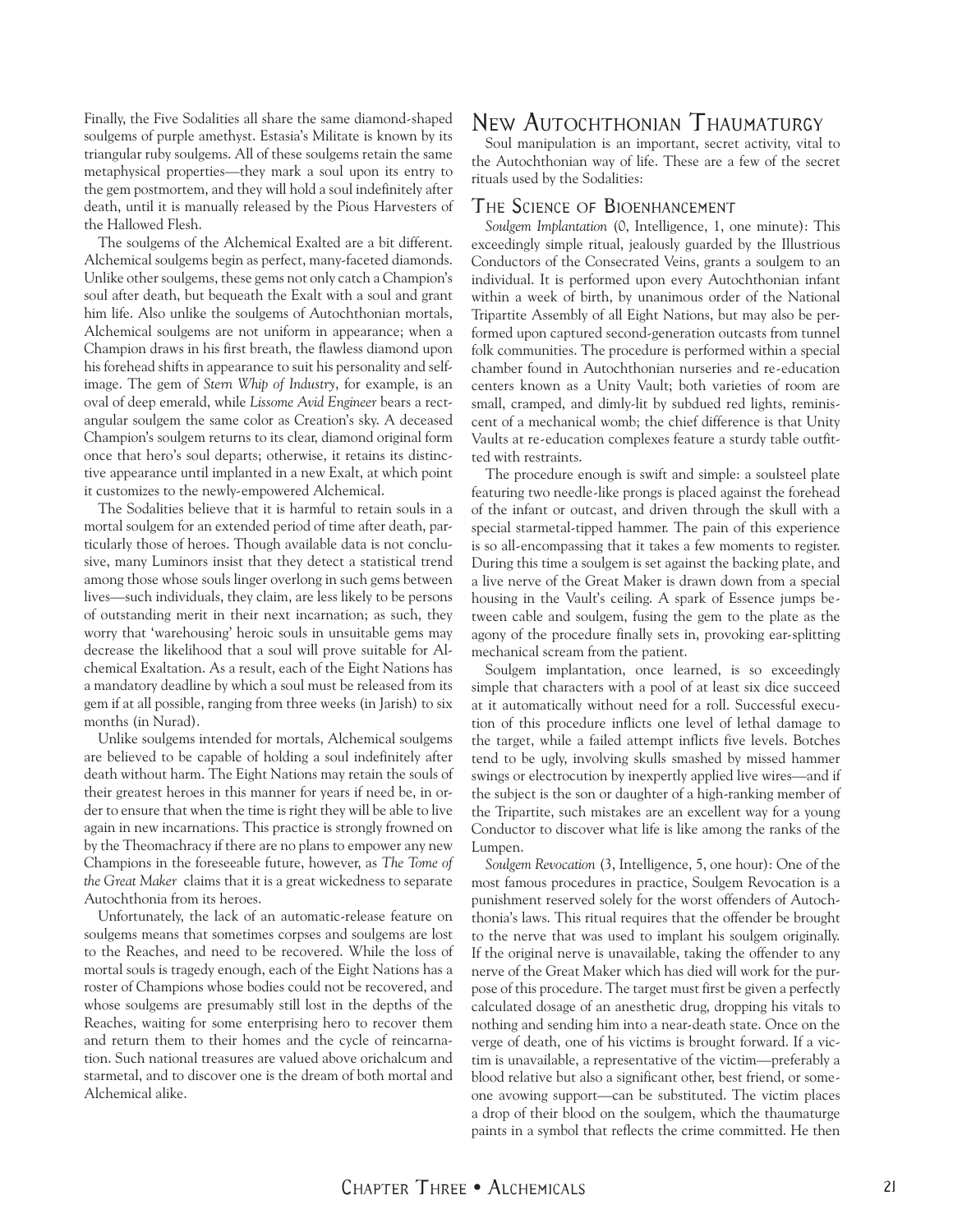calls upon the soul of the offender, in a manner eerily reminiscent of Creation's *Summon Ghost* ritual (see **The Books of Sorcery, Vol. III—Oadenol's Codex**, p. 133).

 If the procedure works, the soul of the offender is drawn into the soulgem by attraction to the blood of the victim, which is said to further seal his guilt. This is signified by the blood turning a bluish-white that glows in the dark. At this juncture, the nerve of the Great Maker is pressed against the soulgem and a word of practiced revocation is spoken. There is a distinctive pop sound as a spark travels backwards up the nerve (even a dead nerve), and the setting around the soulgem instantly begins to bleed as the soulsteel posts separate from the flesh and the setting ceases to be an extension of the offender's body. At this point a tool is used to carefully rip the setting (and the soulgem in it) from the offender's forehead. If the blood of the victim does not begin to glow, the ritual has failed to draw the soul into the soulgem, and any application of the Great Maker's nerve to the gem will have no effect. Such a botch may be attributed to a technician's failure to measure the dosage of the anesthetic drug, or it may cause doubt to be thrown on the guilt of the offender.

The ruined shell of a person left behind in the wake of this ritual behaves much like a dream-eaten slave of the Fair Folk. The subject has no Motivation, his Virtues all drop to 1, his Willpower falls to 0, and his MDVs are also permanently set to 0. He becomes listless and pliant, doing whatever he is told. Autochthonians use such offenders as slave labor on dangerous, back-breaking projects for the remainder of their short and miserable lives. The Exalted never respond to this or any other ritual which draws their soul into their soulgem prematurely.

### The Science of the Dead

*Hope Starts Here* (2, Charisma, 3, ten minutes): The ritual that transfers the spirit of a destined hero from a mortal soulgem to an Alchemical soulgem is both quick enough to be efficacious and spectacle enough to evoke awe. A Luminor takes the soulgems to a small room where the wall has been stripped away to reveal a network of the Maker's Essence-conducting arteries. At this point, all witnesses are asked to stand still and silent and to think thoughts of the Maker's greatness and of the dire need for a new Champion. Banishing light from the room, the Luminor takes hold of a pre-selected cable, which has been ritually severed for the purpose of this ritual. This cable has a soulsteel clamp on one end, and an orichalcum clamp on the other. Carefully placing the mortal soulgem in the soulsteel clamp and the Alchemical soulgem in the orichalcum clamp, the Luminor invokes the presence of Autochthon, bidding him attend the faithful in their hour of need, then makes a final invocation bidding the future Champion within to bring light to the darkness of their world. At this point, the Luminor touches the soulgems together, completing the circuit. As the power flows through the soulgems, both glow softly. Then, as the spirit of the hero rises within, the mortal soulgem begins to glow brilliantly for a moment before going completely dark, at which point the Alchemical soulgem glows even brighter and briefly shines with enough force to light up the room, before dropping to a simple but unmistakable ethereal radiance. At this point the soulgems are parted, removed from the clamps, and the procedure is complete.

*Winding the Amphora* (1, Manipulation, 2, fifteen minutes): This procedure releases the spirit within a mortal soulgem into the Ewer of Souls. This procedure can only be enacted ten minutes before or five minutes after the hour. The soulgem is taken to the lonely, low-traffic end of a sector, where there is a station containing the Psychopomp Gears of the Transmodal Essence Recombinator. The Harvester places the soulgem on a dais close to the frightening mechanisms of death and makes a ward of salt around it, leading to a massive series of interlocked moonsilver and soulsteel plates that form a gigantic gate. He then draws a curtain around the salt ward. Pretending to be a parent, lover, or other person significant to the deceased, the Harvester calls her forth and her silhouette can be seen rising behind the curtain. The spirit may even call out to the thaumaturge (for this reason, many Harvesters wear earplugs during this ritual), but it cannot pass through the curtain due to the line of salt. At this point, a single rivet on a bulkhead begins to unscrew itself, and the dead gears that flank either side of the machine each make one fraction of a turn, from smallest to largest, and the layered moonsilver-soulsteel gate behind the curtain slides open. A wind blows in, and sometimes there are sounds in it, and sometimes there are voices. Then a number of articulated tendrils appear, moving behind the curtain, wrapping around the startled spirit before dragging it back through the gateway, which slides shut with a bang, cutting off all noise and wind from the other side and draining the room of its sense of presences.

*A Hero's Goodbye* (2, Charisma, 3, twenty minutes): Sometimes it becomes necessary to release the soul of a Champion back into the Radiant Amphora so that it might spend a few lifetimes aggregating mortal experiences. When such an Alchemical dies, the procedure to return her soul to the Ewer is often performed as part of a state funeral. This ritual is performed by a high-ranking Harvester at an amphitheatre called the Cradle of Returns. The soulgem is carefully placed into a setting atop an altar that rises from the superstructure, and the Harvester says an emotional prayer to Autochthon, giving thanks for the Champion while they were allowed to have her, and summarily giving her back to the care of the Great Maker. She then presses down on the soulgem with a gloved hand bearing the seal of the Machine God, and a number of multicolored Essence tubes light up around the circular borders of the amphitheatre, displaying images of the Alchemical's past incarnations, while a single column across from the Harvester is illuminated with a shaft of pure light, in which the spirit of the deceased Alchemical appears and begins to slowly ascend into the dark upper reaches, accompanied by a chorus of voices from deep within the Cradle singing the hymn of Autochthon, while a monitor reads out the data of the Champion's exploits, even going so far as to display some of her fondest memories as they flee her for the last time. During this time, each image of her past selves slowly winks out, the Essence tubes darkening as she ascends, until finally she is gone and the whole Cradle is dark except for the soulgem, which glows with the initial radiance given to it by a Luminor so long ago. Then, it too finally goes dark, and the ritual is complete.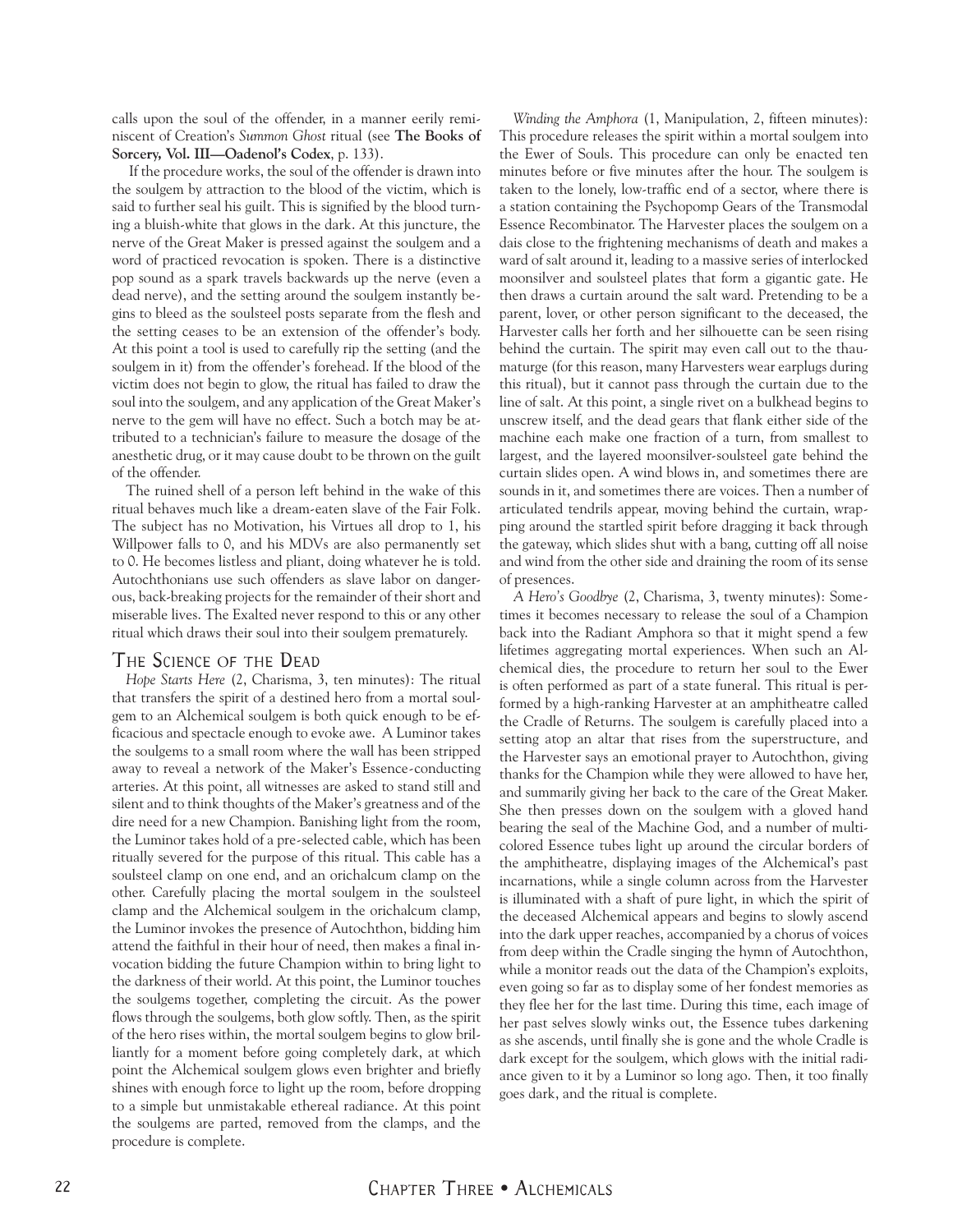# <span id="page-22-0"></span>**ARTIFACTS**

#### Essence Pulse Cannon (Artifact ••)

This specialized artifact weapon is custom designed to perfectly integrate with Transcendent Multimodal Artifact Matrix (see **The Manual of Exalted Power—The Alchemicals**, p. 166), so much so that the device's delicate motonic circuitry is incapable of independent operation. When deployed for a five mote attunement, the device transforms one of the character's hands and forearm into a the bulbous barrel of a heavy cannon mechanism. Within the machine, pneumatically-driven clockwork gears turn banks of capacitors in opposing rotation, building up charges of super-heated ball lightning in the colors of the Champion's anima. After each shot, the cannon audibly vents jets of steam from the wrist area to prevent overheating.

Essence Pulse Cannons use the base statistics below and gain the benefit of the appropriate thrown weapon Magical Material bonuses (though wielded with Archery). Each shot costs one mote for ammunition and can inflict bashing or lethal damage as desired. In the former case, damage never spills over past Incapacitated to become lethal and so cannot do worse than knock the target out. Lethal attacks disintegrate slain or destroyed targets, destroying all non-indestructible objects carried by them. Physical disintegration does not affect the target spiritually (slain spirits to reform normally, etc.). Non-magical armor predominantly constructed of metal conducts the plasma blasts, reducing soak to one third (rounded up) rather than the piercing tag's usual half.

Variant models of this weaponry exist. Hands-free subtle designs can be mounted as miniaturized emitters implanted in the eyes, as shoulder turret cannons or any number of other options. Regardless of the specifics, such weapons only inflict 8L/12B due to their reduced size. Siege Devastators are rated Artifact 3 and take the opposite approach, with oversized cannons that impose a -2 mobility penalty that stacks with any from armor and blasts that ignore the soak of non-magical metal armor entirely. Targets are also hurled back and suffer injury if slammed into objects as though the attack was enhanced by Heaven Thunder Hammer (see **Exalted**, p. 242), though knockback damage caps at 25L.

**Essence Pulse Cannon:** Speed 6, Accuracy +2, Damage 10L/15B, Rate 3, Range 100, Tags F, P

**Siege Devastator:** Speed 6, Accuracy +0, Damage 15L/20B, Rate 1, Range 200, Tags F, P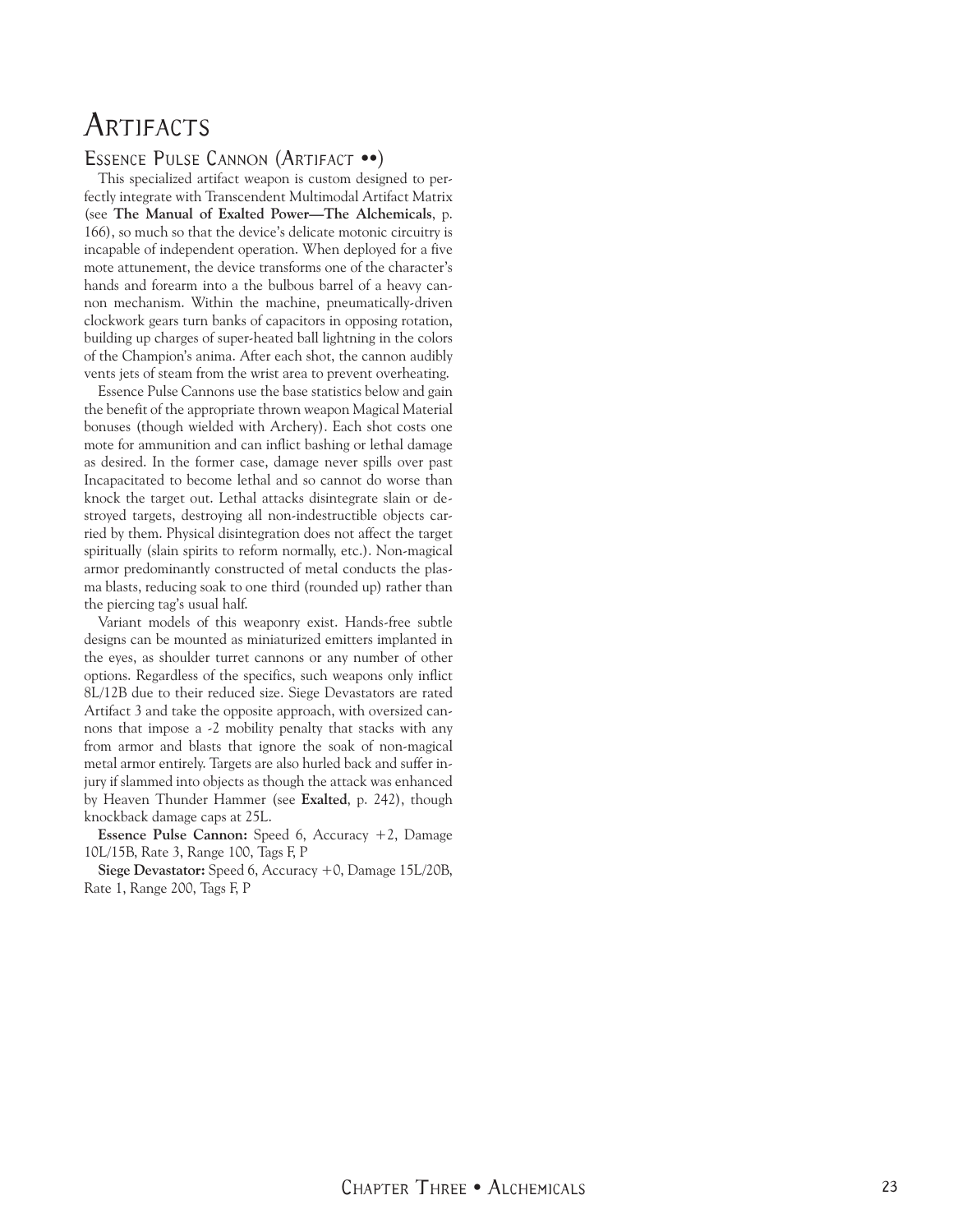# CHAPTER FOUR MARTIAL ARTS

# <span id="page-23-0"></span>Celestial Martial Arts General Charms

### Flowing Kata Form

**Cost:** 6m+ (1wp per Form); **Mins:** Martial Arts 5, Essence 5; **Type:** Simple **Keywords:** None

**Duration:** One Scene

**Prerequisite Charms:** Two Complete non-Terrestrial Styles

Grandmasters understand that all principles are connected and all fighting styles express different petals of the same Perfected Lotus. Flowing Kata Form expresses this principle as one of the rare Celestial Martial Arts Charms unconnected to any style. Invoking it requires a commitment of at least six motes. So long as the Charm remains active and the martial artist has no Form-type Charms active, he can pay one Willpower (and any non-mote costs) to reflexively activate any known Martial Arts Form-type Charm with a mote cost less than the number of motes committed to Flowing Kata Form. This Willpower surcharge does not apply the first time a martial artist invokes a Form Charm this way each scene.

Activating a Form-type Charm via Flowing Kata Form doesn't count as a Charm activation or cost motes, though Dragon-Blooded still have to roll to invoke a Celestial Martial Arts Form. Forms turned on this way inhibit activation of other Form-type Charms as normal for the keyword. Even magic that allows multiple Form-type Charms to coexist does not allow reflexive invocation while using another Form. Characters with "multi-Form" magic remain free to stack Forms by conventionally activating them.

There is no limit on how often a martial artist can reflexively adopt a new Form beyond the Willpower cost to do so, making it possible to use one Form to help an attack hit and then swapping to another to enhance the attack if it hits. Enabling a flexible fighting style that changes tactics without warning is the very reason Flowing Kata Form exists.

## Black Claw Style

Three times during the First Age, deer-footed Mara concocted grand and insidious schemes to bring low the Chosen of Creation. Three times, her plans came to naught. Mara's prestige within Malfeas remains undiminished despite these failures, for the tools of her ambition still abide in the world and much cautionary lore regarding them has vanished in the fires of cataclysm and revolt. The Black Claw style was her second plan, and while it failed, it has not passed from existence and might still bear fruit in this Age or the next.

Also known variously as the Fainting Maiden style or the Mouse-Seizes-Bear Art, Black Claw style utilizes the tools of misdirection, perception and love as its primary weapons. Victory is grasped by opening oneself utterly to the aggressions of

one's foe so that he castigates himself as thoroughly as his victim. Defeat is mollified by exposing the perfidy of the victorious.

Black Claw style has two qualities that differentiate it from other Celestial Martial Arts. First, like all demon-created Celestial arts, any demon of any circle may practice the style so long as the spirit satisfies all relevant trait minimums. Second, Mara's association with perverse relationships bleeds into every Charm, inseparably binding sifu and student. It is impossible to know the secrets of this style without being exposed to the innermost heart of one's instructor, and impossible to understand that knowledge without accepting what is within that heart. So it is that every Black Claw practitioner bears an Intimacy of genuine and unbreakable love toward his teacher. No amount of natural persuasion or scenes spent working against this love can weaken the Intimacy. Only unnatural mental influence can sever the emotional connection, and even then, every scene in which the character invokes a Black Claw style Charm counts as a scene spent rebuilding the Intimacy.

This style gained popularity in Creation during the First Deliberative Era of the Old Realm. Its practice, which began among several of Brigid's students, quickly flourished throughout the Solar and Lunar community. Its first Exalted practitioners viewed the style as a quaint and amusing demon-trap, its dangers easily seen and avoided so that its benefits could be enjoyed. However, as the art spread far and wide, it came to be regarded with unease—while conquered demons were of no threat to the Realm, the idea of a power bloc forming among young Solars bonded in love to a handful of mighty teachers (all the worse if those teachers were Lunars, or Sidereals!) was quite alarming. So it was that after a few short centuries Queen Merela outlawed the style and brutally suppressed its schools. Those without the personal or political power to ignore the law were bonded in Eclipse-sanctified oaths to forsake the practice of the style. Save for a handful of lovestruck outlaws, it fell from the history of Creation.

The Black Claw style likewise proved disruptive to the regimented chaos of the Demon City. Because it allowed the weak to bond the mighty to themselves in chains of love, Cecelyne issued a partial proscription against the style, sanctioning its use only by citizens of Malfeas. Orabilis, who does not consider love to be a form of wisdom, tasked his soul Florivet with rooting out illegal schools within the Demon City. However, the Whim-of-the-Wind has rarely bothered looking since he became an adventurer. On the rare occasions when he uncovers demonic serfs making unauthorized use of the Black Claw, he defeats them in gaudy and spectacular public fights, but this happens less and less as time goes on. The public resentment against him after such battles makes Florivet sullen and unenthusiastic.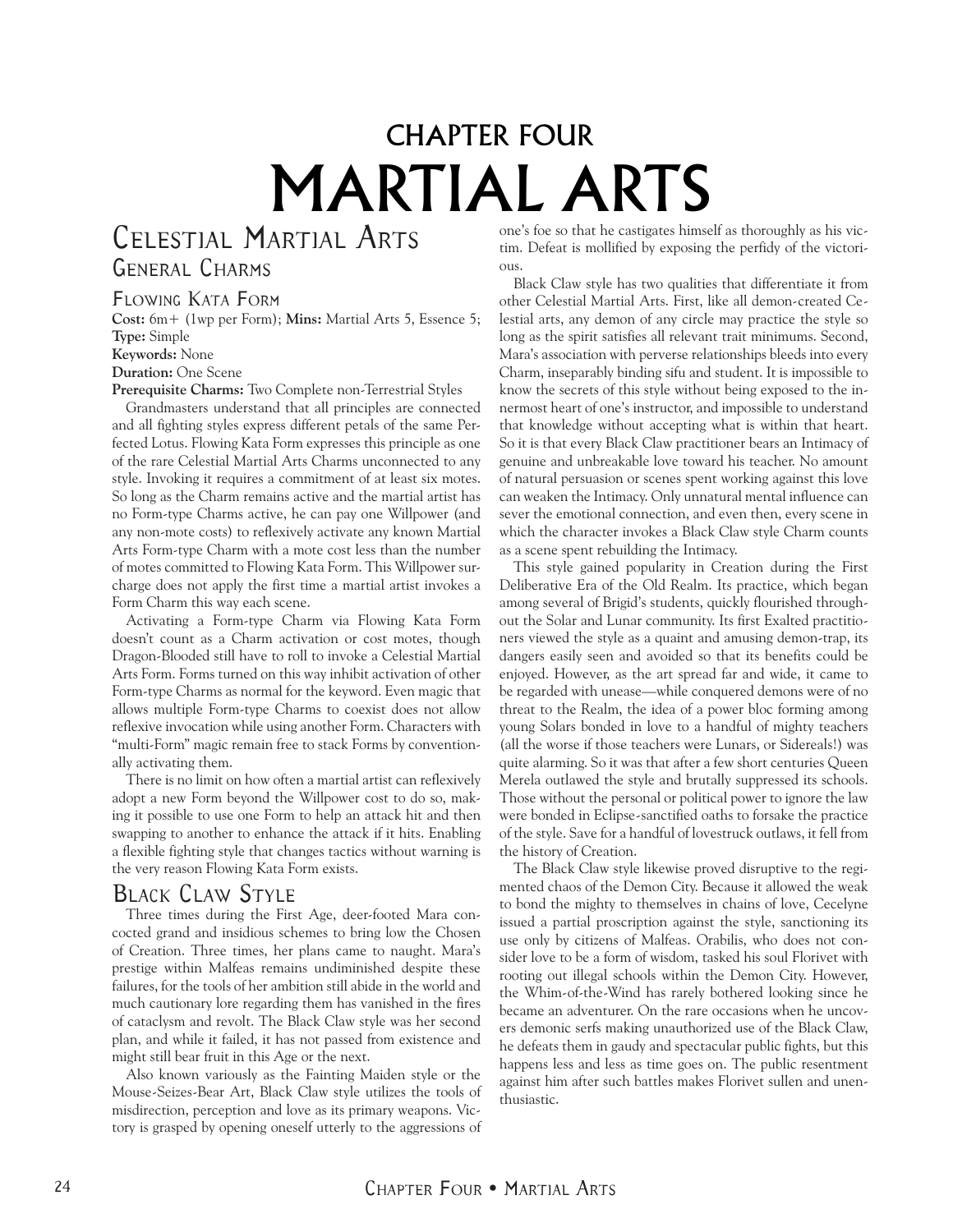Now, as the Reclamation begins, Black Claw style is experiencing a resurgence. Mara has already taken on several Green Sun Princes as students (and lovers), and it will not be long before they establish their first school in Creation.

**Weapons and Armor:** Black Claw style may only be practiced with bare hands, and without armor. An appearance of martial readiness would undermine practitioners' posture of unjustly assaulted innocence.

**Complementary Abilities:** To properly grasp the insights upon which the style is founded, a student must possess at least two dots spread in any fashion among Larceny, Socialize and Performance.

#### Open Palm Caress

**Cost:** 4m; **Mins:** Martial Arts 2, Essence 2; **Type:** Reflexive **Keywords:** Combo-OK, Illusion

#### **Duration:** Instant

#### **Prerequisite Charms:** None

From the beginning, things start to go wrong. Righteous heroes find themselves cast as a vicious bullies when they fight a student of the Black Claw—even if the martial artist picked the fight himself. This Charm supplements a Join Battle action, adding the user's Essence in bonus successes.

Regardless of whether the Join Battle roll permits the martial artist to act first, compare the result to the Dodge MDV of all other characters who witness the fight begin (including all combatants). If the roll result is higher, they suffer an unnatural Illusion effect which costs two Willpower to resist, convincing them that the martial artist's opponents initiated hostilities. This even applies to the opponents themselves, who may suddenly find themselves quite confused about why they are attacking the character. Characters that do not pay this cost upfront can pay four Willpower to correct their memories later, but only with external prompting or a compelling personal reason to question the memory and not until a day has passed since they last encountered the martial artist. Minds need distance from such a toxic presence before they can think clearly. This Charm may enhance only the first Join Battle roll the character makes in a fight.

#### Torn Lotus Defense

**Cost:** 2m; **Mins:** Martial Arts 3, Essence 2; **Type:** Reflexive (Step 10) **Keywords:** Combo-OK, Emotion **Duration:** Instant **Prerequisite Charms:** None

Every Black Claw student must submit to his sifu. As one whose heart has already been conquered, he knows that any greater defeat is impossible. The martial artist draws on the memory of his love and channels it into his stance, projecting unmistakable and fragile resolution: a sight to move the hearts of gods and demons alike.

This Charm may be invoked when the character successfully negates an attack with his DV. The aggressor is struck by the character's posture of resolute defiance, and treats the successful defense as a scene spent working toward building a positive Intimacy for the martial artist. The specific emotional context of the Intimacy, be it respect, admiration, or even unexpected love, depends on the context of the situation and may be cho-

sen by the attacker's player. This unnatural mental influence costs one Willpower to resist.

This Charm will not function if evoked in conjunction with a Charm possessing a Flaw of Invulnerability (or equivalent effect, such as an Infernal Imperfection); the martial artist's beauty lies in his weakness, not his invulnerable strength.

#### Flexing the Emerald Claw

**Cost:** 3m or 4m; **Mins:** Martial Arts 3, Essence 2;

**Type:** Supplemental

**Keywords:** Combo-OK, Illusion, Obvious, Poison **Duration:** Instant

**Prerequisite Charms:** Open Palm Caress, Torn Lotus Defense

Even for the unjustly wronged, there comes a time to strike back. Students of the Black Claw opt to do so with deceptive force. By paying three motes to supplement an unarmed attack, the martial artist's hand becomes wreathed in a bilious green spray of Essence. If the attack hits, it inflicts normal damage and the victim becomes afflicted with a dose of poison with the following statistics:  $(7L/\text{action}, 3, —/-, -2)$ . This poison is exceptionally subtle, displaying no outward symptoms as it destroys its victim from the inside. By paying four motes instead, the martial artist may veil his strike in an unnatural Illusion effect, removing the Obvious tag for all observers save the Charm's target. This Illusion may be ignored by observers who spend one Willpower.

#### Black Claw Form

**Cost:** 5m; **Mins:** Martial Arts 4, Essence 3; **Type:** Simple **Keywords:** Emotion, Form-type

**Duration:** One scene

**Prerequisite Charms:** Flexing the Emerald Claw

The martial artist assumes a defensive posture, equally declarative of his unwillingness to fight and his readiness to defend himself regardless. During Step 9 of any attack directed against him, the character may pay one mote to leap away from his aggressor (Appearance) yards, although the character does not actually move until after Step 10 has been resolved.

Additionally, as only a brute would assault such a reluctant opponent, each attack directed at the character causes any onlookers to act as though the attacker had just spent a scene eroding any positive Intimacies they might feel toward him. This unnatural Emotion effect costs one Willpower to ignore for the rest of the scene with regard to that attacker. Witnesses with higher Essence than the Charm's user who pay this cost ignore its influence with regard to all attackers.

Finally, the character may parry lethal and ranged attacks without a stunt or Charm, and Torn Lotus Defense does not count as a Charm activation while this Form is active.

#### Storm-Calming Embrace

**Cost:** 3m; **Mins:** Martial Arts 5, Essence 3; **Type:** Reflexive **Keywords:** Combo-OK, Crippling

**Duration:** Until next action

**Prerequisite Charms:** Black Claw Form

Despite being cruelly assaulted, the martial artist clasps his opponent to him. Swallowing his rancor, he does nothing to escalate the fight—such virtue! This Charm allows the martial artist to add his Essence rating in dice to all attempts to establish, maintain or control a grapple. However, a clinch enhanced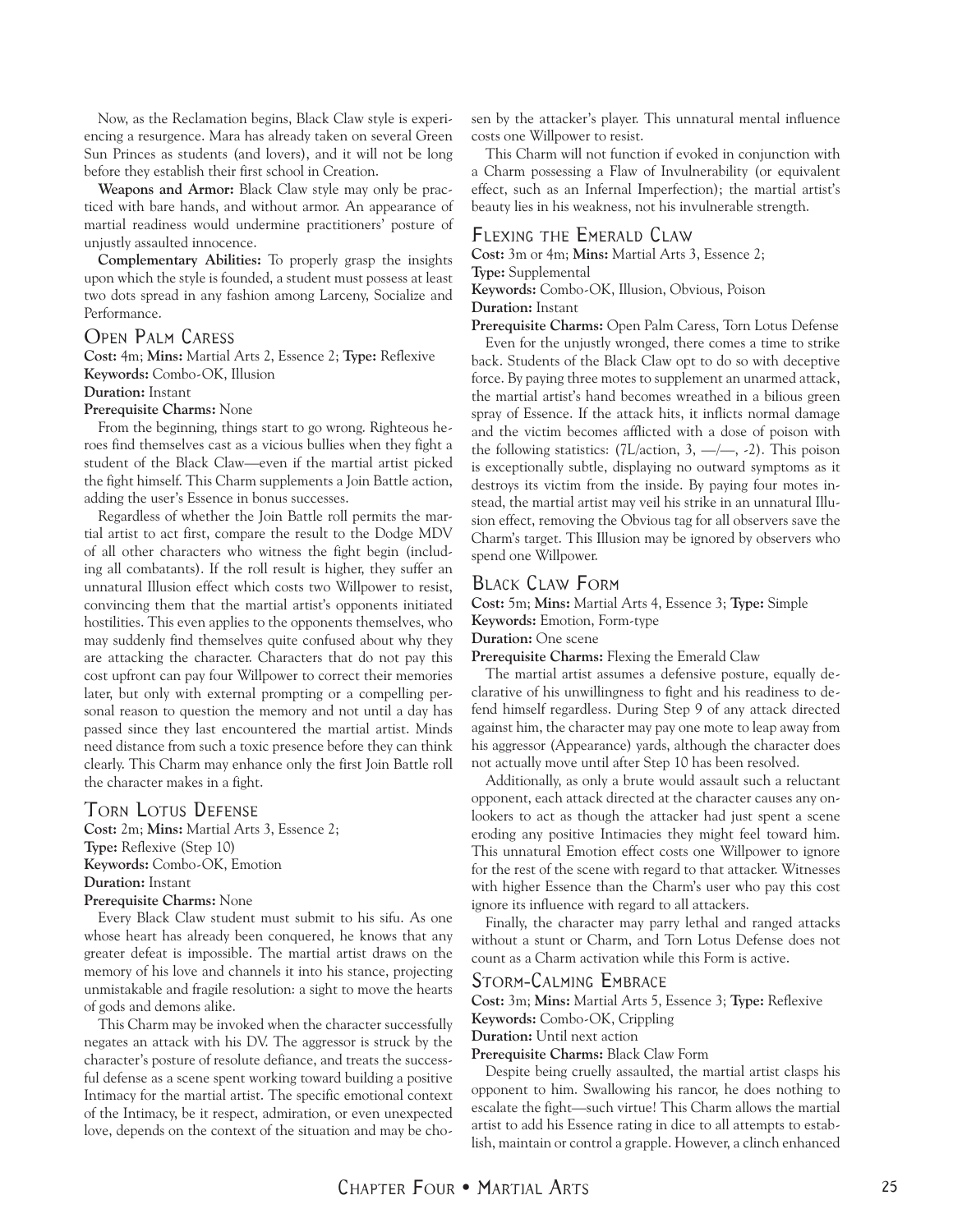by this Charm may only be used to apply a hold, not to crush or throw.

Incidentally, as a Crippling effect, the target the martial artist is holding automatically fails all Toxicity rolls, and any poisons in the target's system add the L tag to their Toxicity.

#### Doe Eyes Defense

**Cost:** 2m; **Mins:** Martial Arts 5, Essence 3; **Type:** Reflexive (Step 2) **Keywords:** Combo-OK, Emotion **Duration:** Instant **Prerequisite Charms:** Black Claw Form

The Black Claw practitioner is well aware that vulnerability is his greatest defense, and exploits it ruthlessly. The martial artist falls back hurriedly in response to an attack, his every movement accentuating his inferiority in the face of the oncoming assault. Realization of her target's weakness unnerves or unduly excites the attacker, depending on her temperament, causing her to experience an internal penalty on her attack roll equal to the martial artist's (Appearance  $+ 2$ ). This unnatural mental influence costs two Willpower to ignore. In the First Age, this technique was also sometimes known as the Fainting Maiden Ward, or the Painted Boy Defense.

#### Table-Turning Reversal

**Cost:** 6m; **Mins:** Martial Arts 5, Essence 3; **Type:** Reflexive (Step 9) **Keywords:** Combo-OK, Counterattack, Emotion **Duration:** Instant **Prerequisite Charms:** Black Claw Form

Only a coward would use a weapon to strike down an unarmed man. All Creation rejoices to see a bully given a dose of his own medicine, and the martial artist is the one to do it.

This Charm is activated in response to an attack; regardless of whether the attack succeeds, the martial artist may launch a counterattack. This counterattack is a standard disarm attempt (see Exalted, p.158), save that rather than knocking the opponent's weapon away, the martial artist steals and reflexively equips it. If the counterattack succeeds, he may treat the pilfered weapon as though it were an unarmed attack for the purpose of all Black Claw style Charms then for the rest of the scene or until the weapon leaves his grasp, whichever comes first. Weapons made entirely of Essence and attuned artifact weapons are not valid targets for this Charm.

Additionally, all characters who witness a successful disarm performed with this Charm treat the sight as a scene of work toward building a positive Intimacy for the martial artist. The emotional context of this Intimacy is chosen by the observer's player. This unnatural mental influence costs one Willpower to resist.

Outrage-Kindling Cry **Cost:** 10m, 1wp; **Mins:** Martial Arts 5, Essence 3;

**Type:** Reflexive (Step 9)

**Keywords:** Combo-basic, Compulsion, Counterattack **Duration:** Instant

**Prerequisite Charms:** Storm-Calming Embrace, Doe Eyes Defense, Table-Turning Reversal

These things are natural in Creation, but not Malfeas: To cheer for the underdog, to feel one's heart go out to another in pain, and to abhor injustice. Thus pious critics of Black Claw style are revealed as hypocrites; this technique employs the weapons of Creation, not Hell.

This Charm may be activated in response to an attack that successfully strikes the martial artist. It takes the form of a kiai that compresses the character's agony into a heart-rending wail. Roll ([Manipulation or Appearance] + Performance), adding a number of successes equal to any wound penalties the martial artist may be suffering, and apply it against the Dodge MDV of all witnesses within earshot save for the attacker himself. Those who succumb to this unnatural mental influence (spending the standard one Willpower to resist immunizes a listener for the rest of the scene) suffer a Compulsion to assault the martial artist's attacker and to protect the martial artist. This behavior persists until either the attacker or the martial artist has been out of sight for one minute, or the scene ends, whichever comes first.

The attack is considered automatically successful against all listeners who have a positive intimacy toward the martial artist, a negative intimacy toward the attacker, or who believe the attacker started the fight.

#### Heart-Ripping Claw

**Cost:** 4m, 1wp; **Mins:** Martial Arts 5, Essence 4; **Type:** Supplemental **Keywords:** Combo-OK, Obvious **Duration:** Instant **Prerequisite Charms:** Outrage-Kindling Cry This is the secret final technique of the Black Claw style.

In the past, many teachers kept this Charm to themselves. Though the Yozis have forbidden their progeny from withholding it from the Green Sun Princes, it seems likely that many of the style's Infernal masters may likewise neglect to mention Heart-Ripping Claw when they establish their schools in Creation.

Eight wisdoms live at the heart of Black Claw style: Love is a lie; innocence is a lie; blame is a lie; lies are inescapable. Children betray their parents; gods betray their makers; students betray their teachers; betrayal is inescapable. Wise masters are ready to strike first, and strike better.

Enhancing an unarmed attack with this Charm causes the attacking limb to be wreathed in a corona of screaming black shadows, razor-edged and lashing. An attack so enhanced inflicts lethal damage, and adds a raw damage bonus equal to twice the martial artist's Essence rating.

Moreover, if the Black Claw master is held in someone's heart, he cannot fail to strike that mark. This Charm acts as an unblockable and undodgeable attack against any target harboring a positive Intimacy toward the martial artist. If the attack would have missed such a target without this Charm, then it strikes with a threshold of 0 successes. If the target has an Intimacy of love toward the martial artist, then the attack inflicts aggravated damage in addition to the benefits mentioned above. If this Charm slays an opponent, the Infernal tears the target's heart out of their chest and holds it in his fist as it crumbles to ash.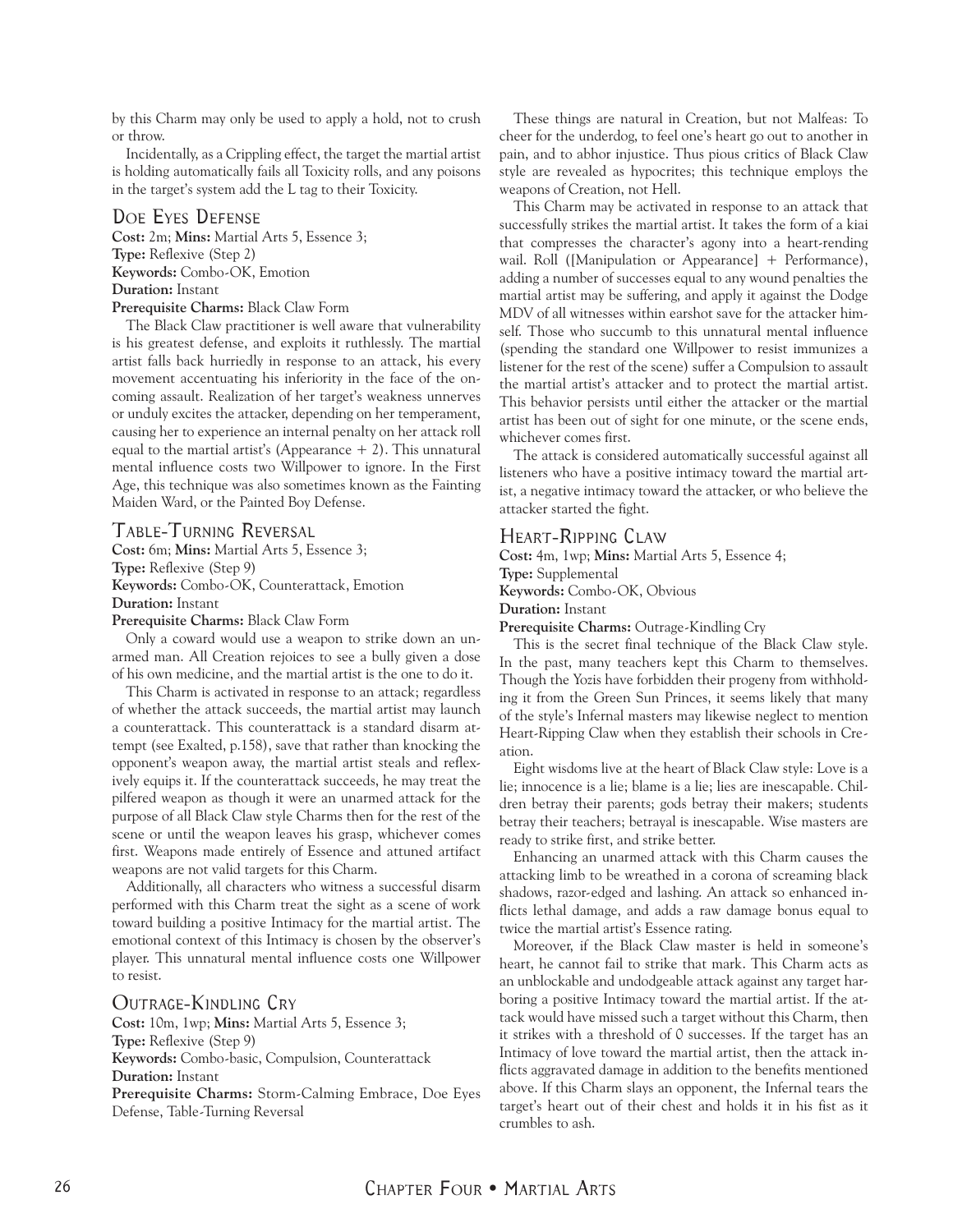# <span id="page-26-0"></span>CHAPTER FIVE ALLIES, FOES & PETS

# Animals

#### INK MONKEY (FAMILIAR •••••)

**Attributes:** Strength 1, Dexterity 5, Stamina 1, Charisma 2, Manipulation 3, Appearance 4, Perception 5, Intelligence 2, Wits 4

**Virtues:** Compassion 1, Conviction 3, Temperance 2, Valor 2

**Abilities:** Athletics 2 (Climbing +3), Awareness 5, Dodge 4, Integrity 1, Larceny 2 (Pickpocketing +2), Linguistics (Native: Old Realm, Ink Monkey Chatter +1, Forest Tongue or appropriate Tribal Tongue) 2, Martial Arts 1 (Biting  $+1$ , Dirty Fighting  $+1$ , While Victim Is Casting a Spell  $+1$ ), Occult 1, Performance 3 (Fooling Mortals +3), Resistance 1, Stealth 4 (Creeping Closer +1), Survival 2

**Backgrounds:** Allies 1 (Ink Monkey Swarm) **Powers:**

*Environmental Adaptation:* Ink Monkeys add three successes to all Survival rolls in temperate forest climates. They also suffer a -2 internal penalty to all non-reflexive actions while in cold weather conditions; even a brisk day makes them miserable.

*Meditative Capering:* Essence users with Occult 4+ who meditate while watching Ink Monkeys play observe secret mudras of cosmic enlightenment hidden in their movements. These truths confer 10 motes per hour of meditation instead of the usual eight.

*Scent of Magic:* Whenever an Ink Monkey perceives an Intelligence 2+ character with a basic Awareness check, it intuits that target's Occult rating as hunger pains proportional to the target's metaphysical understanding. Anyone with Occult 2+ registers as prey. Ink Monkeys also add a number of bonus successes on all tracking-based Survival rolls equal to their quarry's Occult rating.

*Air Inked With Lies:* Ink Monkeys can fool others with illusions that beguile the mind's eye, courtesy of the crushed gossamer used in the ink that changed them into monsters. Creating an illusion requires a (Manipulation + Performance) roll as a social attack that potentially affects all Intelligence 2+ beings who could perceive it within 100 yards of the monkeys. Anything unreal may be created out of thin air within the maximum radius. If the attack overcomes an observer's Dodge MDV, she believes the unreal things are actually present and reacts accordingly until she encounters proof that the illusions are fake (they have no substance) or she spends a total of three Willpower points to inoculate her mind against this power for a day. Those who resist in any way and other Ink Monkeys still perceive the illusions, but always recognize them for what they are. This doesn't stop the creatures pretending something is real to give the ruse added credibility, like scattering and howling in response to the arrival of a large predator.

#### **Attacks:**

*Bite:* Speed 3, Accuracy 8 (+ specialties), Damage 3L, Parry DV —, Rate 2, Tags: N

*Strike:* Speed 5, Accuracy 7 (+ specialties), Damage 2B, Parry DV 4, Rate 3, Tags: N

*Clinch:* Speed 6, Accuracy 6 (+ specialties), Damage 1B, Parry DV —, Rate 1, Tags: C, N, P

**Soak:** 0L/1B

**Health Levels:** -0/-1/-2/-4/Incap

**Dodge DV:** 5 **Willpower:** 5

**Essence:** 1

**Other Notes:** Though their mouths cannot speak human languages, all Ink Monkeys are imprinted with understanding of Old Realm as part of their genesis template. Borighana included this so she could instruct them to stop biting without having to break them. The creatures benefit from a -1 external penalty to hit them due to their small size and up to eight of them can surround a human-sized target. Ink Monkeys are often extras.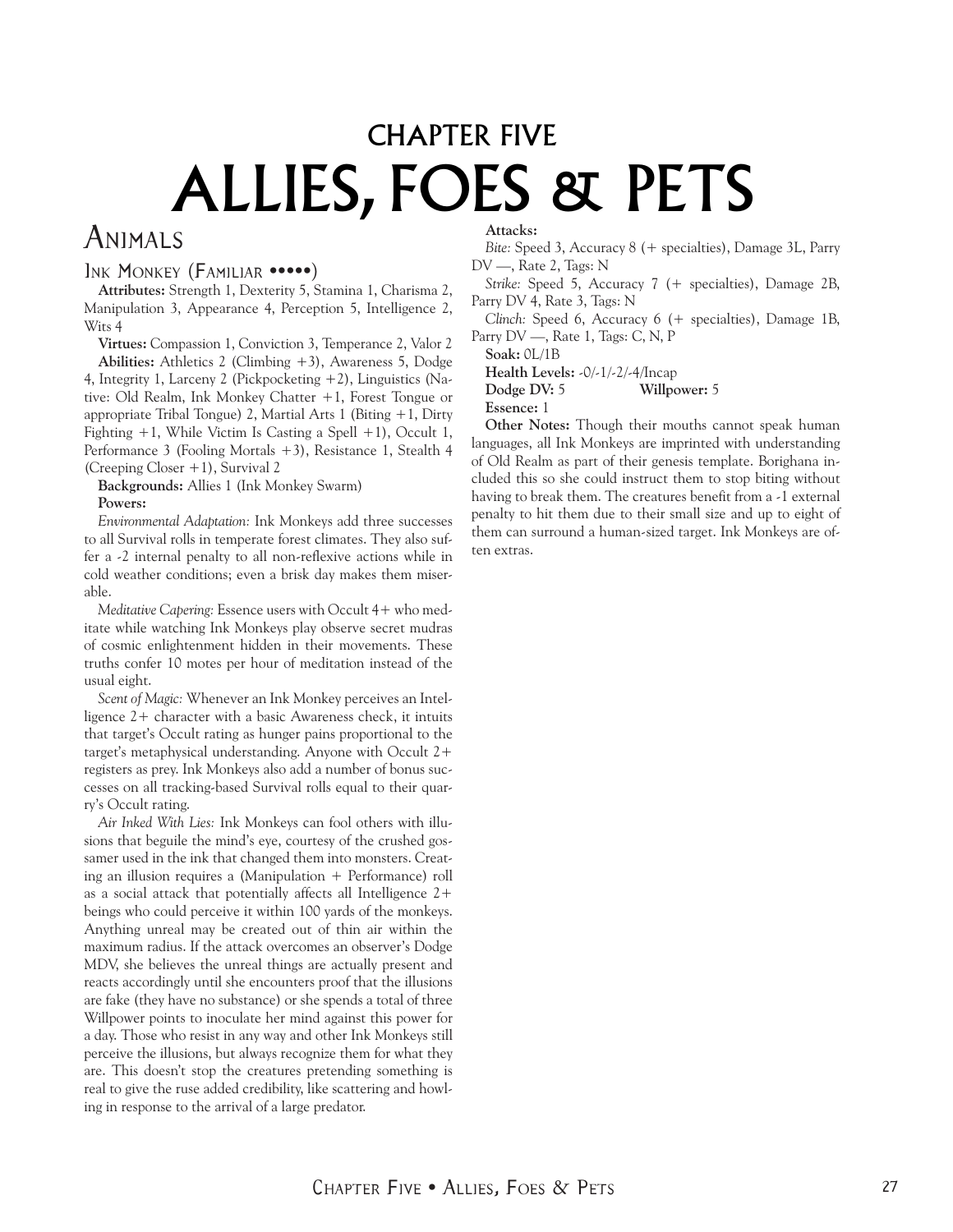# APPENDIX COMMENTARY

# <span id="page-27-0"></span>Agenda

The Ink Monkeys scheme to bring readers **Exalted** content on par with their published works, using the blog as a pulpit to expound on topics that Second Edition never got around to updating from First Edition, as well as subjects deemed too esoteric or niche to merit precious allotment of wordcount. Here, unbound by such restraints, the Ink Monkeys will dig up the bones of the setting and crunch them.

More seriously, we hope you enjoy reading our ravings as much as we enjoy gibbering them in your general direction. To that end, expect articles, essays, new Charms and spells and other crunchy bits, insane Deathlords with sane stats, fiction vignettes, locations you never heard of or thought you would never hear about again, new ways to beat ass with or without kung fu and perhaps even a contest or two. Updates will be frequent, but not at regular scheduled intervals. We welcome feedback. Tell us what you want to see. Tell us what you dislike. We don't promise to take all reader comments to heart, but we do promise to listen. We hope you like what we have to say. Most of all, we hope you'll have as much fun reading our work as we do writing it.

- —Michael Goodwin
- —Holden Shearer
- —John Mørke

# Essence Pulse Cannon

When Holden and I were converting the Alchemical Charms for Second Edition, we quickly realized that some of the most iconic combat Charms I gave them in First Edition were so narrow that they tended to produce One True Builds. With everyone rocking Essence Pulse Cannons and using mechacthulhu multi-limb Grievous builds because they were where the firepower was, nobody was exploring all the other amazing aesthetics that Alchemicals could wield. To combat that, we took a broader approach, ensuring that people could arm themselves however they want to. Still, some people miss their Essence Pulse Cannons. And we get that. They were cool.

We think they're still cool. We might be biased.

—Michael A. Goodwin

For that matter, are there any other lost First Edition gems your Alchemical just can't live without?

—Holden Shearer

### Infernal Monster Expansions

The Ink Monkeys will be showcasing expansions for the infamous Infernal Monster Style introduced in **The Manual of Exalted Power—The Infernals**. The style is clearly inspired by a variety of sources, including The Incredible Hulk, Hellboy, Grendel and a whole bunch of assorted nasty beasties in folklore and mythology. It is the fighting art of ogres and raving psychopaths and hideous bloody tyrants. Each installment of this series will explore different thematic niches the style explores.

It is our intention to give this same sort of love to other Hero Styles, particularly Solar Hero Style. Grendel needs his Beowulf after all. Readers may certainly offer suggestions on what they hope to see from later installments of the Infernal Monster series. Until then, have fun grinding the universe to paste.

—Michael A. Goodwin

#### Roar of the Devil Beast

Hey all.

Here is part three of the Infernal Monster expansion series. You'll note we cut out Post-Traumatic Brutality Roar from the previous post and added it here. It has an activation roll now, which I added after realizing there were problem interactions with later Charms by not including one. This is one advantage of the blog format. I can recognize that something isn't working right and fix it immediately. Isn't technology awesome?

On an unrelated note, I've been seeing some grumbling about how everything we've put up so far has been for Infernal or Alchemical. There is some Lunar content coming in one of the IMS expansions, but that isn't the main focus, so it's not that much. However, this is not to say that Ink Monkeys will only be offering content for those Exalted types. I've promised some Solar Hero and Lunar Hero and Dark Messiah and Terrestrial Hero expansions, and you'll get those. However, before we get there, I'm working on statting up Gardullis. At last, you will see the full power of an armed and operational Greater Elemental Dragon. Can't promise when he'll be done, only that he is my next project after the IMS series ends. Hope that is some reassurance to the "Quit with the Primordial Exalted already!" camp. As always, thanks for reading.

—Michael A. Goodwin

#### Chained Beast

Hey all,

Here is something unexpected and different for the latest IMS installment. Yes, these Charms are overpowered. Yes, that is the point of akuma. If you sell your soul and your protagonism, you deserve to get something for it. Consider these Charms a bit of that something. Enjoy!

—Michael A. Goodwin

### Autochthonia and Souls

It has become apparent of late that the new **Manual of Exalted Power—Alchemicals**, though awesome in every other way, could stand to be clearer on the subject of Autochthonia's unique cycle of reincarnation, and the role soulgems play in this cycle. Because both soulgems and Autochthonia's current soul crisis are matters of such great import to its Champions, we present the following information to hopefully shine some light on the issue and dispel confusion.

Clarity: It's not just a game trait!

- —Holden Shearer
- —John Mørke